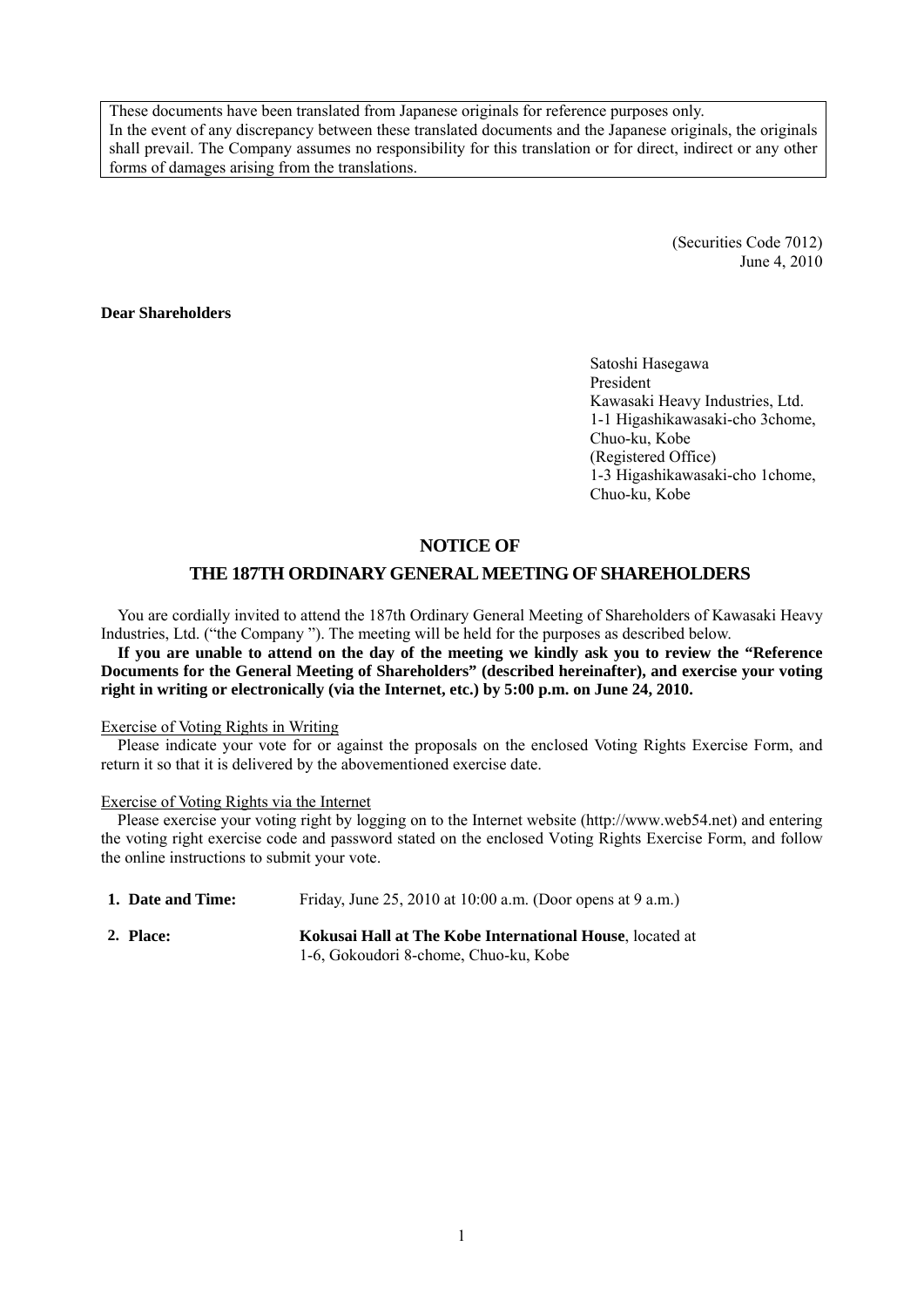#### **3 Meeting Agenda:**

**.**

| <b>Matters to be</b> | The Business Report, Consolidated Financial Statements for the Company's 187th |
|----------------------|--------------------------------------------------------------------------------|
| reported:            | Fiscal Year (April 1, 2009 - March 31, 2010) and results of audits by the      |
|                      | Accounting Auditor and the Board of Corporate Auditors of the Consolidated     |
|                      | <b>Financial Statements</b>                                                    |
|                      | 2. Man Cancelidated Einemaid Statements for the Commany's 197th Eiseal Vass    |

 2. Non-Consolidated Financial Statements for the Company's 187th Fiscal Year (April 1, 2009 - March 31, 2010)

**Proposal No. 1:** Appropriation of Retained Earnings

**Proposal No. 2:** Election of Twelve Directors

**Proposal No. 3:** Election of One Substitute Corporate Auditor

(Please refer to the "Reference Documents for the General Meeting of Shareholders" hereinafter for information on each of the proposals.)

#### **4 Other decisions regarding the General Meeting of Shareholders:**

Where voting rights have been exercised twice in writing or electronically, the latter vote received shall be deemed valid, however when votes are received on the same day, the voting right exercised electronically shall be deemed valid.

Shareholders who intend to diversely exercise voting rights are requested to give written notification to that effect, and the reason(s) thereof, no later than three (3) days prior to the day of the General Meeting of Shareholders.

Notes:

**.**

- 1. When attending the meeting, please submit the enclosed Voting Right Exercise Form at the Company's head office reception desk on the day of the meeting. Please note that persons other than shareholders who are able to exercise voting rights, including representatives and their companions who are not shareholders, are not permitted to enter the venue.
- 2. Any updates to the Appendix and the Reference Documents for the General Meeting of Shareholders, will be posted on the Company's website at the following URL: (http://www.khi.co.jp).

## **Information Concerning Characters Used in Shareholders' Names and Addresses**

Due to the conversion to an electronic system for stock transfers, characters in shareholders' names and addresses may contain some *kanji* characters which are not designated in Japan Securities Depositary Center, Inc.'s (JASDEC) transfer system, and in such cases some or all of the characters may be converted to characters or *katakana* syllabary designated by JASDEC, and recorded in the shareholders register.

For this reason we would like to inform you that in the notices we send to shareholders there may be cases where names and/or addresses contain characters which are replaced with characters designated by JASDEC.

If shareholders wish to make any enquiries regarding the characters registered for their names and/or addresses they should contact the securities firm etc. where their account is held (in the case of special accounts, The Chuo Mitsui Trust and Banking Company, Ltd. which is the regulatory agency for special accounts).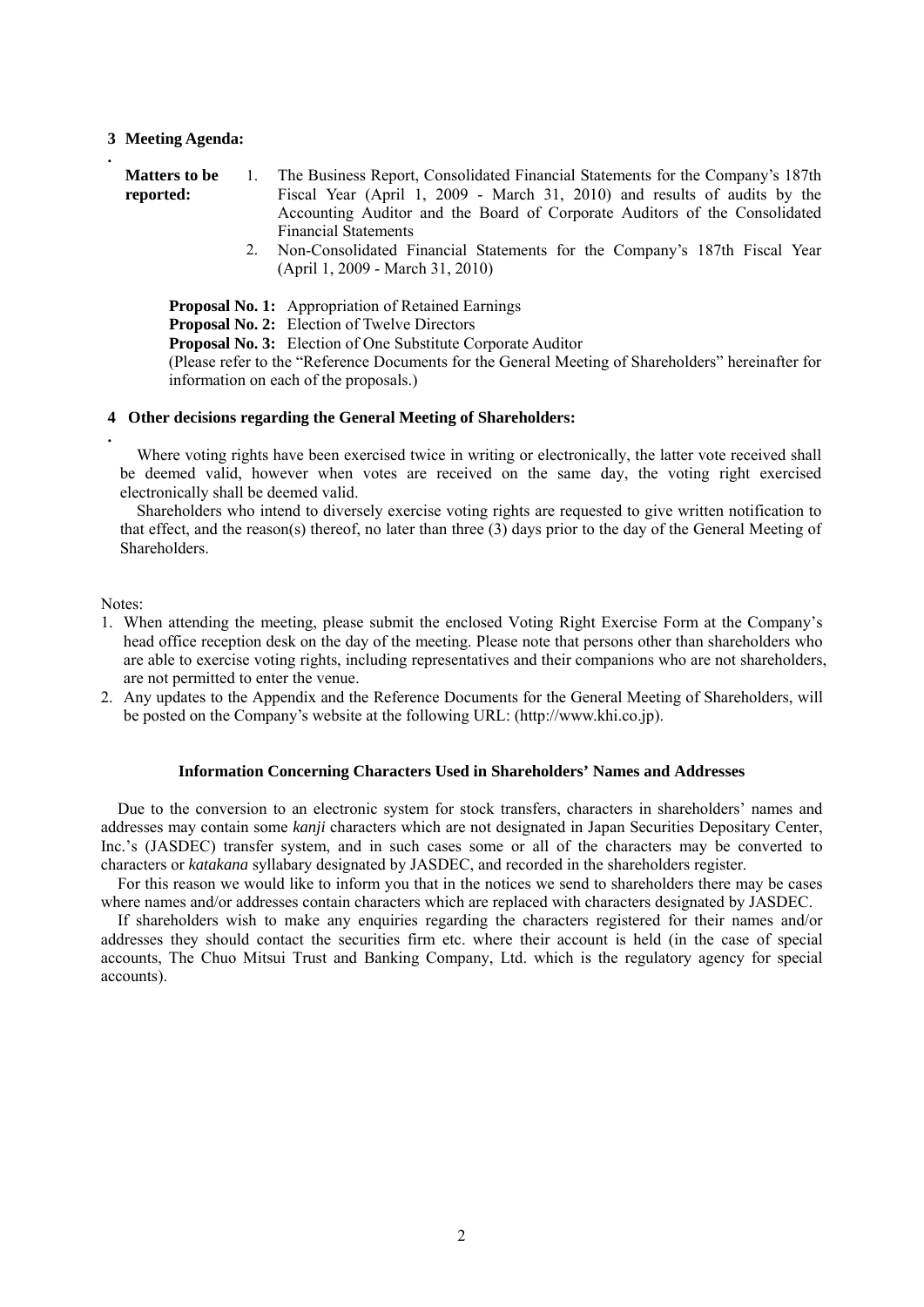(Appendix)

# **Business Report**

(April 1, 2009 - March 31, 2010)

#### **1. Overview of the Company Group**

#### **(1) Business Progress and Results**

#### **(i) General Conditions**

In the current consolidated fiscal year the Japanese economy started to show signs of economic recovery due to an increase in external demand from emerging countries and the lifting of domestic demand, however, conditions continued to be harsh owing to the appreciation of the yen against the US dollar, continued stagnation of capital expenditure, and no signs of improvement of the employment situation and falling personal consumption.

With respect to the global economy, although there were signs of growth in some emerging countries, countries in Europe and North America experienced only moderate recovery.

Amid this operating environment, business operations of KHI Group's business segments continued to be under severe pressure in the current consolidated fiscal year, with orders declining in all business segments except the Plant & Infrastructure Engineering segment, resulting in overall orders received amounting to ¥1,001.2 billion, 35% lower than the previous fiscal year.

Net sales were ¥1,173.4 billion, 12% lower than the previous fiscal year, although the Shipbuilding segment reported increased revenue, revenue decreased for the Group overall.

In terms of profit, the appreciation of the yen and the falling markets in Europe and North America had a significant impact, and with the exception of the Aerospace and Shipbuilding segments, profits fell, resulting in a ¥1.3 billion operating loss, which was significantly lower than the previous fiscal year in which a profit was posted, and recurring profit was ¥14.2 billion, 63% lower than the previous fiscal year.

An extraordinary loss of ¥19.6 billion was posted for items including business structure improvement expenses, provision for losses on damages suit and loss on impairment of fixed assets at some consolidated subsidiaries, resulting in a current net loss of  $\frac{100}{8}$  billion, significantly lower than the previous fiscal year in which a profit was posted.

#### **(ii) Operating conditions by business segment**

The **Shipbuilding segment** orders received were ¥16.1 billion, significantly lower than the previous fiscal year, due to a significant decline in orders for new vessels.

Net sales were ¥151.8 billion, higher than the previous fiscal year, due to an increase in sales of large carriers.

Operating income was ¥1.4 billion, a significant improvement on the previous fiscal year in which a loss was posted, due to among other factors, higher net sales and improved profitability as a result of lower costs of raw materials.

The **Rolling Stock segment**, despite having received such overseas orders as subway cars for Singapore, orders received were ¥77.1 billion, significantly lower than the previous fiscal year in which large orders were received.

Despite increased sales to JR Group companies and overseas markets for rolling stock, net sales were ¥167.1 billion, lower than the previous fiscal year, due to segment reclassification of the Construction Machinery division, and other factors.

Operating income declined ¥3.6 billion from the previous fiscal year to ¥7.7 billion, due to factors such as lower profitability of exports as a result of the strong yen.

The **Aerospace segment** orders received were ¥171.3 billion, significantly lower than the previous fiscal year due among other factors to a decline in orders received from Japan's Ministry of Defense (MOD) for aircraft, and from The Boeing Company for component parts for the B777 aircraft.

Net sales were ¥188.8 billion, a decline on the previous year due among other factors to a decrease in sales to MOD.

Despite a decrease in net sales, operating income was ¥1.7 billion, improving significantly from the previous fiscal year in which a loss was posted, due mainly to a revision of the timing of expense recognition resulting from changes to the development schedule of the B787 for The Boeing Company.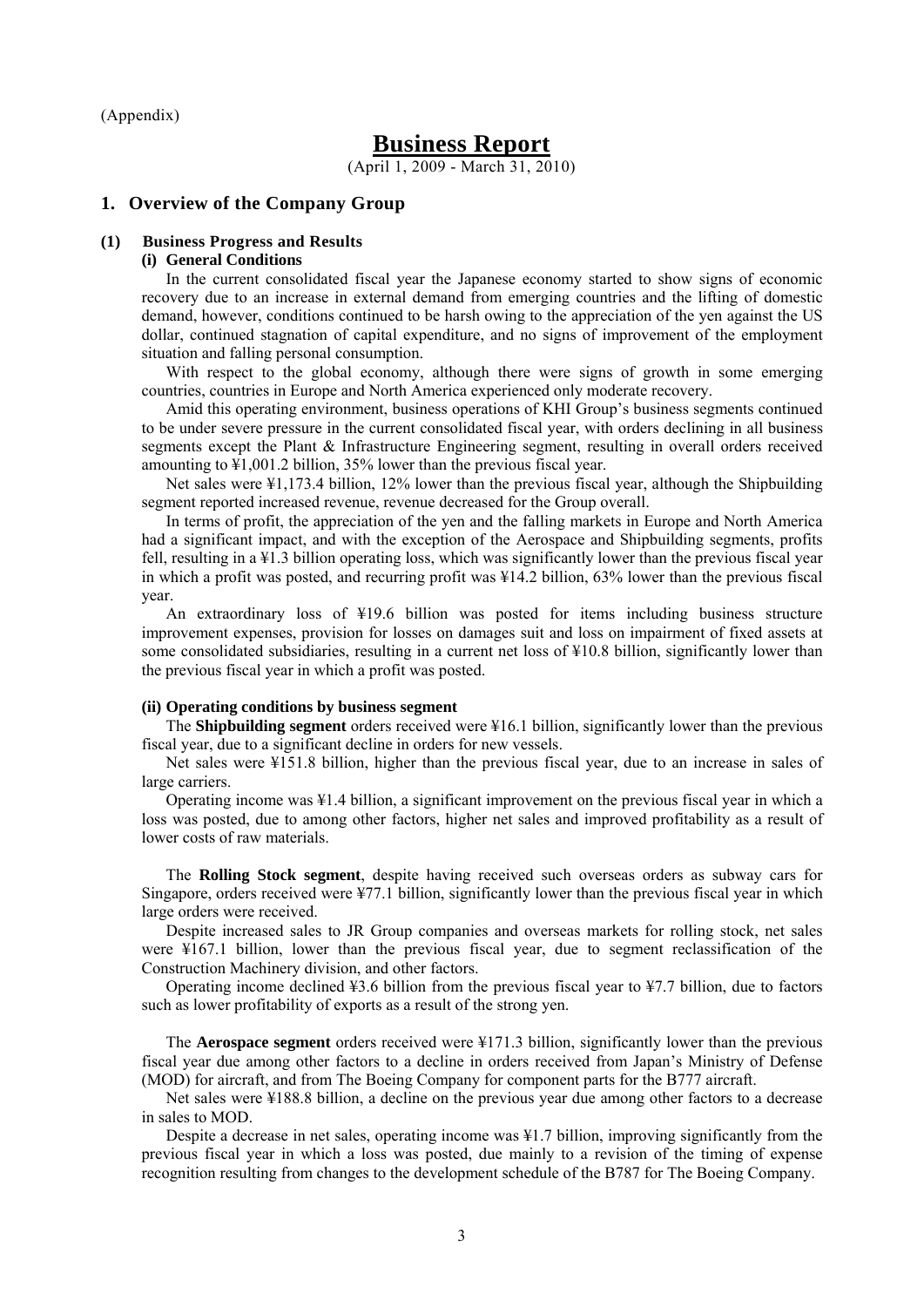The **Gas Turbines & Machinery segment** orders received were ¥226.2 billion, significantly lower than the previous fiscal year, due to a decline in orders received for components for aircraft engines which the segment received large orders in the previous fiscal year, and propulsion systems for ships.

Net sales were ¥191.3 billion, lower than the previous fiscal year, due to a decline in sales of such items as marine diesel engines, despite an increase in sales of steam turbines for land and other products.

Operating income declined ¥4.3 billion from the previous fiscal year to ¥6.6 billion due among other factors to the impact of the strong yen.

The **Plant & Infrastructure Engineering segment** orders received were ¥124.7 billion, a significant increase over the previous fiscal year, due to orders received from overseas customers for a fertilizer plant and other items.

Net sales were ¥90.4 billion, lower than the previous fiscal year, due to a decrease in sales of large-scale plants to overseas customers, and other factors.

Operating income declined ¥2.6 billion from the previous fiscal year to ¥6.2 billion, due among other factors to a decline in net sales.

The **Consumer Products & Machinery segment**'s net sales were ¥216.9 billion, significantly lower than the previous fiscal year, due mainly to a decline in sales of motorcycles to Europe and the U.S., as well as a decline in sales of various industrial robots.

Operating loss deteriorated  $\frac{1}{21.5}$  billion from the previous fiscal year to  $\frac{1}{21.6}$  billion, due to a decline in net sales as well as the impact of the strong yen and other factors, despite improvement of the marginal profit ratio and measures to cut fixed expenses.

The **Hydraulic Machinery segment**'s orders received, predominantly from the construction machinery industry, declined from the previous fiscal year to ¥71.0 billion.

Net sales were lower than the previous fiscal year at ¥68.8 billion, owing to the decrease of sales to the construction machinery industry.

Operating income declined by ¥1.4 billion from the previous fiscal year to ¥6.9 billion due to a decrease in net sales.

In the **Other segment** net sales were lower than the previous fiscal year at ¥97.8 billion.

Operating income/loss declined ¥4.6 billion from the previous fiscal year, resulting in a loss of ¥400 million, due mainly to the impact of the segment reclassification of the Construction Machinery division.

|                                               | Orders Received |                        | Net Sales |                        | Operating Income/Loss |                        |
|-----------------------------------------------|-----------------|------------------------|-----------|------------------------|-----------------------|------------------------|
| Segment                                       | Amount          | Year-on-Year<br>Change | Amount    | Year-on-Year<br>Change | Amount                | Year-on-Year<br>Change |
| Shipbuilding segment                          | 161             | (553)                  | 1,518     | 254                    | 14                    | 25                     |
| Rolling Stock segment                         | 771             | (1,874)                | 1,671     | (192)                  | 77                    | (36)                   |
| Aerospace segment                             | 1,713           | (677)                  | 1,888     | (115)                  | 17                    | 59                     |
| Gas Turbines & Machinery<br>segment           | 2,262           | (1,292)                | 1,913     | (37)                   | 66                    | (43)                   |
| Plant & Infrastructure<br>Engineering segment | 1,247           | 411                    | 904       | (146)                  | 62                    | (26)                   |
| Consumer Products & Machinery<br>segment      | 2,169           | (1, 194)               | 2,169     | (1, 194)               | (316)                 | (215)                  |
| Hydraulic Machinery segment                   | 710             | (130)                  | 688       | (161)                  | 69                    | (14)                   |
| Other segment                                 | 975             | (79)                   | 978       | (57)                   | (4)                   | (46)                   |
| Eliminations and corporate                    |                 |                        |           |                        | (1)                   | (2)                    |
| Total                                         | 10,012          | (5, 392)               | 11,734    | (1,651)                | (13)                  | (300)                  |

**(Orders Received, Net Sales and Operating Income/Loss by Segment)** Unit: 100 million yen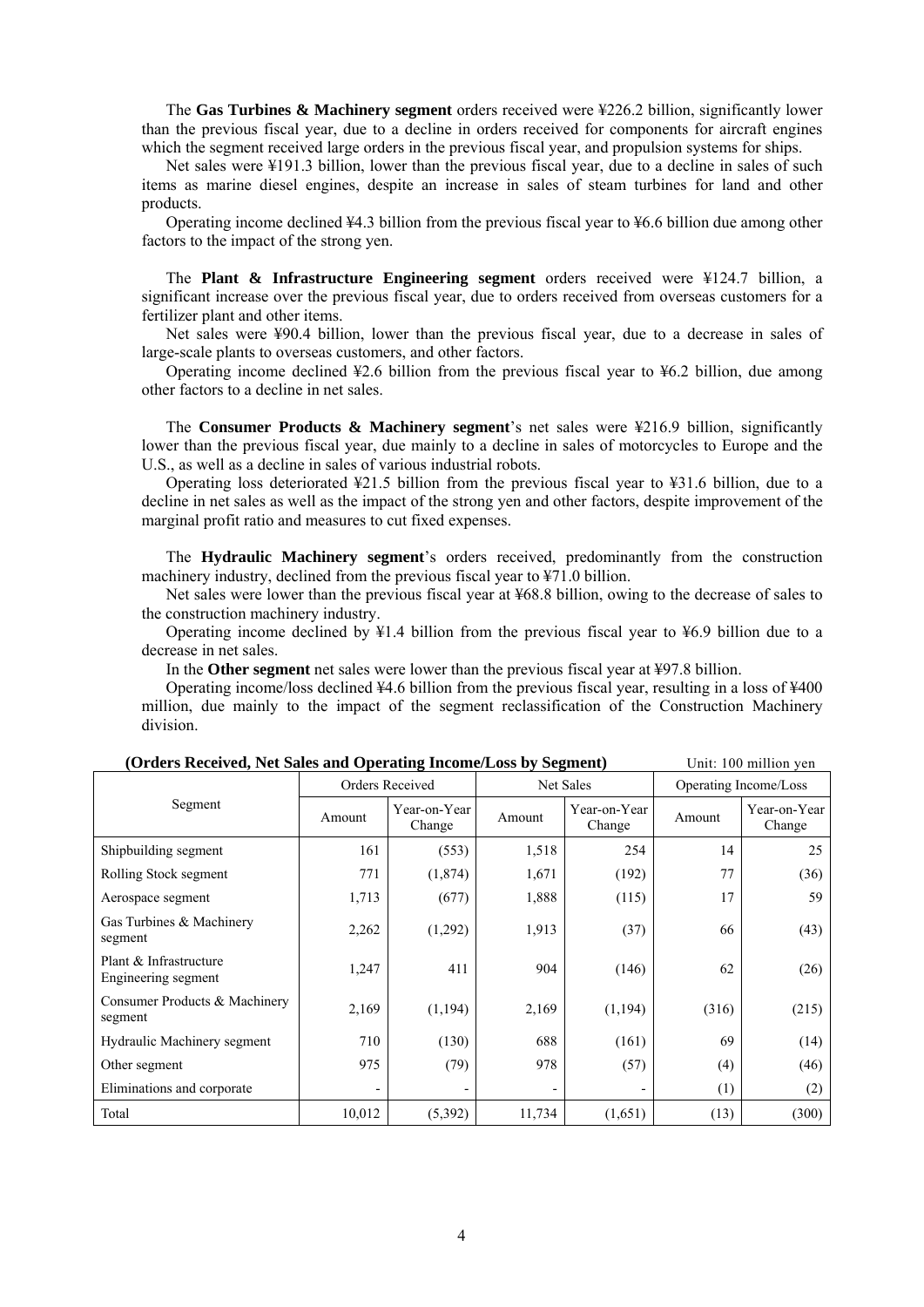(Notes) 1. Net sales recorded are for sales to external customers.

- 2. The net sales figure for Consumer Products & Machinery is also used as the figure for orders received.
- 3. From the current consolidated fiscal year (ended March 31, 2010) the Construction Machinery division is excluded from the Rolling Stock segment and is incorporated in the Other segment.

## **(2) Capital Investments, etc.**

In the current consolidated fiscal year (ended March 31, 2010) KHI Group's total amount of capital investment was ¥59.2 billion, predominantly for renewal of aging equipment and facilities for streamlining production, which also includes necessary facilities to handle new machine types and products.

Main capital investments completed and/or acquired during the current consolidated fiscal year, and main capital investments under construction as at the end of the current consolidated fiscal year are listed below.

- (i) Main capital investments completed and/or acquired during the consolidated fiscal year under review
	- Facilities for streamlining ship production (Shipbuilding segment)
		-
	- Rolling stock production facilities (Rolling Stock segment)
	- ・ Aircraft production facilities, production management systems (Aerospace segment)
	- Gas Turbines production facilities (Gas Turbines & Machinery segment)
	- ・ Facilities for development of new motorcycle models, production streamlining facilities (Consumer Products & Machinery segment)
- (ii) Main capital investments under construction as at the end of the consolidated fiscal year under review
	- ・ Rolling stock production management systems
	- Aircraft production facilities (Aerospace segment)

(Rolling Stock segment)

#### **(3) Financing**

Funds of ¥74.7 billion from long-term loans and ¥20 billion from domestic unsecured straight bonds and other funds from various sources were raised in the current consolidated fiscal year. The funds were allocated to such items as redemption of bonds, long-term loan repayments, capital investments and working capital.

#### **(4) Assignment of businesses, absorption-type splits and incorporation-type corporate splits**

On April 1, 2009 we carried out a corporate split by succeeding our Construction Machinery business to KCM Corporation, which is a wholly-owned subsidiary of our company.

- **(5) Transfer of business from other companies**  Not applicable.
- **(6) Succession of rights and obligations pertaining to the business of another juridical person, etc. due to absorption-type merger or absorption-type company split**  Not applicable.
- **(7) Acquisition or disposal of another company's stocks or other holdings, or share options, etc.**  Not applicable.

#### **(8) Issues to be addressed**

KHI Group unavoidably suffered a downturn in business performance, in particular for businesses engaged in mass production, due among other factors to constraints on fixed expenses beyond appropriate levels, occasioned by the global economic recession which began in 2008. The operating environment surrounding KHI Group continues to be harsh, due among other factors to a sharp decline in new order bookings in businesses engaged in custom-ordered production, which usually maintain stable revenues. Meanwhile, the world economic order surrounding KHI Group is undergoing a significant transformation due to factors such as heightened global interest in the areas of energy and the environment, and increasing multipolarity at the global level, centered on growth of emerging countries.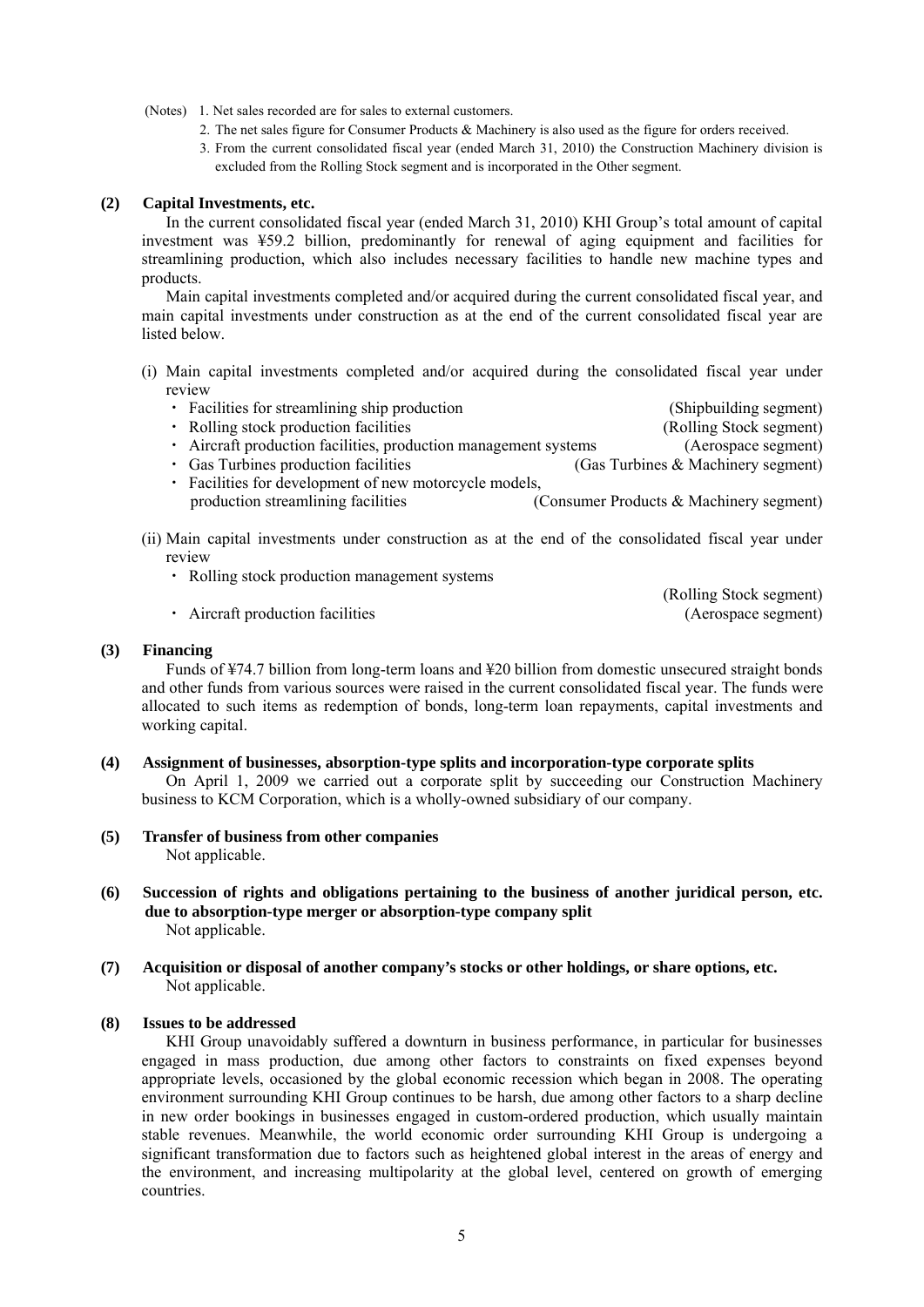Amid these conditions, KHI Group is tasked with rapidly achieving optimization of inventory levels, fixed expense levels which correspond to the size of the market, and improvement of the marginal profit ratio for businesses engaged in mass production, while at the same time improving profitability of large mass-production projects and promptly dealing with foreseen loss risk for businesses engaged in custom-ordered production. KHI's recently established "Medium-Term Business Plan custom-ordered production. KHI's recently established "Medium-Term Business Plan (FY2010-FY2012)" ("MTBP2010"), which covers the three year period from FY2010 to FY2012, aims to undertake measures to restructure KHI Group's revenue base and improve cashflows, and return to the growth path followed until the first half of FY2008.

In order for KHI Group to achieve sustained growth into the future, measures are required for the development and strengthening of new products and businesses from a medium to long-term perspective; to that end, KHI established "Kawasaki Business Vision 2020", which targets its vision for the Group in FY2020, and set forth a roadmap and strategy to attain the vision, while undertaking to concurrently implement the policies and measures defined in the Medium-Term Business Plan (FY2010-FY2012) to strategically position the Group for future growth. Moreover, through the re-unification of four Group companies, which is planned for this October, KHI will promote group-wide sharing and utilization of intellectual assets such as those related to technology and human resources which have been built up in each of the business units, and accelerate measures to attain the aims of the recently established Business Vision 2020.

The initiatives to be undertaken by each business segment are as follows. From April 2010 the denomination of the Consumer Products & Machinery segment was changed to the Motorcycle & Engine segment, and the denomination of the Hydraulic Machinery segment was changed to the Precision Machinery segment.

- (i) Shipbuilding: Maintain competitiveness for the business in China, bolster the role of the domestic plants as the engineering and leading technology development center
- (ii) Rolling Stock: Ensure profitability of overseas projects, particularly for the North America market, improve project management capabilities for handling overseas system projects, low cost rolling stock and high-speed rolling stock, etc.
- (iii) Aerospace: Move ahead with major projects, including moving into the mass production of the next maritime patrol aircraft, next transport aircraft, and component parts for the Boeing 787
- (iv) Gas Turbines & Machinery: Promote development of new models of jet engines for commercial aircraft, strengthen the energy and environment business areas through promoting development of new products and models, including industrial gas turbines and high-efficiency gas engines, and increase competitiveness by improving overall productivity
- (v) Plant & Infrastructure Engineering: Bolster research and development in order to expand in the fields of energy and the environment, and accelerate efforts to commercialize new products and new business concepts
- (vi) Motorcycle & Engine: Optimize inventory levels for motorcycles marketed to industrialized countries, lower the breakeven point, increase sales in Asia and Brazil, enter the Indian market, develop leading technology to respond to environmental requirements
- (vii) Precision Machinery: Ensure stable profitability of construction machinery products, expand into other business areas, and strengthen system-handling capabilities for industrial robots
- (viii)Other Businesses: Improve development and sales capabilities with respect to the construction machinery division through an alliance with Hitachi Construction Machinery Co., Ltd.

Needless to say, compliance is a fundamental premise in carrying out business activities such as those above. KHI Group strives to ensure that employees are made thoroughly aware of the provisions of the various laws and regulations which apply to them, by implementing such measures as establishing internal regulations concerning corporate ethics, carrying out staff training for each position level, distribution of compliance guidebooks, and setting up CSR committees in each organization. Furthermore, we are continuing to take thoroughgoing organizational compliance initiatives, principally through the CSR Department which is the umbrella organization cooperating with the Corporate Planning Division which presides over internal controls, with respect to the promotion of compliance and CSR including the creation of units in charge of compliance within each business unit, while also striving to create a corporate culture that places the highest priority at all times on information disclosure and its transparency.

KHI Group aims to increase profitability across all businesses in this way, and along with enhancing corporate value through thorough compliance, it aims to establish the Kawasaki brand as one that can be trusted.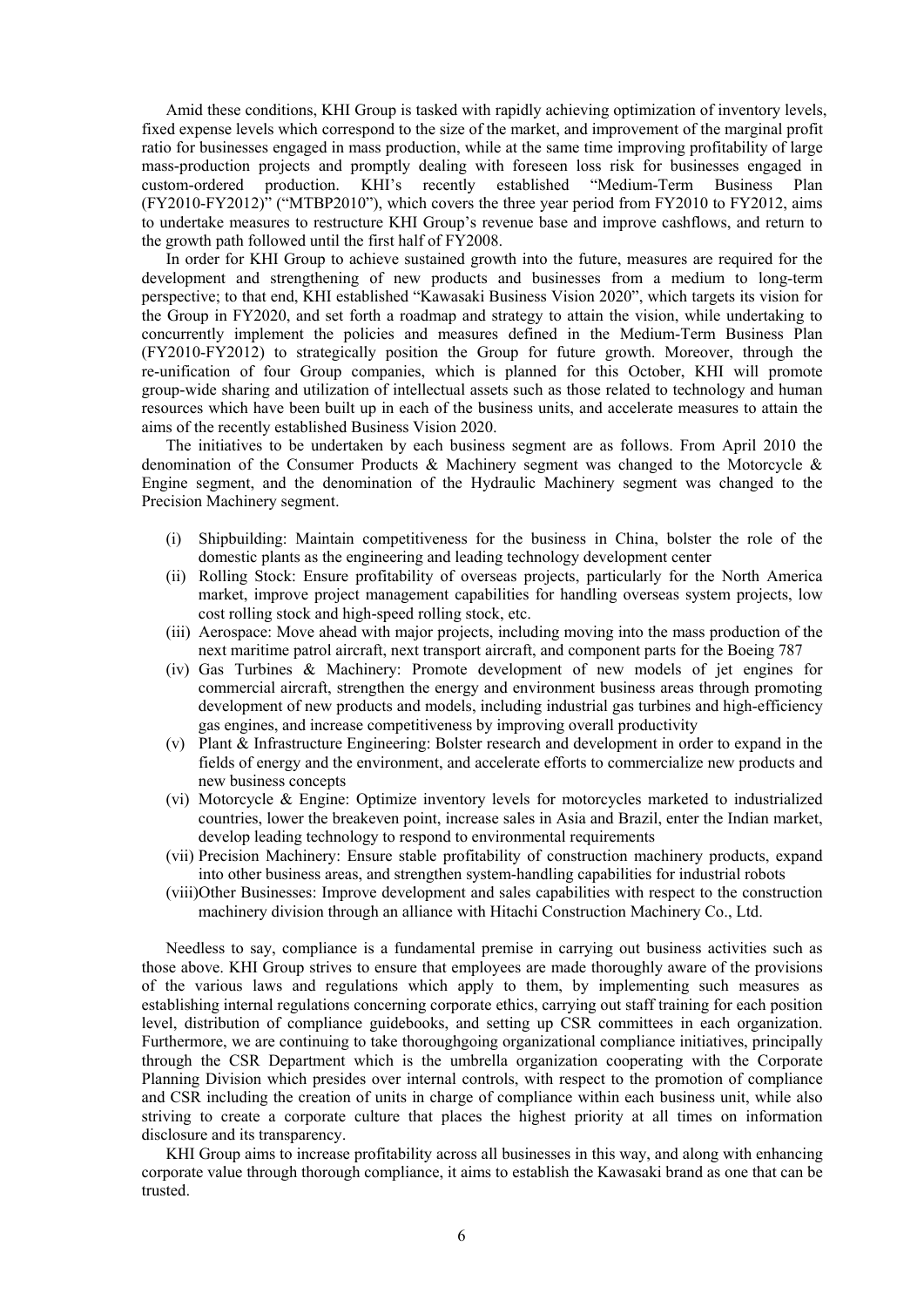## **(9) Trends in Assets and Income (i) Company Group Assets and Income**

| $\sim$<br>$- - - - - - -$         |                          |                          |                          | Unit: 100 million yen                   |
|-----------------------------------|--------------------------|--------------------------|--------------------------|-----------------------------------------|
| Item                              | The 184th fiscal<br>year | The 185th fiscal<br>year | The 186th fiscal<br>year | The 187th fiscal year<br>(under review) |
| Orders received                   | 15,926                   | 16,107                   | 15,405                   | 10,012                                  |
| Net sales                         | 14,386                   | 15,010                   | 13,385                   | 11,734                                  |
| Recurring profit                  | 490                      | 639                      | 387                      | 142                                     |
| Net income (loss)                 | 297                      | 351                      | 117                      | (108)                                   |
| Net income (loss) per share (yen) | ¥18.94                   | 421.08                   | 47.02                    | $(\frac{1}{26.51})$                     |
| Total assets                      | 13,579                   | 13,787                   | 13,997                   | 13,524                                  |
| Net assets                        | 2,953                    | 3,190                    | 2,952                    | 2,830                                   |

## **(ii) Company Assets and Income**

| (II) Company Assets and Income    |                          |                          |                          | Unit: 100 million yen                   |
|-----------------------------------|--------------------------|--------------------------|--------------------------|-----------------------------------------|
| Item                              | The 184th fiscal<br>year | The 185th fiscal<br>year | The 186th fiscal<br>year | The 187th fiscal year<br>(under review) |
| Orders received                   | 9,595                    | 8,913                    | 10,545                   | 5,786                                   |
| Net sales                         | 9,196                    | 8,899                    | 7,714                    | 6,441                                   |
| Recurring profit                  | 338                      | 317                      | 26                       | 86                                      |
| Net income (loss)                 | 213                      | 208                      | (61)                     | (54)                                    |
| Net income (loss) per share (yen) | ¥13.56                   | ¥12.49                   | $(*3.66)$                | $(*3.24)$                               |
| Total assets                      | 9,382                    | 9,229                    | 9,779                    | 9,764                                   |
| Net assets                        | 2,431                    | 2,553                    | 2,307                    | 2,207                                   |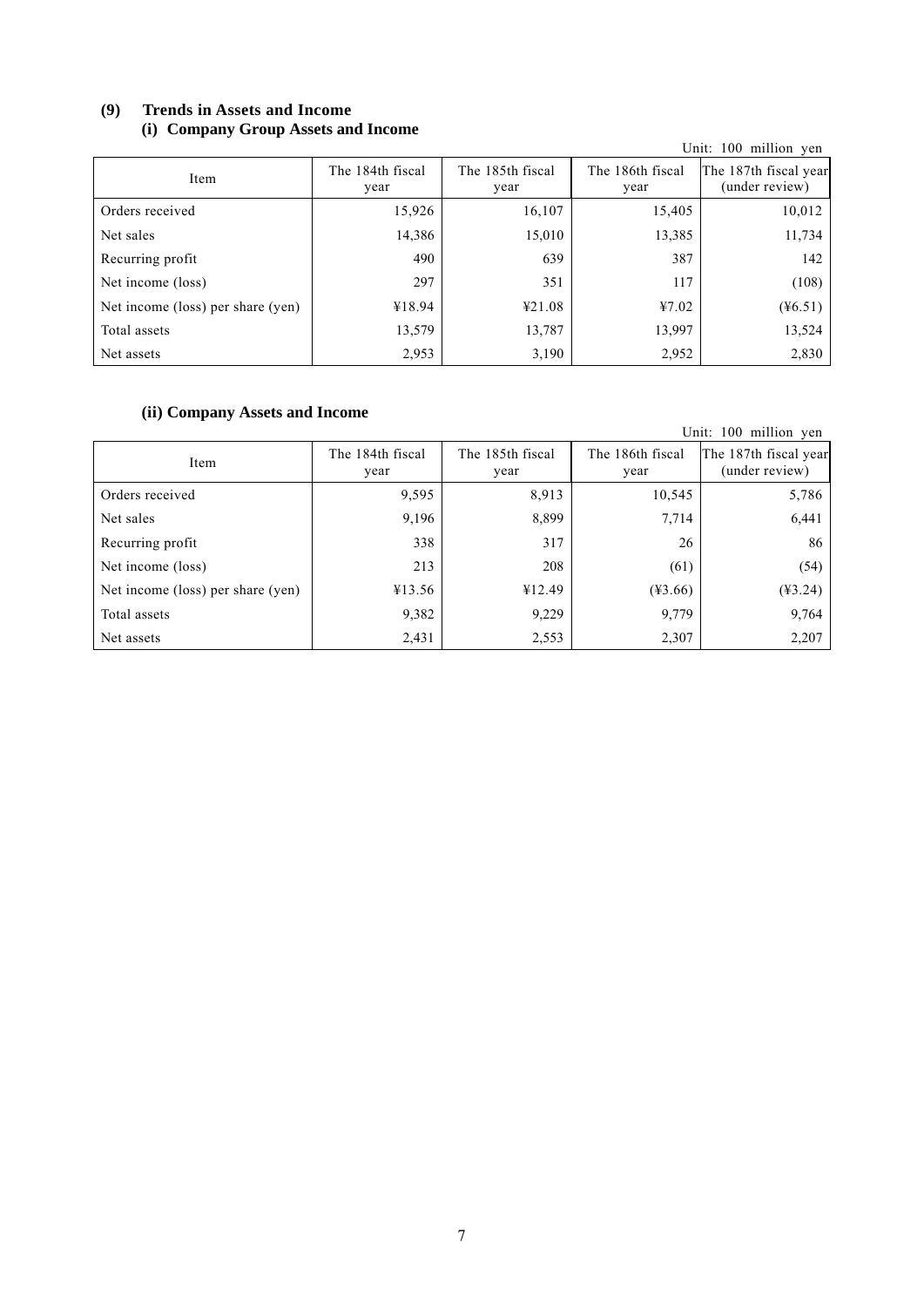### **(10) Major Parent Companies and Subsidiaries**

**(i) Parent Companies**  Not applicable.

## **(ii) Major Subsidiaries**

| Company name                                   | Capital                                  | The<br>Company's<br>percentage of<br>equity<br>participation | Main business                                                                                                                                                                                           |
|------------------------------------------------|------------------------------------------|--------------------------------------------------------------|---------------------------------------------------------------------------------------------------------------------------------------------------------------------------------------------------------|
| Kawasaki Shipbuilding Corporation              | $\text{\#} 10,000$ million               | 100%                                                         | Design, manufacture, sale and maintenance of<br>commercial and naval vessels and marine<br>application equipment, other transportation<br>equipment and their facilities and parts                      |
| Kawasaki Trading Co., Ltd.                     | $\frac{1}{2}600$ million                 | 70%                                                          | Sale of various industrial machinery, petroleum,<br>steel, air conditioning equipment, etc.                                                                                                             |
| Kawasaki Precision Machinery Ltd.              | $\text{\#}3,000$ million                 | 100%                                                         | Design, manufacture, sales, after-sales service,<br>and maintenance of hydraulic machinery and<br>equipment, electric-powered devices, and<br>control systems                                           |
| Kawasaki Plant Systems, Ltd.                   | $\frac{1}{2}$ 8,500 million              | $100\%$                                                      | Design, manufacture, installation and<br>maintenance of various types of industrial<br>plants, 3D-CAD pipe design, and design and<br>manufacture of control software                                    |
| Kawasaki Machine Systems, Ltd.                 | $\frac{1}{2}$ 796 million                | $100\%$                                                      | Sale and repair of gas turbine generators,<br>industrial robots, and other industrial machinery                                                                                                         |
| NIPPI Corporation                              | $46,048$ million                         | 100%                                                         | Manufacture, maintenance, and modification of<br>aircrafts; manufacture of rocket components,<br>aerospace equipment, targeting systems,<br>nondestructive testing systems, and industrial<br>fans      |
| EarthTechnica Co., Ltd.                        | $\frac{1}{200}$ million                  | 100%                                                         | Design, execution and supervision of<br>engineering, construction, installation of<br>machinery and appliances; design, manufacture,<br>and sale of crushers, grinders, sorters, and other<br>equipment |
| Kawasaki Thermal Engineering Co.,<br>Ltd.      | $\text{\#} 1,460$ million                | 83%                                                          | Manufacture, sales, installation and after-sales<br>service for boilers, air-conditioning equipment<br>and absorption-style heat pumps, etc.                                                            |
| <b>KCM</b> Corporation                         | $\textnormal{\texttt{4}}\,3,000$ million | 100%                                                         | Design, manufacture, sale, repair, etc. of<br>construction machinery                                                                                                                                    |
| Kawasaki Motors Corporation Japan              | $\frac{1}{2}$ 100 million                | $100\%$                                                      | Sole distributor of motorcycles and personal<br>water craft in Japan                                                                                                                                    |
| Kawasaki Life Corporation                      | $\frac{1}{2}$ 400 million                | $100\%$                                                      | Real estate sales and rental, building<br>management, insurance agency business,<br>leasing, and provision of loans                                                                                     |
| <b>KCMJ</b> Corporation                        | $\frac{1}{2}$ 300 million                | Note 2                                                       | Sale and repair of construction machinery,<br>hydraulic machinery, and other industrial<br>machinery                                                                                                    |
| Canadian Kawasaki Motors Inc.                  | C\$ 2 million                            | $100\%$                                                      | Sales of motorcycles, 4-wheel buggies, personal<br>water craft, general purpose gasoline engines in<br>Canada                                                                                           |
| Kawasaki Motors Corp., U.S.A.                  | $U.S.\$ \$ 165 million                   | 100%                                                         | Sales of motorcycles, 4-wheel buggies, personal<br>water craft, general purpose gasoline engines in<br>the U.S.                                                                                         |
| Kawasaki Motors<br>Manufacturing Corp., U.S.A. | U.S.\$120 million                        | 100%                                                         | Manufacture of motorcycles, 4-wheel buggies,<br>personal water craft, general purpose gasoline<br>engines, rolling stock, and industrial robots in<br>the U.S.                                          |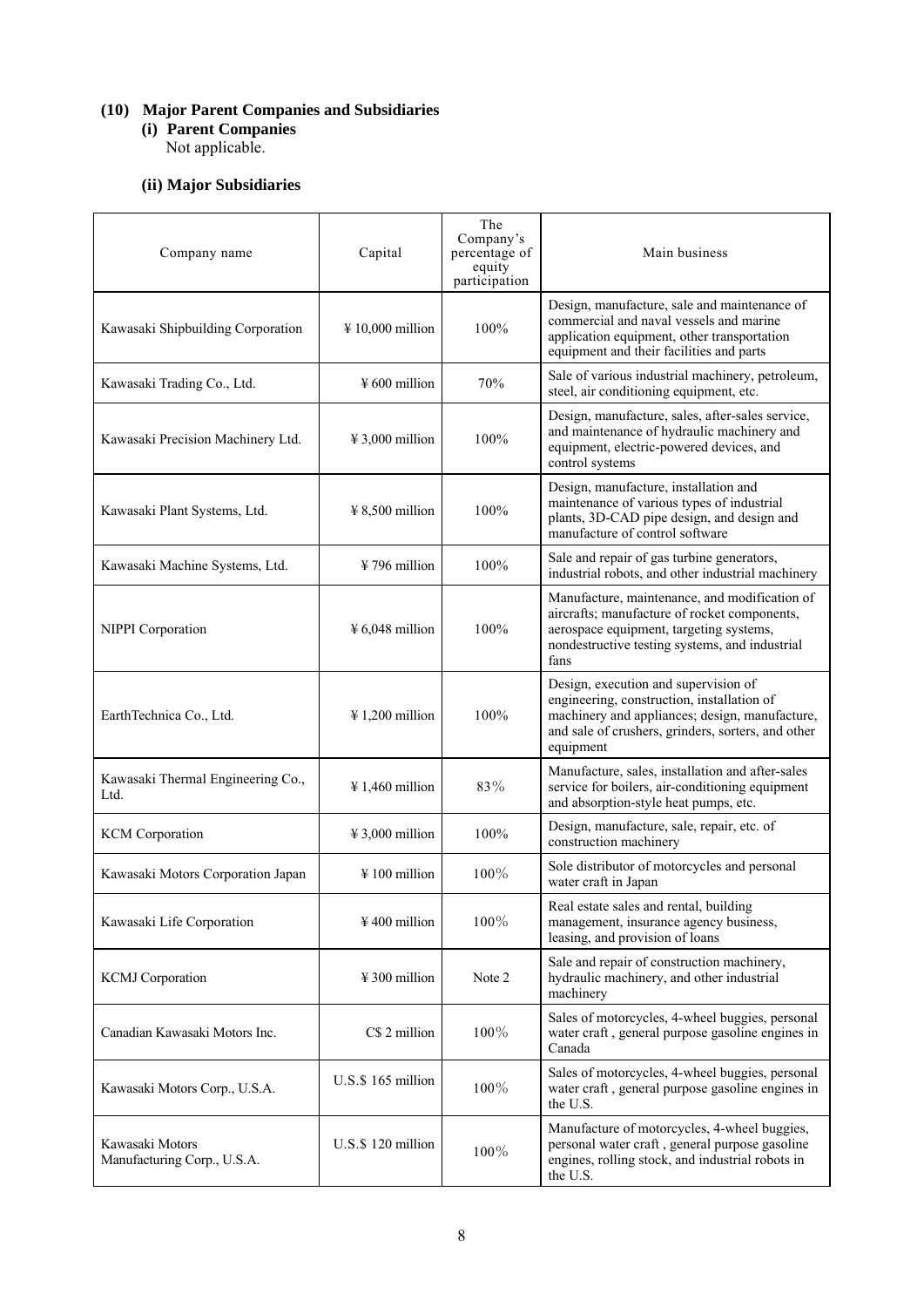| Company name                                       | Capital             | The<br>Company's<br>percentage of<br>equity<br>participation | Main business                                                                                                                |
|----------------------------------------------------|---------------------|--------------------------------------------------------------|------------------------------------------------------------------------------------------------------------------------------|
| Kawasaki Rail Car, Inc.                            | $U.S.$ \$60 million | Note 3                                                       | Manufacture and after-sales service for rolling<br>stock and related products, various engineering<br>services               |
| Kawasaki Motors Europe N.V.                        | $€64$ million       | $100\%$                                                      | Sole distributorship of motorcycles, 4-wheel<br>buggies, personal water craft, general purpose<br>gasoline engines in Europe |
| Kawasaki Motors Enterprise<br>(Thailand) Co., Ltd. | 1,900 million baht  | $100\%$                                                      | Manufacture and sale of motorcycles in<br>Thailand                                                                           |
| Kawasaki Motors (Phils.) Corporation               | 101 million peso    | 50%                                                          | Manufacture and sale of motorcycles in the<br>Philippines                                                                    |
| P.T. Kawasaki Motor Indonesia                      | $U.S.S.40$ million  | 83%                                                          | Manufacture and sale of motorcycles in<br>Indonesia                                                                          |

(Notes) 1. In the current consolidated fiscal year the following changes were made in relation to companies classified as major subsidiaries: two companies - KCM Corporation and KCMJ Corporation - were added; Kawasaki Precision Machinery (U.K.) Ltd. was excluded.

- 2. KCMJ Corporation is a wholly-owned subsidiary of KCM Corporation.
- 3. Kawasaki Rail Car, Inc. is a wholly-owned subsidiary of Kawasaki Motors Manufacturing Corp., U.S.A.

#### **(iii) Progress of Business Combinations**

There are 97 consolidated subsidiaries, including 20 companies which are cited in (ii) above as major subsidiaries, and there are 14 companies which are accounted for using the equity method.

#### **(iv) Results of Business Combinations**

As stated above in "Business Progress and Results", for the current consolidated fiscal year net sales declined ¥165.1 billion (12%) compared to the previous fiscal year, to ¥1,173.4 billion, and consolidated current net loss was ¥10.8 billion.

| Segment                                        | Main Business                                                                                                                                                                                           | Number of Employees                              |
|------------------------------------------------|---------------------------------------------------------------------------------------------------------------------------------------------------------------------------------------------------------|--------------------------------------------------|
| Shipbuilding segments                          | Manufacture and sale of ships, etc.                                                                                                                                                                     | 2,827                                            |
| Rolling Stock segments                         | Manufacture and sale of rolling stock, and snow removal<br>machinery, etc.                                                                                                                              | 3,481                                            |
| Aerospace segments                             | Manufacture and sale of aircraft, etc.                                                                                                                                                                  | 5,269                                            |
| Gas Turbines & Machinery segments              | Manufacture and sale of jet engines, general purpose gas<br>turbines, prime movers, etc.                                                                                                                | 3,481                                            |
| Plant & Infrastructure Engineering<br>segments | Manufacture and sale of industrial machinery, boilers,<br>infrastructure equipment, steel structures, etc.                                                                                              | 2,530                                            |
| Consumer Products & Machinery<br>segments      | Manufacture and sale of motorcycles, four-wheel buggies<br>(ATVs), multi-purpose four-wheel vehicles, personal<br>watercraft ("jet skis"), general purpose gasoline engines,<br>industrial robots, etc. | 9,669                                            |
| Hydraulic Machinery segments                   | Manufacture and sale of hydraulic machinery, etc.                                                                                                                                                       | 1,151                                            |
| Other                                          | Manufacture and sale of construction machinery,<br>Administration of commercial and welfare facilities, etc.                                                                                            | 3,110                                            |
| Company-wide common areas                      | (Head office Administration Department, Research &<br>Development Department, etc.)                                                                                                                     | 779                                              |
| Total                                          |                                                                                                                                                                                                         | 32,297<br>24,396<br>(Japan<br>7,901)<br>Overseas |

#### **(11) Company Groups' Main Business and Number of Employees**

(Note) This company has 10,537 employees (average age; 42.1 years; average years of service: 18.6 years)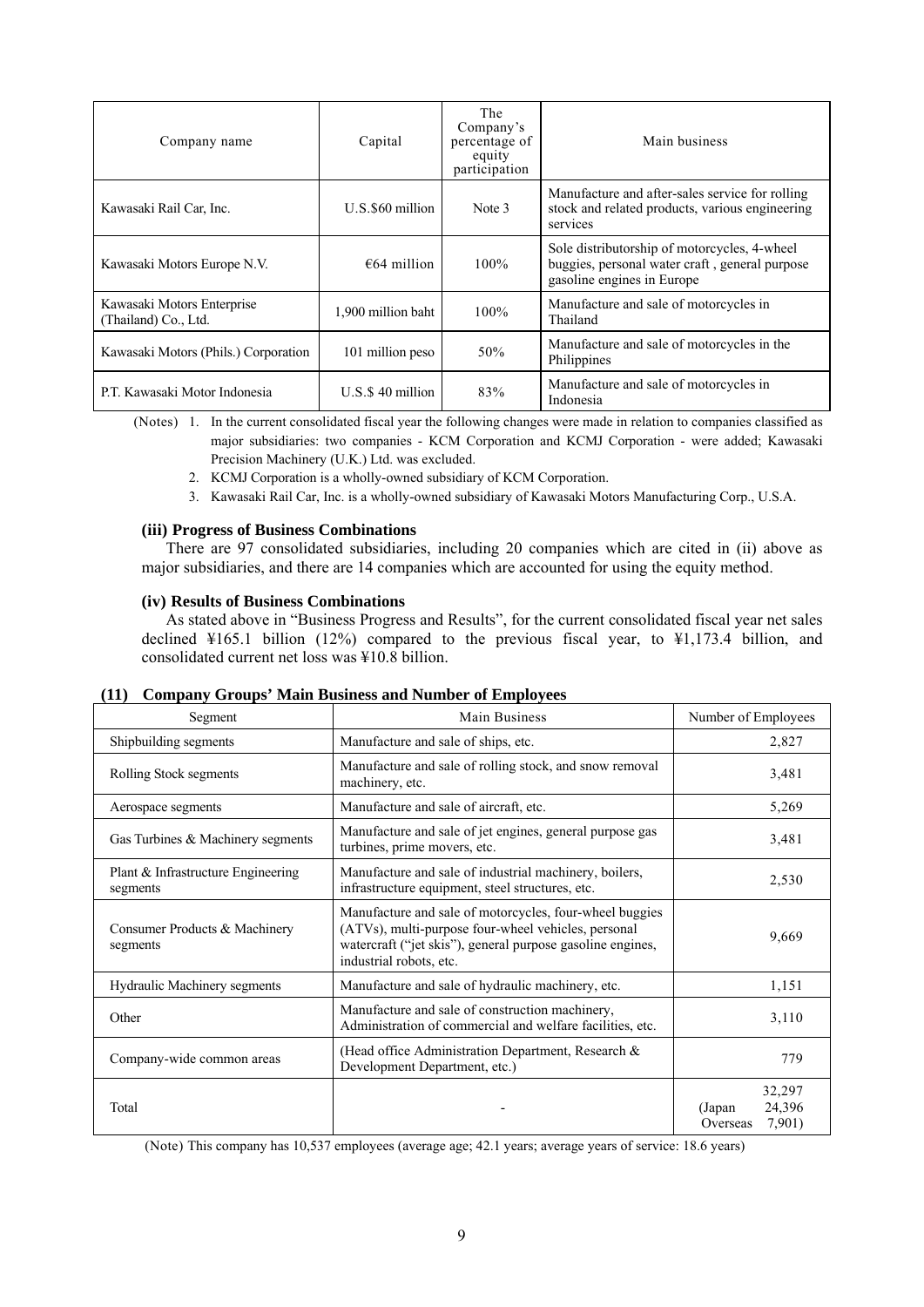|              |                 | Name and location                                                                                                                                                                                                                                                                                             |  |
|--------------|-----------------|---------------------------------------------------------------------------------------------------------------------------------------------------------------------------------------------------------------------------------------------------------------------------------------------------------------|--|
| Principal    | Head office     | Kobe Head Office, Tokyo Head Office 2 Head Offices                                                                                                                                                                                                                                                            |  |
| offices      | <b>Branches</b> | Sapporo Office, Nagova Office, Osaka Office, Fukuoka Office 4 Offices                                                                                                                                                                                                                                         |  |
| Plants, etc. |                 | Gifu Works (Kakamigahara), Nagoya Works 1 (Yatomi, Aichi), Nagoya Works 2 (Ama-gun,<br>Aichi), Kobe Works, Hyogo Works, Seishin Works (Kobe), Akashi Works (Akashi),<br>Kakogawa Works (Kakogawa), Harima Works (Kako-gun, Hyogo), Technical Institute<br>(Akashi) 10 Works (including a Technical Institute) |  |

## **(12) Company Groups' Principal Offices and Plants (i) The Company**

## **(ii) Material Subsidiaries i) Domestic**

| Company name                           | Location of principal offices  | Location of plants |
|----------------------------------------|--------------------------------|--------------------|
| Kawasaki Shipbuilding Corporation      | Kobe                           | Kobe, Sakaide      |
| Kawasaki Trading Co., Ltd.             | Kobe, Koto-ku, Tokyo           |                    |
| Kawasaki Precision Machinery Ltd.      | Kobe                           | Kobe               |
| Kawasaki Plant Systems, Ltd.           | Kobe, Koto-ku, Tokyo           |                    |
| Kawasaki Machine Systems, Ltd.         | Osaka                          |                    |
| NIPPI Corporation                      | Yokohama                       | Yokohama, Yamato   |
| EarthTechnica Co., Ltd.                | Chiyoda-ku, Tokyo              | Yachiyo            |
| Kawasaki Thermal Engineering Co., Ltd. | Kusatsu, Osaka, Koto-ku, Tokyo | Kusatsu            |
| <b>KCM</b> Corporation                 | Kako-gun, Hyogo                | Kako-gun, Hyogo    |
| Kawasaki Motors Corporation Japan      | Akashi                         |                    |
| Kawasaki Life Corporation              | Kobe                           |                    |
| <b>KCMJ</b> Corporation                | Kakogawa                       |                    |

## **ii) Overseas**

| Company name                                    | Location        |  |
|-------------------------------------------------|-----------------|--|
| Canadian Kawasaki Motors Inc.                   | Canada          |  |
| Kawasaki Motors Corp., U.S.A.                   | U.S.            |  |
| Kawasaki Motors Manufacturing Corp., U.S.A.     | U.S.            |  |
| Kawasaki Rail Car, Inc.                         | U.S.            |  |
| Kawasaki Motors Europe N.V.                     | The Netherlands |  |
| Kawasaki Motors Enterprise (Thailand) Co., Ltd. | Thailand        |  |
| Kawasaki Motors (Phils.) Corporation            | Philippines     |  |
| P.T. Kawasaki Motor Indonesia                   | Indonesia       |  |

## **(13) Principal lenders**

| $(20)$ 2.2220 $(20)$                     |                  |            | (Unit: $100$ million yen) |  |
|------------------------------------------|------------------|------------|---------------------------|--|
|                                          | Balance of Loans |            |                           |  |
| Lenders                                  | Long term        | Short term | Total                     |  |
| Mizuho Corporate Bank, Ltd.              | 196              | 417        | 613                       |  |
| Sumitomo Mitsui Banking Corporation      | 238              | 196        | 434                       |  |
| The Sumitomo Trust and Banking Co., Ltd. | 165              | 114        | 279                       |  |
| The Bank of Tokyo-Mitsubishi UFJ, Ltd.   | 22               | 171        | 194                       |  |
| Development Bank of Japan Inc.           | 163              |            | 165                       |  |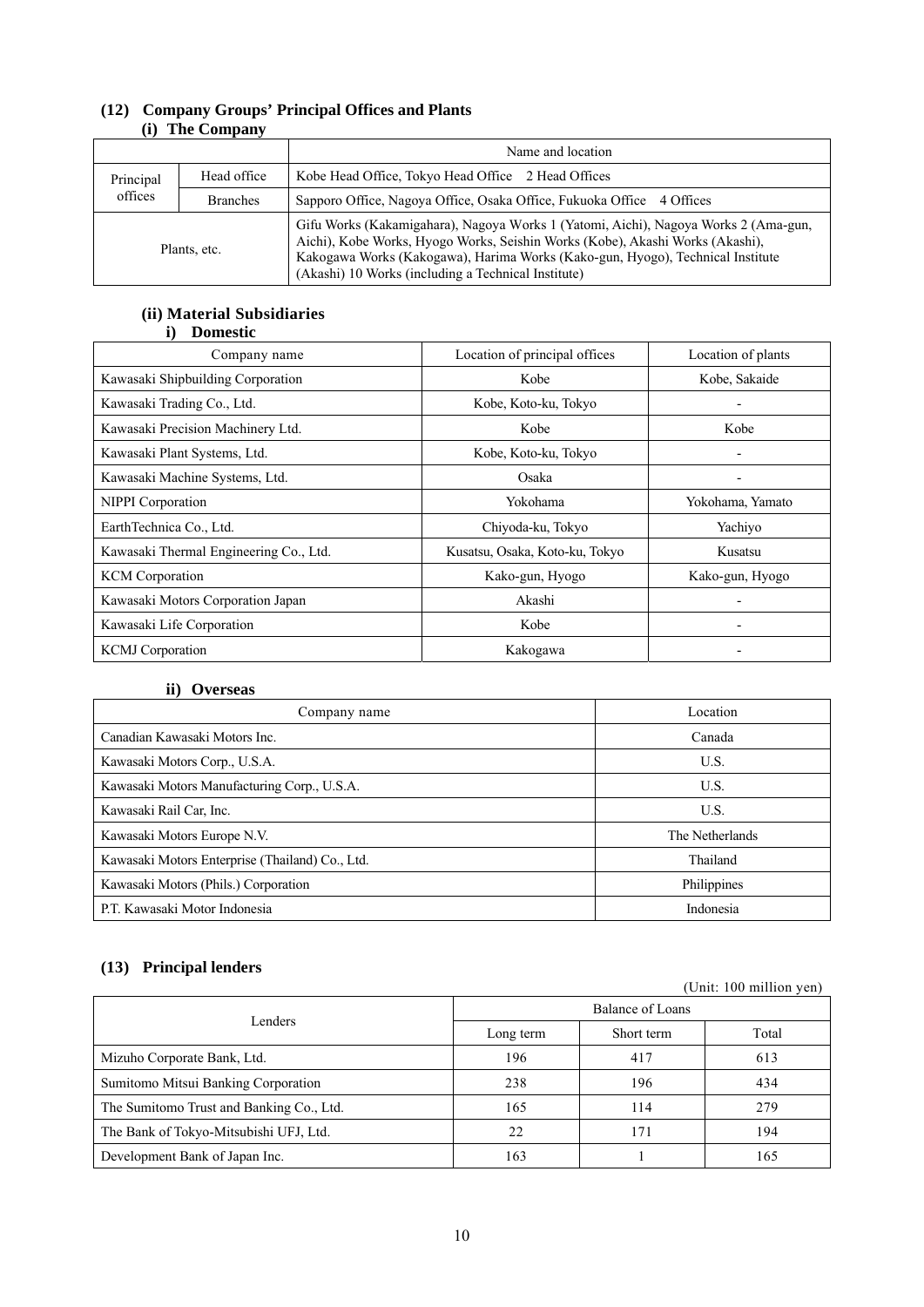## **(14) Other important issues concerning the current situation of corporate groups**

#### **Important law suits cases etc**

The Japan Fair Trade Commission issued on June 27, 2006 a cease and desist order against our company on the grounds that there was illegal conduct (bid rigging) in violation of the Antimonopoly Act in relation to the construction of refuse incineration plants ordered by municipal governments etc. We have, however, lodged an appeal with the Tokyo High Court to seek for the cancellation of the decision. In that appeal, the Tokyo High Court ruled against our company (i.e. not agreeing to cancel the decision). We therefore appealed to the Supreme Court on October 9, 2008, however, on October 6, 2009, the appeal was declined, which confirms our company lost the suit. Although the Japan Fair Trading Commission issued a surcharge payment order on March 23, 2007 for the amount of ¥5,165 million against our company, we have appealed the decision to the Japan Fair Trading Commission and demanded a trial. The matter is currently under dispute.

Meanwhile, in relation to this matter, law suits have been filed against our company alone or together with other companies as follows, in order to seek damages from us on the grounds that we caused damages against the ordering parties due to the bid rigging.

| Municipalities, etc.                                           | Status of the law suits                                                                                                                                                                                                                                                                                                                                                                                                    |
|----------------------------------------------------------------|----------------------------------------------------------------------------------------------------------------------------------------------------------------------------------------------------------------------------------------------------------------------------------------------------------------------------------------------------------------------------------------------------------------------------|
| Atami City<br>(Civil lawsuits)                                 | The Supreme Court ruled in favor of our company on April 13, 2009 (i.e. declined the appeal of the<br>citizens seeking for damages of ¥1,357 million against the seven companies including our company),<br>which confirmed our company's winning of the suit.                                                                                                                                                             |
| Kobe City<br>(Civil lawsuits)                                  | Osaka High Court ruled against our company (i.e. ordered a payment of $\frac{1}{2}$ ,637 million against our<br>company) on October 30, 2007. We have appealed to the Supreme Court on November 9, 2007,<br>however, on April 23, 2009, the appeal was declined, which confirms our company lost the suit.                                                                                                                 |
| Fukuoka City<br>(Civil lawsuits)                               | Fukuoka High Court ruled against our company (i.e. ordered a payment of ¥2,088 million against five<br>companies including our company) on November 30, 2007. We have appealed to the Supreme Court<br>on December 12, 2007, however, on April 23, 2009, the appeal was declined, which confirms our<br>company lost the suit.                                                                                             |
| Amagasaki City<br>(Civil lawsuits)                             | Osaka High Court ruled in favor of our company on November 30, 2007 (i.e. declined the demand by<br>the citizens for the payment of ¥848 million against the six companies including our company). The<br>citizen group appealed to the Supreme Court. The Supreme Court has reversed the High Court<br>decision and remanded the case back to Osaka High Court on April 28, 2009. The case is currently<br>under dispute. |
| Kohoku Greater Area<br><b>Administrative Affairs</b><br>Centre | Osaka High Court ruled against our company (i.e. ordered a payment of ¥422 million against 5<br>companies, including our company) on June 18, 2009, and since Mitsubishi Heavy Industries, Ltd.<br>which had received the order made a payment on July 3, 2009, the suit is now closed.                                                                                                                                    |
| Ichinomiya City                                                | Nagoya District Court ruled against our company (i.e. ordered the payment of $\frac{1}{2}$ , 215 million against<br>five companies including our company) on December 8, 2009. We appealed to Nagoya High Court on<br>December 25, 2009. The case is currently under dispute.                                                                                                                                              |
| Sado City                                                      | An action for damages of ¥621 million has been brought against our company at Niigata District Court<br>on May 26, 2009. The case is currently under dispute.                                                                                                                                                                                                                                                              |
| Greater Chichibu<br>Municipal Association                      | An action for damages of ¥952 million has been brought against five companies including our<br>company at Tokyo District Court on June 18, 2009. The case is currently under dispute.                                                                                                                                                                                                                                      |
| Yachiyo City                                                   | An action for damages of ¥585 million has been brought against our company at Tokyo High Court on<br>March 29, 2010. The case is currently under dispute.                                                                                                                                                                                                                                                                  |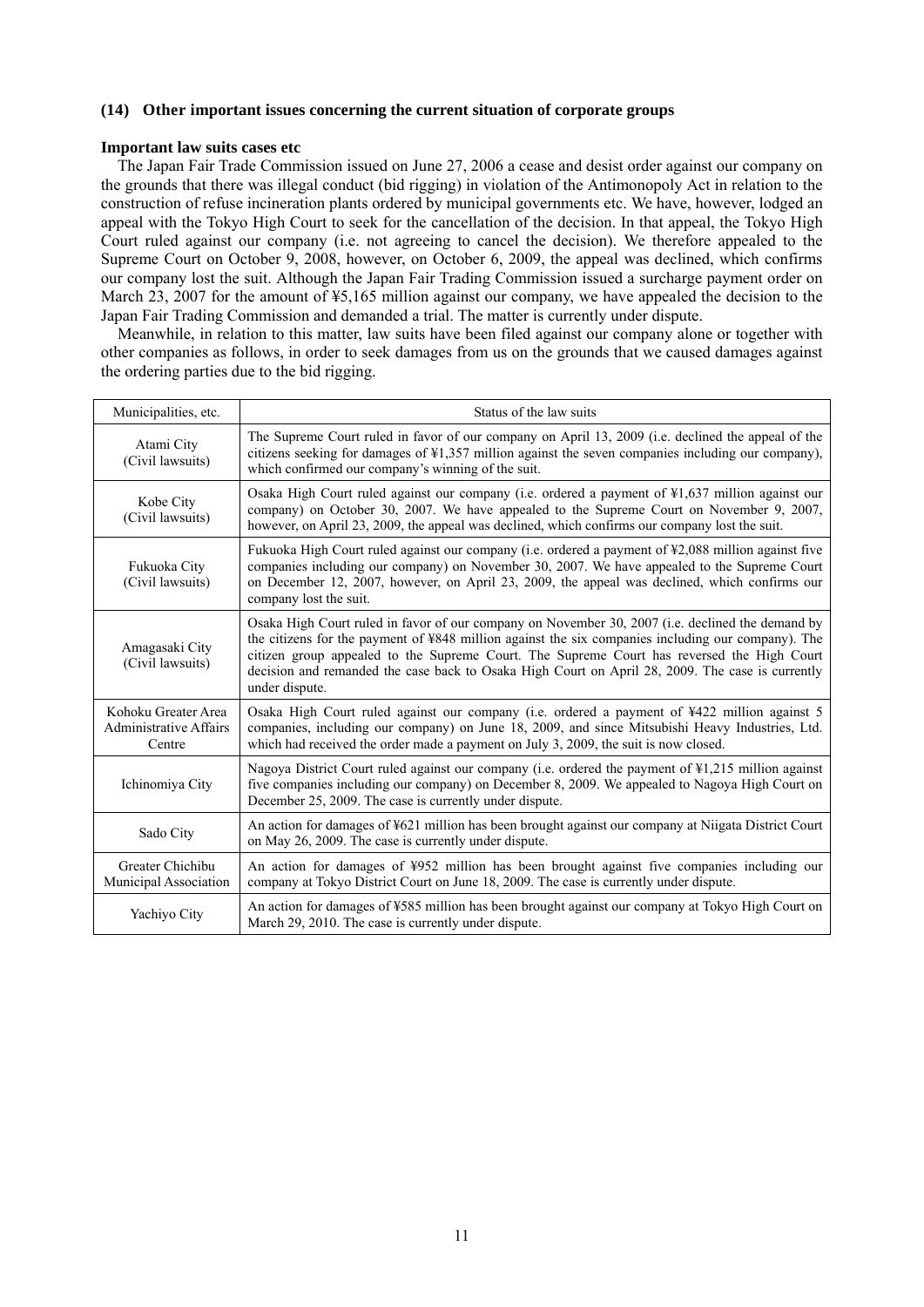## **2. Status of Shares (as of March 31, 2010)**

- **(1) Total number of shares authorized to be issued** 3,360,000,000 shares
- **(2) Total number of shares issued** 1,669,629,122 shares

(including 1,780,388 shares of treasury stock)

## **(3) Number of shareholders** 167,090 persons

**(4) Major shareholders (top 10)** 

| Shareholder name                                                  | Shareholders' investment in the company |                    |  |
|-------------------------------------------------------------------|-----------------------------------------|--------------------|--|
|                                                                   | Number of shares held                   | Shareholding ratio |  |
|                                                                   | thousand shares                         | $\%$               |  |
| Japan Trustee Services Bank, Ltd. (Trust Account)                 | 66,043                                  | 3.9                |  |
| Mizuho Bank, Ltd.                                                 | 57,443                                  | 3.4                |  |
| <b>JFE</b> Steel Corporation                                      | 56,174                                  | 3.3                |  |
| Nippon Life Insurance Company                                     | 54,016                                  | 3.2                |  |
| The Master Trust Bank of Japan, Ltd. (Trust Account)              | 49,400                                  | 2.9                |  |
| Tokio Marine & Nichido Fire Insurance Co., Ltd.                   | 43,304                                  | 2.5                |  |
| Kawasaki Heavy Industries, Ltd. Kyoueikai                         | 32,181                                  | 1.9                |  |
| Kawasaki Heavy Industries, Ltd. Employees Shareholder Association | 31,829                                  | 1.9                |  |
| Sumitomo Mitsui Banking Corporation                               | 26,828                                  | 1.6                |  |
| NIPPONKOA Insurance CO., LTD.                                     | 24,769                                  | 1.4                |  |

(Note) The shareholding ratio is calculated after subtracting treasury stock (1,780,388 shares).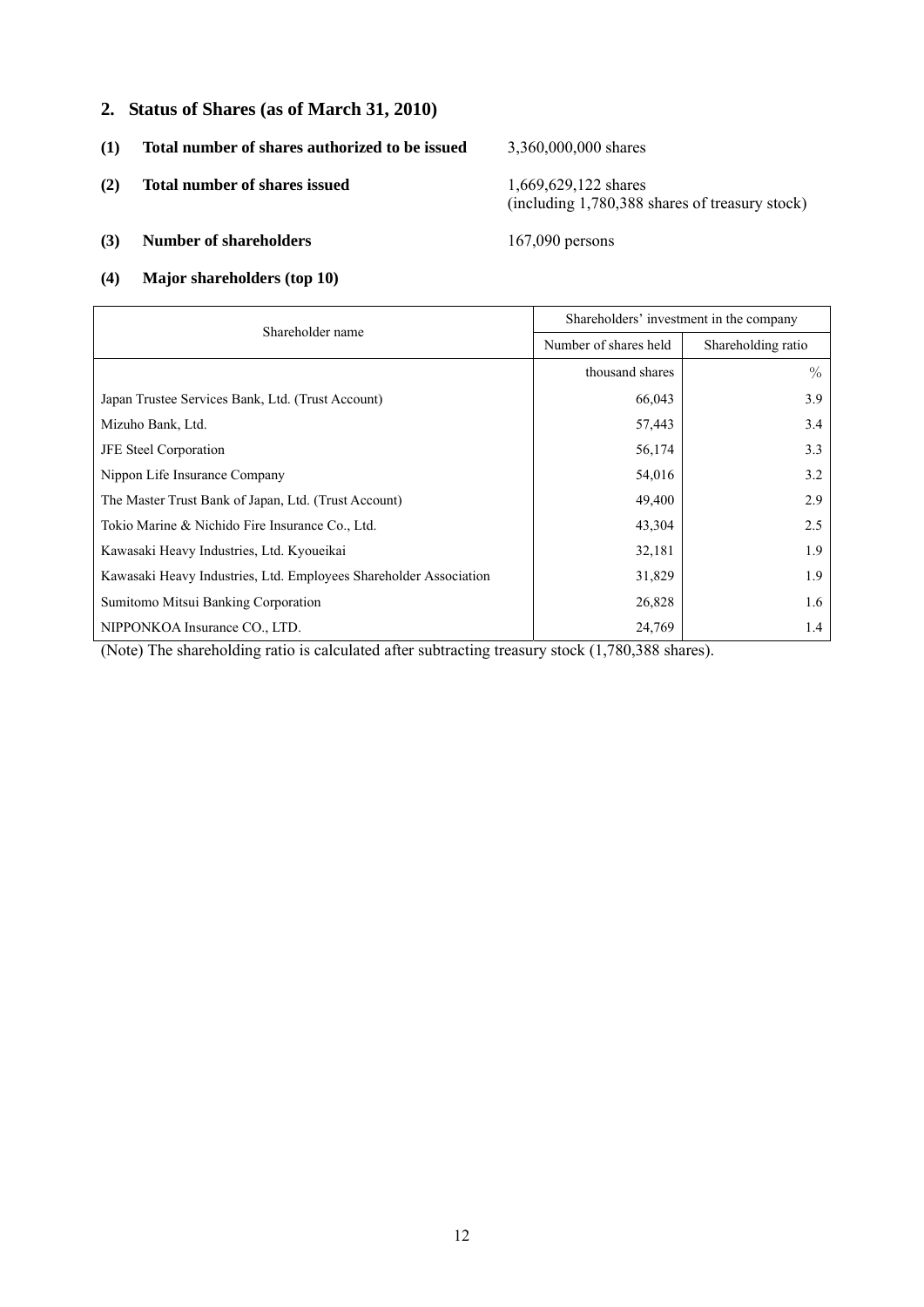## **3. Company Share Options**

- **(1) Share options held by company officers at the end of the fiscal year under review** Not applicable.
- **(2) Share options delivered to employees, etc. during the fiscal year under review** Not applicable.

### **(3) Other important matters concerning share options, etc. Share options already issued and currently existing**

| Type                                           | Euro Yen convertible bonds due 2010 with stock acquisition rights |  |  |
|------------------------------------------------|-------------------------------------------------------------------|--|--|
| Number of share options                        | 477                                                               |  |  |
| Type and number of underlying shares           | Common stock: 2,620,879 shares                                    |  |  |
| Share option issue price                       | Free of cost                                                      |  |  |
| Balance of bonds with stock acquisition rights | $\text{\textsterling}$ 477,000 thousand                           |  |  |

(Note) The number of underlying shares is the balance of bonds with stock acquisition rights divided by the conversion price of ¥182.

| Type                                           | Euro Yen convertible bonds due 2011 with stock acquisition rights |  |  |
|------------------------------------------------|-------------------------------------------------------------------|--|--|
| Number of share options                        | 3,475                                                             |  |  |
| Type and number of underlying shares           | Common stock: 15,089,014 shares                                   |  |  |
| Share option issue price                       | Free of cost                                                      |  |  |
| Balance of bonds with stock acquisition rights | $\text{\textsterling} 3,475,000$ thousand                         |  |  |

(Note) The number of underlying shares is the balance of bonds with stock acquisition rights divided by the conversion price of ¥230.3.

In addition to the above, we have also issued convertible bonds pursuant to the previous provisions of the Commercial Code.

| Type                                    | No. 9 unsecured convertible bond          |  |  |
|-----------------------------------------|-------------------------------------------|--|--|
| Balance of convertible bonds            | $\text{\textsterling} 7.038,000$ thousand |  |  |
| Type of shares issued upon conversion   | Common stock                              |  |  |
| Number of shares issued upon conversion | 11,769,230 shares                         |  |  |
| Conversion price                        | ¥ 598                                     |  |  |

(Note) The number of shares issued upon conversion is the balance of convertible bonds divided by the conversion price.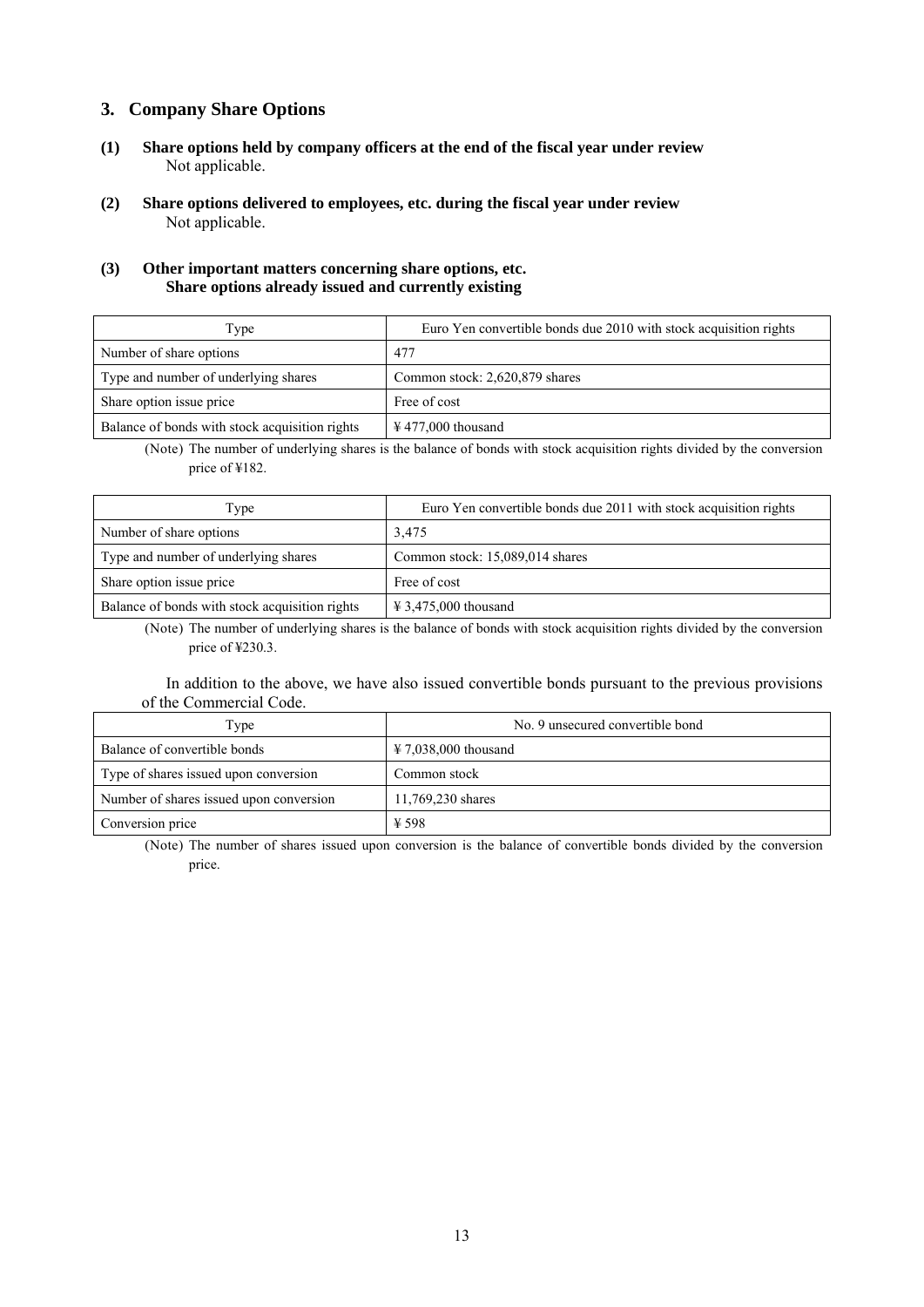## **4. Company Officers**

| (         | Position                           | n celors and Corporate requirers<br>Name | Areas of Responsibility within the Company and other<br>significant concurrent positions                                                                                                           |
|-----------|------------------------------------|------------------------------------------|----------------------------------------------------------------------------------------------------------------------------------------------------------------------------------------------------|
| $\ast$    | Chairman                           | Tadaharu Ohashi                          | Chairman, Japan Aircraft Development Corporation                                                                                                                                                   |
|           | President                          | Satoshi Hasegawa                         |                                                                                                                                                                                                    |
|           | Senior Executive Vice<br>President | Shuji Mihara                             | Assistant to the President, in charge of the head office<br>administrative departments and the Consumer Products &<br>Machinery Company                                                            |
|           | Senior Executive Vice<br>President | Masashi Segawa                           | Assistant to the President, General Manager, Corporate Technology<br>Division, in charge of technology and marketing, Industrial<br>Facilities and Tunneling Equipment Division and Robot Division |
| *         | Senior Vice President              | Chikashi Motoyama                        | President, Aerospace Company                                                                                                                                                                       |
| $\ast$    | Senior Vice President              | Mitsutoshi Takao                         | General Manager, Corporate Planning Division                                                                                                                                                       |
| $\circ^*$ | Senior Vice President              | Yuichi Asano                             | President, Gas Turbine & Machinery Company                                                                                                                                                         |
| $\circ^*$ | Senior Vice President              | Nobumitsu Kambayashi                     | General Manager, Corporate Business Development Division                                                                                                                                           |
| $\circ^*$ | Senior Vice President              | Kyohei Matsuoka                          | President, Rolling Stock Company                                                                                                                                                                   |
| $\circ^*$ | Senior Vice President              | Hiroshi Takata                           | President, Consumer Products & Machinery Company                                                                                                                                                   |
|           | Corporate Auditor                  | Nobuyuki Okazaki                         | (Standing)                                                                                                                                                                                         |
| $\circ$   | Corporate Auditor                  | Tatsuyoshi Ogushi                        | (Standing)                                                                                                                                                                                         |
|           | Corporate Auditor                  | Kenzo Doi                                | Attorney, Outside Corporate Auditor of World Co., Ltd.                                                                                                                                             |
| O         | Corporate Auditor                  | Michio Oka                               |                                                                                                                                                                                                    |

### **(1) Directors and Corporate Auditors**

(Notes) 1. \* means a Representative Director.

2. Corporate Auditors Kenzo Doi and Michio Oka are both Outside Corporate Auditors.

3. Corporate Auditor Michio Oka is an Independent Officer.

4. ○ means new Directors and Corporate Auditors appointed at the 186th ordinary general meeting of shareholders held on June 25, 2009.

5. Masamoto Tazaki, Akira Matsuzaki and Shinichi Tamba, all Directors, and Akira Tanoue and Hiroshi Kawamoto, both Corporate Auditors, have resigned during the relevant business year with the conclusion of the 186th ordinary general meeting of shareholders.

6. As of April 1, 2010, the positions of Directors have changed: Chikashi Motoyama, formerly Senior Vice President (Representative Director) has become Director; and Nobumitsu Kambayashi, formerly Senior Vice President (Representative Director) has become Senior Vice President.

7. Nobuyuki Okazaki, Corporate Auditor, who has many years of experience with administration and accounting operations at our company and its subsidiaries, has substantial knowledge about finance and accounting matters.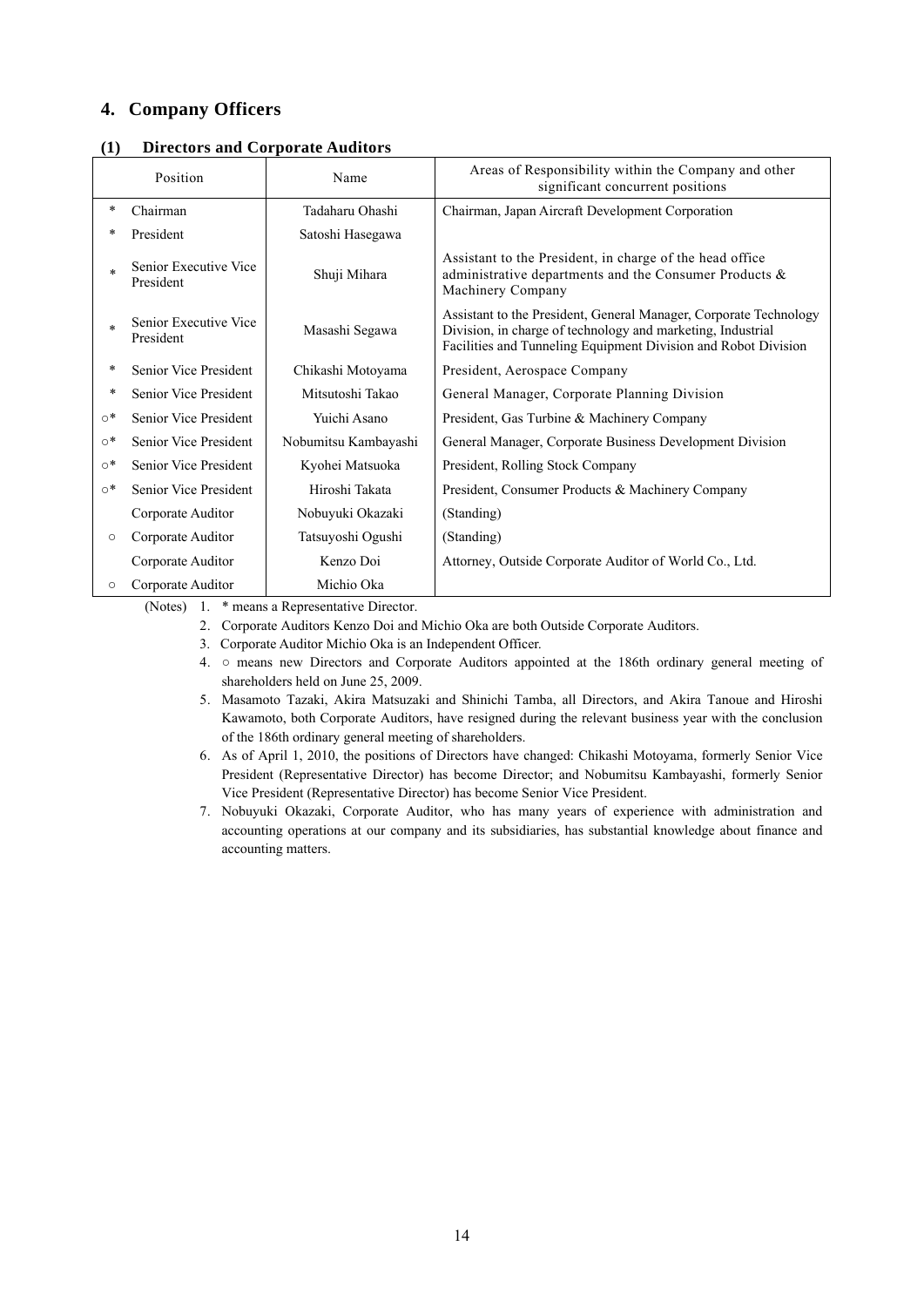| 8. Executive Officers as of April 1, 2010 are as follows. |
|-----------------------------------------------------------|
|-----------------------------------------------------------|

| Position                                      | Name                 | Areas of Responsibility within the Company                                                                                                                                                                       |  |
|-----------------------------------------------|----------------------|------------------------------------------------------------------------------------------------------------------------------------------------------------------------------------------------------------------|--|
| President                                     | Satoshi Hasegawa     |                                                                                                                                                                                                                  |  |
| Senior Executive Vice President               | Shuji Mihara         | Assistant to the President, in charge of the head office<br>administrative departments and Mortorcycle & Engine<br>Company                                                                                       |  |
| Senior Executive Vice President               | Masashi Segawa       | Assistant to the President, General Manager, Corporate<br>Technology Division, in charge of technology and business<br>development, Industrial Facilities and Tunneling Equipment<br>Division and Robot Division |  |
| Senior Vice President                         | Mitsutoshi Takao     | General Manager, Corporate Planning Division, in charge of<br>Finance & Accounting Department                                                                                                                    |  |
| Senior Vice President                         | Yuichi Asano         | President, Gas Turbine & Machinery Company                                                                                                                                                                       |  |
| Senior Vice President                         | Nobumitsu Kambayashi | In charge of matters specially assigned by the President<br>(Managing Director, Kawasaki Shipbuilding Corporation)                                                                                               |  |
| Senior Vice President                         | Kyohei Matsuoka      | President, Rolling Stock Company                                                                                                                                                                                 |  |
| Senior Vice President                         | Hiroshi Takata       | President, Mortorcycle & Engine Company                                                                                                                                                                          |  |
| Managing Executive Officer                    | Shigeru Murayama     | President, Aerospace Company                                                                                                                                                                                     |  |
| <b>Executive Officer</b>                      | Toru Yamaguchi       | Deputy General Manager, Corporate Planning Division (In<br>charge of special matters)                                                                                                                            |  |
| <b>Executive Officer</b>                      | Sosuke Kinouchi      | General Manager, Quality Assurance Division, Mortorcycle &<br><b>Engine Company</b>                                                                                                                              |  |
| <b>Executive Officer</b>                      | Seiji Yamashita      | General Manager, CSR Division                                                                                                                                                                                    |  |
| <b>Executive Officer</b>                      | Takeshi Sugawara     | Deputy General Manager, Corporate Technology Division (in<br>charge of manufacturing improvement)                                                                                                                |  |
| <b>Executive Officer</b>                      | Takeshi Watanabe     | Overall administration of the next large aircraft project,<br>Aerospace Company                                                                                                                                  |  |
| <b>Executive Officer</b>                      | Yasuo Murata         | General Manager, General Administration Division                                                                                                                                                                 |  |
| <b>Executive Officer</b>                      | Minoru Makimura      | Deputy General Manager, Corporate Technology Division and<br>Senior Manager, Technical Institute                                                                                                                 |  |
| <b>Executive Officer</b>                      | Tamaki Miyatake      | General Manager, Planning Division, Mortorcycle & Engine<br>Company                                                                                                                                              |  |
| <b>Executive Officer</b>                      | Shuichi Yamanaka     | General Manager, Planning & Control Division, Rolling Stock<br>Company                                                                                                                                           |  |
| <b>Executive Officer</b><br>Masahiko Hirohata |                      | General Manager, Planning & Control Division, Gas Turbine<br>& Machinery Company and Senior Manager, Planning<br>Department                                                                                      |  |
| <b>Executive Officer</b>                      | Shinsuke Tanaka      | Deputy General Manager, Corporate Planning Division. (In<br>charge of special matters)                                                                                                                           |  |
| <b>Executive Officer</b>                      | Masatoshi Yamaguchi  | General Manager, Robot Division                                                                                                                                                                                  |  |
| <b>Executive Officer</b>                      | Naomi Sera           | General Manager, Engineering Division, Aerospace Company                                                                                                                                                         |  |
| <b>Executive Officer</b>                      | Joji Iki             | General Manager, Machinery Division, Gas Turbine &<br>Machinery Company                                                                                                                                          |  |
| <b>Executive Officer</b>                      | Yoshizumi Hashimoto  | General Manager, Personnel & Labor Administration<br>Division, in charge of Harima Works Office                                                                                                                  |  |
| <b>Executive Officer</b>                      | Yukio Hayano         | General Manager, Planning & Control Division, Aerospace<br>Company                                                                                                                                               |  |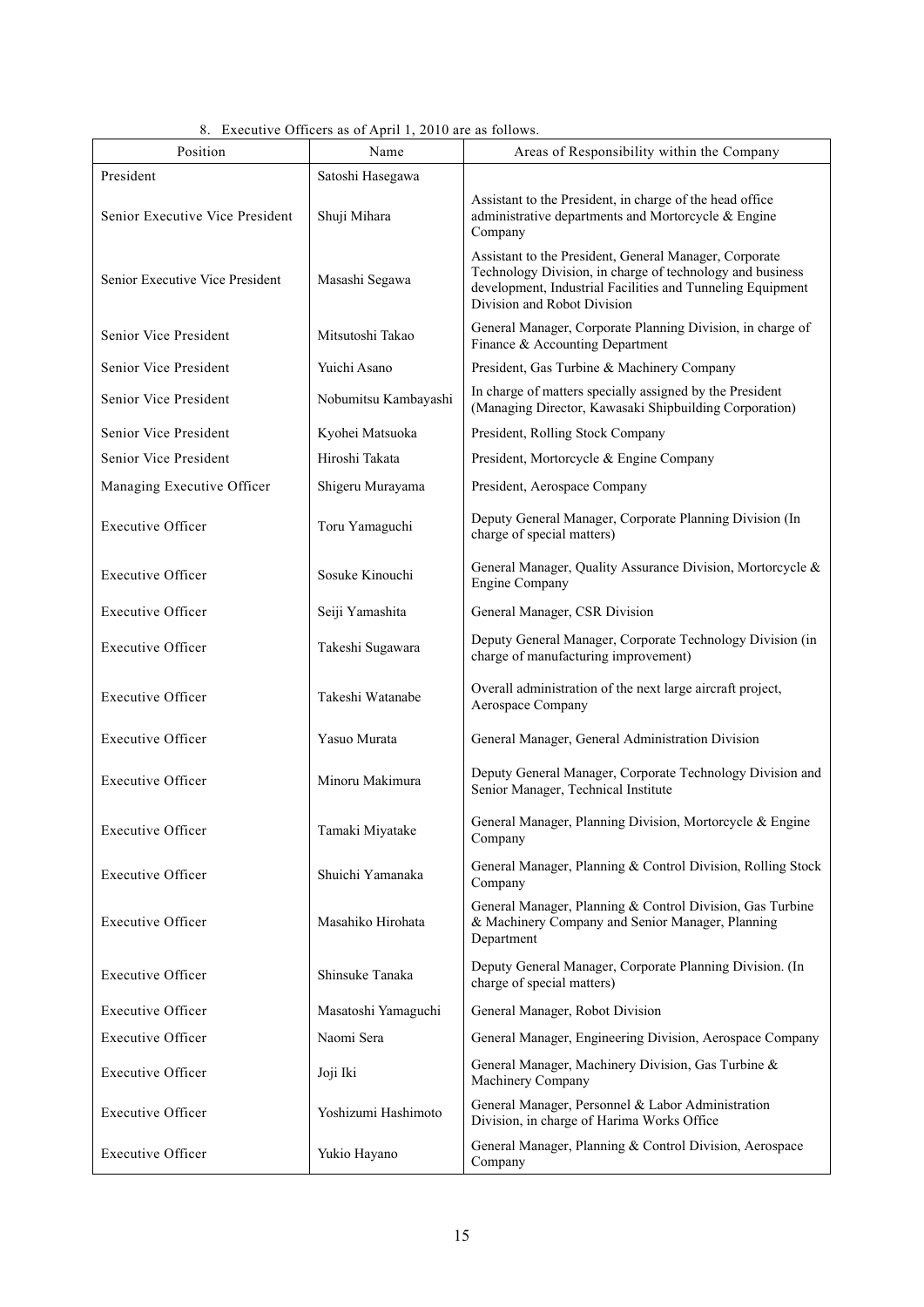| Position          | Name                | Areas of Responsibility within the Company                                                                                                                                                            |  |
|-------------------|---------------------|-------------------------------------------------------------------------------------------------------------------------------------------------------------------------------------------------------|--|
| Executive Officer | Masahiro Ibi        | General Manager, Gas Turbine Division, Gas Turbine &<br>Machinery Company                                                                                                                             |  |
| Executive Officer | Takafumi Shibahara  | Deputy General Manager, Corporate Planning Division and<br>Senior Manager, Subsidiaries & Affiliates Control<br>Department, in charge of Procurement Planning and<br><b>Administration Department</b> |  |
| Executive Officer | Yoshinori Kanehana  | Vice President, Rolling Stock Company                                                                                                                                                                 |  |
| Executive Officer | Nobuyoshi Kobayashi | General Manager, Industrial Facilities and Tunneling<br><b>Equipment Division</b>                                                                                                                     |  |
| Executive Officer | Minoru Akioka       | General Manager, Finance & Accounting Division                                                                                                                                                        |  |
| Executive Officer | Yukinobu Kouno      | Deputy General Manager, Corporate Technology Division and<br>Senior Manager, System Technology Development Center                                                                                     |  |
| Executive Officer | Masafumi Nakagawa   | General Manager, Marketing & Sales Division, Motorcycle &<br>Engine Company, and Senior Manager, CP Sales Department                                                                                  |  |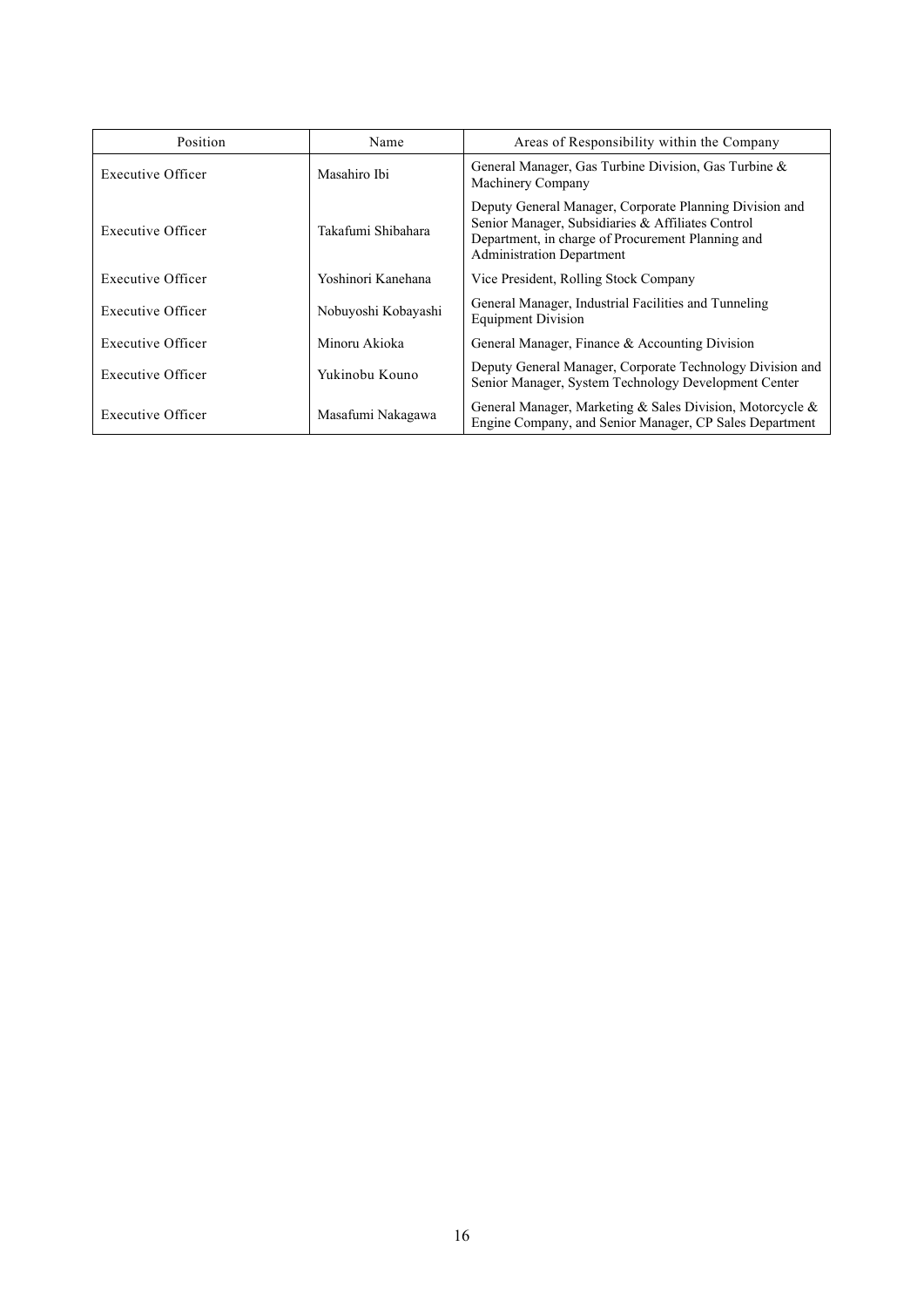#### **(2) Compensation to Directors and Corporate Auditors**

| Directors 13 persons |                                                                                                                                                                                    |
|----------------------|------------------------------------------------------------------------------------------------------------------------------------------------------------------------------------|
|                      | Corporate Auditors 6 persons   $\frac{1275,113 \text{ thousand (of which } \frac{123,920 \text{ thousand to three Outside Corporate Address})}{200,100 \text{ thousand to the 2}}$ |

(Notes) The maximum amount of remuneration for the Directors is ¥60 million per month (as resolved at the 178th ordinary general meeting of shareholders held on June 28, 2001). The maximum amount of remuneration for the Corporate Auditors is ¥8 million (which was resolved at the 170th ordinary general meeting of shareholders held on June 29, 1993).

#### **(3) Outside Officers**

**(i) Concurrent Director positions at other companies and the relationship between our company and said companies** 

Not applicable.

**(ii) Concurrent positions held as Outside Officer at other companies and the relationship between our company and said companies** 

Corporate Auditor, Kenzo Doi concurrently holds a position outside the company as a Corporate Auditor at World Co., Ltd. Our company does not have any dealings or other special relationship with said company.

**(iii) Relationships between the company or specific related business operators and Directors and employees, etc.** 

Not applicable.

#### **(iv) Main activities during the business year**

#### **Attendance and comments at Board of Directors meetings and Board of Corporate Auditors meetings**

Kenzo Doi, Corporate Auditor, attended all of the 12 Board of Directors meetings, and all of the 17 Board of Corporate Auditors meetings held during the business year, and mainly made comments based on his expert standpoint as an attorney.

Michio Oka, Corporate Auditor, attended all of the 10 Board of Directors meetings, and all of the 13 Board of Corporate Auditors meetings held following his appointment as a Corporate Auditor on June 25 2009, and mainly made comments based on his experience as a company manager.

### **(v) Overview of provisions in contracts for limitation of liability**

The company has concluded contracts for limitation of liability with Corporate Auditors Kenzo Doi and Michio Oka, pursuant to the provisions of Article 427 Paragraph 1 of the Companies Act. The liability under said contract shall limited to either an amount of ¥ 10 million, or an amount specified by law, whichever is higher.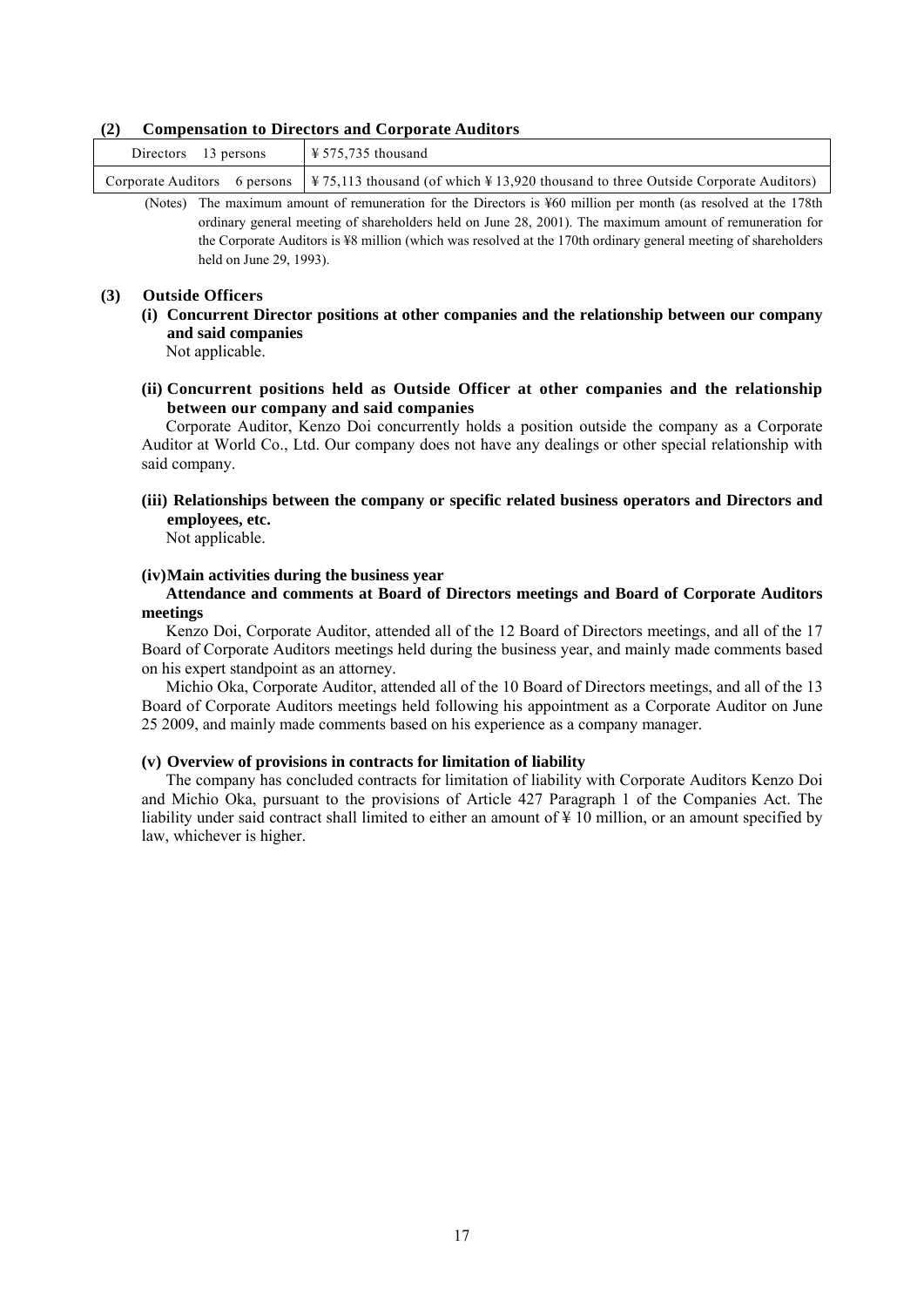## **5. Accounting Auditors**

- **(1) Accounting Auditor's Name**  KPMG AZSA & Co.
- **(2) Accounting Auditors' Compensation, etc., for the fiscal year under review (i) Accounting Auditors' Compensation, etc., for the fiscal year under review**

¥ 138,445 thousand

### **(ii) Cash and Other Profits Payable by the Company or its Subsidiaries to Accounting Auditors**

¥ 222,965 thousand

(Note) Under the audit agreement between the Company and its Accounting Auditors, compensation for audits pursuant to the Companies Act and audits pursuant to Financial Instruments and Exchange Act are not separated, and otherwise cannot be separated. Consequently, the above amounts reflect total compensation.

#### **(3) Details of Non-audit Services**

Operations such as procedures relating to the confirmation of balances of certain accounts issued to customers when orders are received for overseas projects, etc.

## **(4) Policy Regarding Determination of Termination or Nonrenewal of Appointment of Accounting Auditors**

Where the Accounting Auditor violates or contravenes laws such as the Companies Act and Certified Public Accountant Act, and where it is determined acts have been committed which go against public order and morality, the Board of Corporate Auditors shall consider whether to terminate or not renew the Accounting Auditors based on those facts, and make a decision in accordance with the Board of Corporate Auditors Regulations. Where the Board of Corporate Auditors determines that it is appropriate to terminate or not renew the appointment of Accounting Auditors, it will request the Board of Directors to terminate the Accounting Auditors' appointment, or put forward a proposal at the General Meeting of Shareholders to not renew the appointment of the Accounting Auditors, and the Board of Directors shall discuss the matter.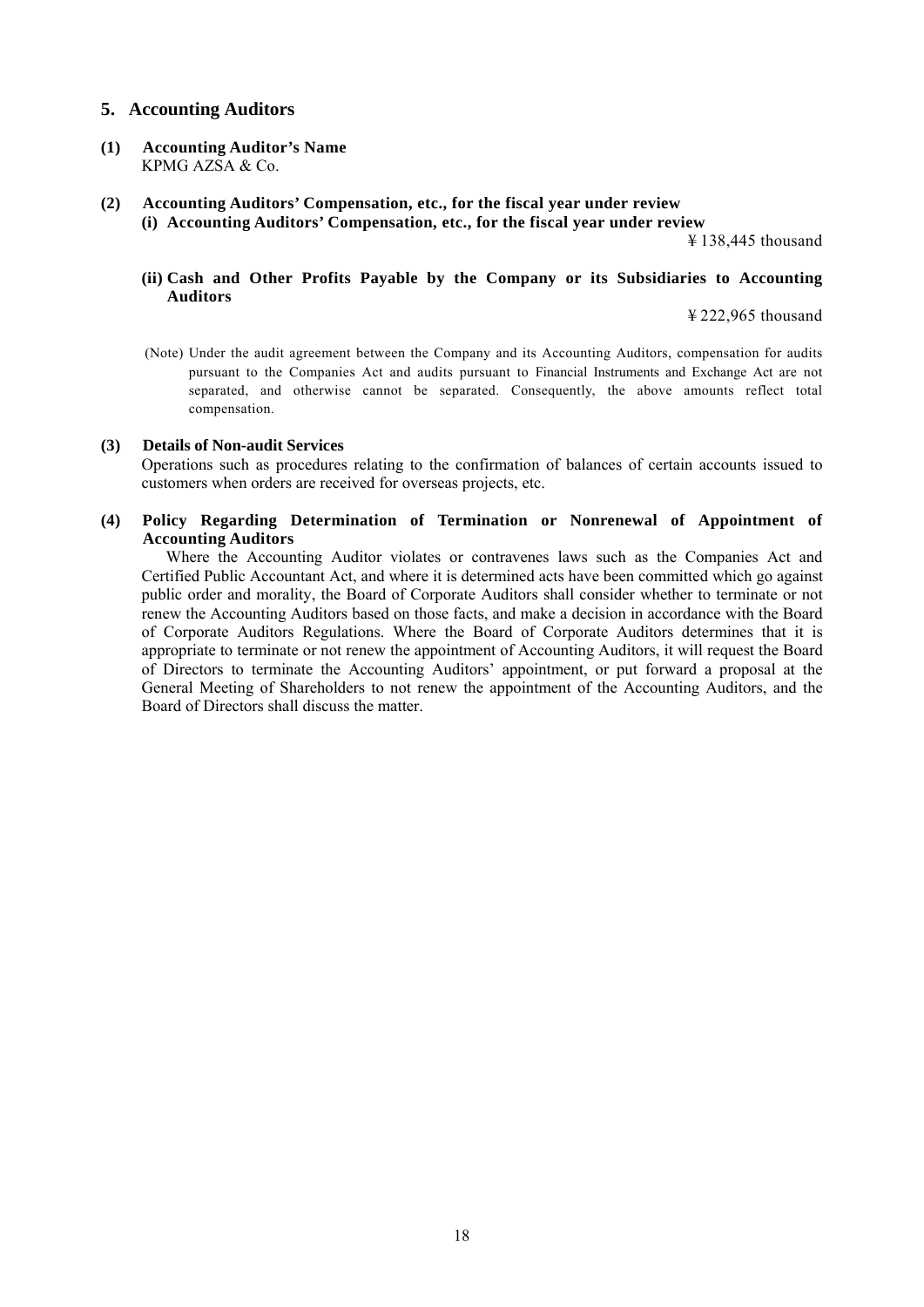## **6. System to ensure that Directors' execution of duties complies with laws and the Articles of Incorporation and other systems to ensure proper execution of business**

A resolution was made with respect to the company's internal control systems, pursuant to the Companies Act, at the Board of Directors Meeting of May 24, 2006 regarding confirmation of the basic policies and status of established internal control systems, and henceforth whenever there are organizational changes or changes to internal regulations, resolutions are made again at Board of Directors Meetings. The overview thereof is as follows.

#### **I. Basic policy for developing a system for internal controls**

KHI Group develops and maintains systems for internal controls to establish systems to ensure formation of proper organizational structures, development of company rules and regulations, dissemination of information and proper execution of operations; since KHI's management philosophy, which is indicated in our Group Mission (missions and roles which must be carried out) **"Kawasaki, work as one for the good of the planet"**, "Kawasaki Value", the "Group Management Principles" and "Group Code of Conduct"; is embodied in each and every officer and employee of the KHI Group. KHI strives to improve its internal controls by constantly reviewing them, and in doing so improves the efficiency and lawfulness of company systems which contribute to the Group's sound and sustained growth.

#### **II. Development of internal control systems**

KHI has established the following internal control systems, and going forward KHI will review them as necessary, taking into account such factors as changes in the company's operating environment.

- 1. Internal control systems concerning Directors and employees
	- (1) Systems to ensure that Directors' and employees' execution of duties are compliant with laws and the Articles of Incorporation
		- 1) We established KHI Corporate Ethics Regulations, and are thoroughgoing in ensuring compliance with laws and the Articles of Incorporation and other KHI regulations and policies, and bind KHI's directors and employees to: put ethics regulations into practice as corporate citizens, respect individuals and individual rights and prohibit discrimination, promote protection of the environment, comply with laws and social rules, and use proper accounting practices and ensure reliability of financial reports (hereinafter, "Fundamental Principles of Corporate Ethics).
		- 2) We established the CSR Committee Regulations, under the governance of the President, and established the CSR Committee comprising of directors and other members, and deliberate and make decisions on policies and measures, and conduct monitoring of the implementation thereof, to enhance policies and measures and Group internal controls to ensure compliance with the Fundamental Principles of Corporate Ethics which are stipulated in KHI Corporate Ethics Regulations.
		- 3) We established the Compliance Committee Regulations and set up compliance committees in headquarters and each business divisions, and strive to ensure thorough compliance within the KHI Group.
		- 4) We continuously strive to improve understanding and awareness of compliance by ongoing education and training activities for various types of legal compliance.
		- 5) We established Compliance Reporting and Consultation System Regulations, and strive to enhance compliance systems by establishing an internal whistleblower system to report information regarding compliance breaches in cases where it is difficult to correct compliance breaches through management or concerned divisions.
		- 6) Executive Officers who are delegated by Representative Directors with execution of business operations are appointed at the Board of Directors Meeting, and although Executive Officers are delegated with execution of business operations, a Director who does not concurrently serve as an Executive Officer shall be appointed in order to enhance supervisory and monitoring functions of the Board of Directors for overall management.
		- 7) We ensure the appropriateness of business operations through the conduct of business audits by the Auditing Department (Internal Audit Department).
		- 8) Based on our basic policy on internal controls over financial reporting, we establish internal controls over financial reporting and appropriately carry out evaluation and assessment thereof to ensure the reliability of financial reporting.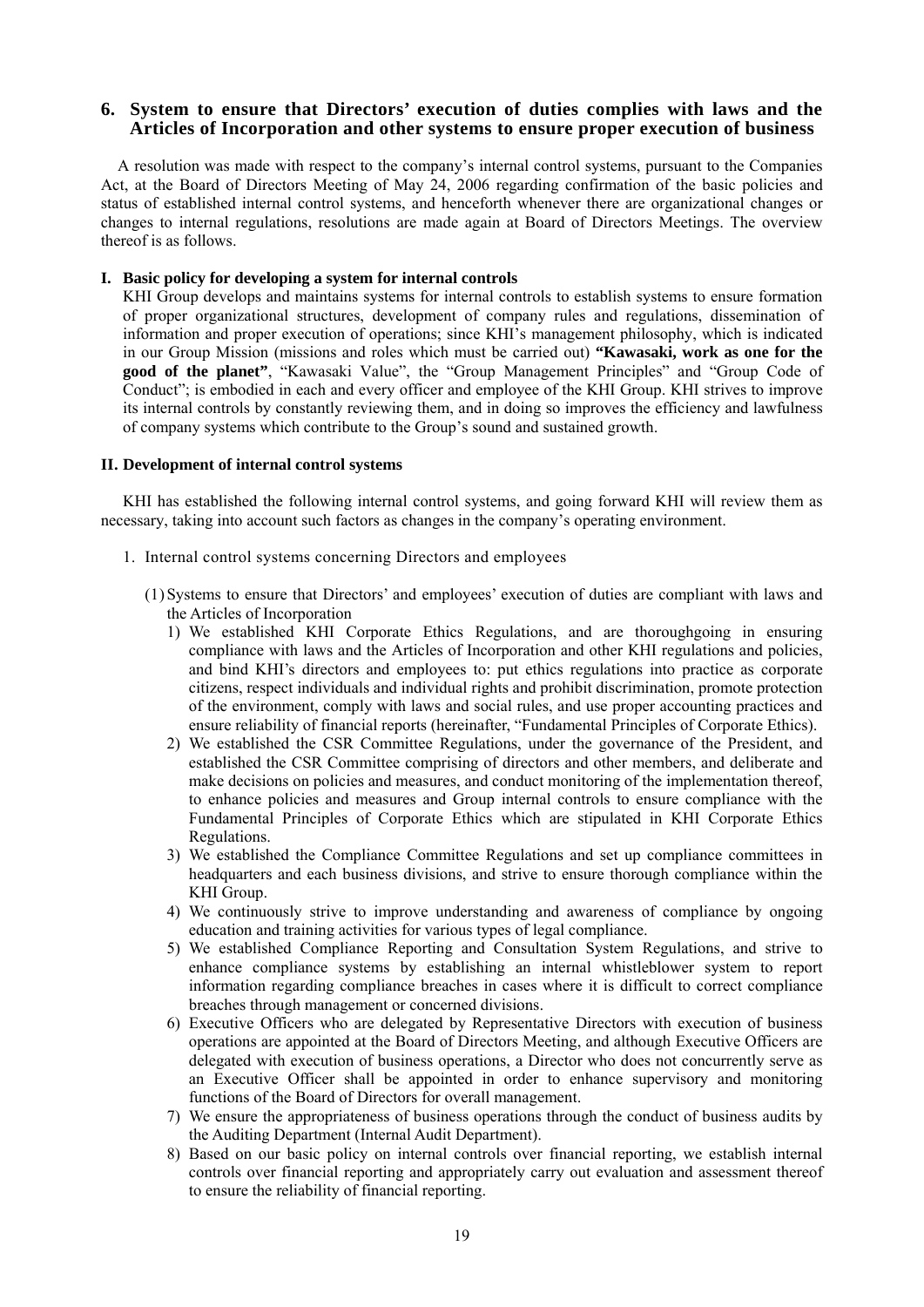- (2) Systems for storage and management of information related to Directors' execution of duties
	- 1) Information pertaining to Directors' execution of duties (meeting minutes, decision making records and appurtenant materials, account books, account invoices and other information) shall be appropriately stored and managed in accordance with Document Handling Regulations and other related policies and regulations. The information shall be made accessible at any time to Directors, Corporate Auditors and employees nominated thereby.
	- 2) With respect to protection of confidential information, we have established Policies for Handling Corporate Secrets, and with respect to personal information, we have established Regulations for protecting Personal Information to ensure appropriate handling is thoroughly observed, and we ensure enforcement thereof through such measures as inspections and business audits, which are carried out according to methods stipulated in the regulations.
- (3) Systems for management of risk of loss
	- 1) The basic principles concerning identification, evaluation and handling of risk are articulated in the Risk Management Regulations, and risk management is conducted in the course of making various decisions.
	- 2) With respect to risks pertaining to business strategies, risk analysis and consideration of countermeasures shall be conducted in advance by concerned divisions in accordance with Regulations of Board of Directors, Management Meeting Regulations and Approval Regulations, and discussions and decisions regarding those risks shall be carried out at Board of Directors Meetings or management meetings in accordance with those regulations.
	- 3) We have also systemized implementation of appropriate risk management for major projects which have a significant impact on business operations, in accordance with Major Project Risk Management Regulations.
	- 4) We have set down Crisis Management Regulations and articulated codes of conduct in event of emergencies, and have also appointed persons in charge of crisis management in each business place to construct crisis management systems.
- (4) Systems to ensure efficient execution of Directors' duties
	- 1) Through the establishment of the Kawasaki Group Mission Statement, we have articulated KHI Group's role and its meaning of existence, while at the same time sharing final goals for the future, by setting forth a long-term vision for each business division in the medium-term business plan.
	- 2) To attain the goals set forth in the Kawasaki Group Mission Statement and the long-term vision, we have formulated a medium-term business plan and a short-term business plan, and have introduced systems to establish performance goals for each officer and employee based on those plans. As a result thereof, we are able to clarify goals which should be achieved, while at the same time strive to link those goals. Furthermore, by conducting regular reviews of those respective plans and goals we aim to create a system which enables more appropriate and efficient execution of business operations.
	- 3) We have stipulated matters such as division of roles and authority for execution of business operations and lines of responsibility and chains of command, etc. in Regulations for Managing Segregation of Business Operations and Approval Regulations, etc. in order to clarify the authority and discretion limits of officers and employees. We have also established Executive Officers Regulations, and Executive Officers are determined in accordance with a resolution at the Board of Directors meeting, and we clarify "Systems for Execution of Business Operations" to achieve efficient execution of business operations in each business and function area.
	- 4) To ensure efficient execution of duties we instituted management meetings, at which policies and implementation are discussed, and which acts as a consultative organ to support Board of Directors meeting resolutions and the President's decision making. Furthermore, we hold Group Business Operations Meetings for all Executive Officers to ensure familiarity with, and a common understanding of management strategies and plans.
	- 5) To enable agile business operations, we have introduced and operate a company system.
- 2. Internal controls systems in the company group
	- Systems to ensure proper business execution within the company group which is composed of the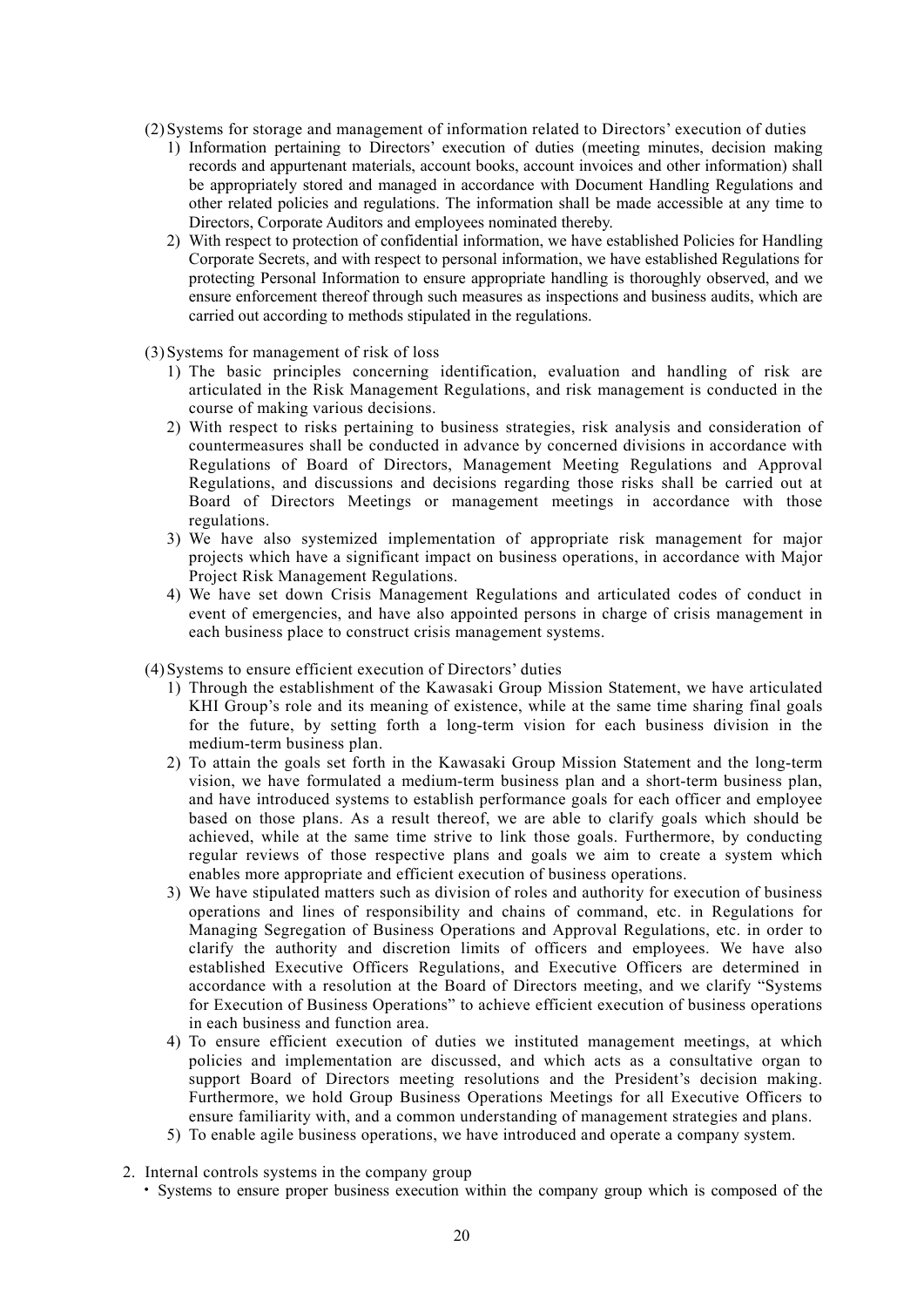company and subsidiaries

- 1) With respect to management at each company within the KHI Group, while respecting the autonomy thereof, KHI and each company within KHI Group share the basic philosophy and vision indicated in the Kawasaki Mission Statement and the Medium-Term Business Plan, etc.
- 2) We implement controls as shareholders of subsidiaries and affiliates through the execution of voting rights at the General Meeting of Shareholders, and also implement controls over important decisions, etc. concerning the operation of subsidiaries and affiliates through the Subsidiaries and Affiliates Regulations and Approval Regulations.
- 3) We carry out management supervision and monitoring by dispatching non-full-time Directors and non-full-time Corporate Auditors to subsidiaries, and also with the establishment of the Subsidiaries & Affiliate Control Department which presides over subsidiaries, and clarification of the roles of each company, we are establishing appropriate Group business management systems. Furthermore, we have established Internal Regulations for Non-full-time Officers of Subsidiaries and Affiliates, and also carry out education and training for non-full-time officers dispatched from KHI.
- 4) We established an Auditing Department which presides over Group internal audits, and through the assessment of business audits and internal controls over financial reporting at KHI and subsidiaries, we are able to ensure appropriateness of operations and ensure systems to prevent unfair transactions between Group companies.
- 5) Pursuant to the CSR Committee Regulations, we discuss strategies and policies and measures concerning the Fundamental Principles of Corporate Ethics and Group internal controls with respect to the entire KHI Group, and establish systems to check operational status.
- 3. Internal controls systems for ensuring appropriate audits by Corporate Auditors
	- (1) Systems for employees in cases where the Corporate Auditor requests appointment of employees to assist with the Corporate Auditor's duties
		- We allocate the required staff (to the Corporate Auditor) according to the Corporate Auditors' requests.
	- (2) Systems to ensure employees who assist with the Corporate Auditors duties are independent from Directors.
		- The person employed to assist with the duties of the Corporate Auditor (assistant of the Corporate Auditor) shall follow the Corporate Auditor's directions and orders, and the consent of the Corporate Auditor is required in relation to the hiring or firing of the staff.
	- (3) Systems for Directors and employees to report to the Board of Corporate Auditors and other systems for reports to the Board of Corporate Auditors.
		- 1) Corporate Auditors attend Board of Directors meetings, management meetings, and company-wide meetings, including Group business operations meetings and CSR committees; at these meetings Directors and employees provide reports concerning important matters about company management and business operations, including matters regarding compliance, risk management and internal controls, and the status of execution of duties. Furthermore, Directors shall immediately report to the Board of Auditors when discovering that there is a risk of the company suffering significant damages.
		- 2) Employees shall, in accordance with the Approval Regulations, report to the Corporate Auditor regarding the execution of business operations by circulation of internal memos.
		- 3) The Auditing Department and Accounting Auditors from time to time report to, and exchange information with Corporate Auditors regarding the status of audits on each place of business and Group companies.
	- (4) Other systems to ensure the effective conduct of audits by the Board of Corporate Auditors
		- 1) Directors and Corporate Auditors regularly hold meetings to ensure mutual understanding, and the Corporate Auditor also attends important meetings such as Board of Directors meetings and management meetings, and directly expresses his/her opinion regarding Directors' execution of duties.
		- 2) Directors promote collaboration between Corporate Auditors and the Auditing Department, and cooperate to establish systems which enable greater effectiveness in the conduct of audits.
		- 3) Matters concerning the election of Corporate Auditors and their remuneration etc. are determined in accordance with laws and the Articles of Incorporation, by obtaining the consent of Corporate Auditors, or approval of the Board of Auditors.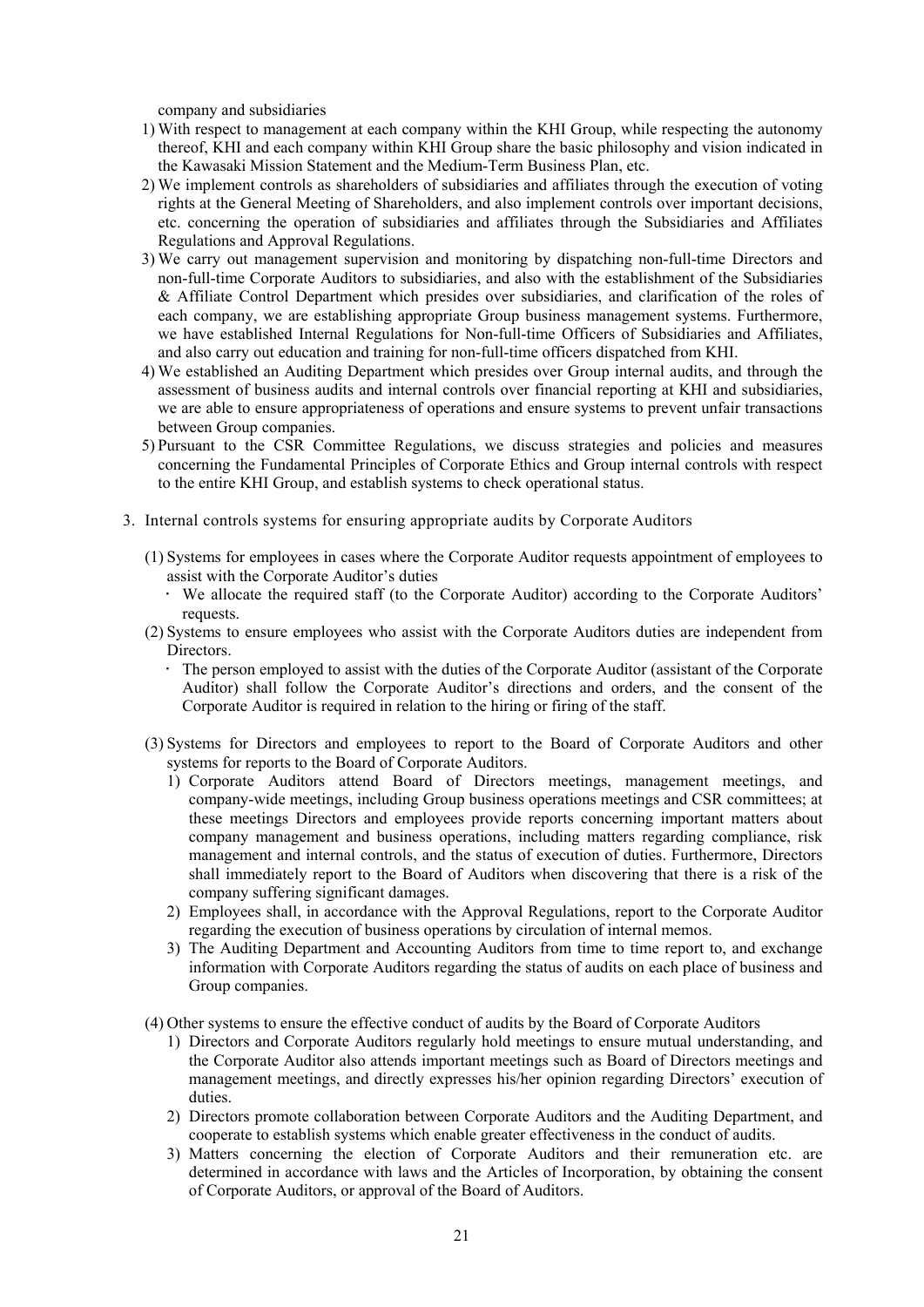4. Basic stance on expulsion of anti-social forces and countermeasures

KHI resolutely refuses to comply with any unreasonable demands from anti-social forces, and strives to cut off all relations with anti-social forces.

With respect to specific measures, Paragraph 1 of the Compliance Guidebook which was distributed to all employees prohibits "giving favors to anti-social forces", and specific examples of prohibited acts are listed. We strive to ensure that employees are thoroughly familiar with the matters contained in the Compliance Guidebook by conducting training, etc., and do not merely distribute the guidebook.

Furthermore, with respect to internal systems, we have established a department in headquarters which is responsible for overseeing handling of expulsion of anti-social forces, established close cooperation with external specialized organizations such as the police force, and in collaboration with concerned departments we systematically handle unreasonable requests from anti-social forces.

~~~~~~~~~~~~~~~~~~~~~~~~~~~~~~~~~~~~~~~~~~~~~~~~~~~~~~~~~~~~~~~~~~~~~~~~~~~~~~ (Note) Amounts in this Business Report are rounded down to the nearest unit.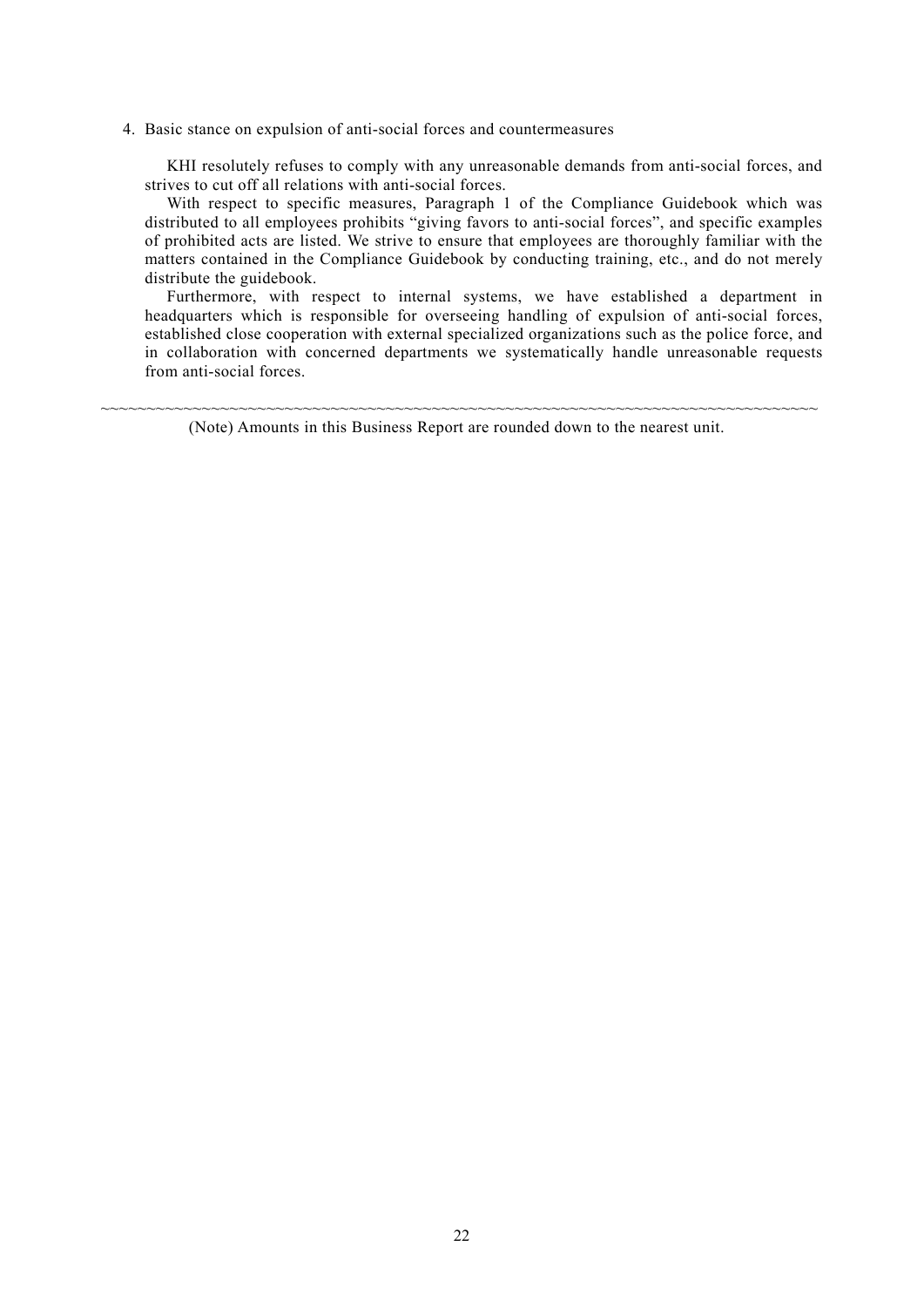# **Consolidated Balance Sheet**

(As of March 31, 2010)

(Unit: million yen)

| Description                        | Amount    | Description                                               | Amount    |
|------------------------------------|-----------|-----------------------------------------------------------|-----------|
| (Assets)                           |           | (Liabilities)                                             |           |
| <b>Current assets</b>              | 931,678   | <b>Current liabilities</b>                                | 692,923   |
| Cash on hand and in banks          | 34,745    | Trade payables                                            | 302,739   |
| Trade receivables                  | 400,264   | Short-term borrowings                                     | 125,614   |
| Merchandise and finished products  | 56,807    | Commercial papers                                         | 32,000    |
| Work in process                    | 281,023   | Current portion of bonds with stock acquisition<br>rights | 477       |
| Raw materials and supplies         | 80,392    | Current portion of lease obligations                      | 708       |
| Deferred tax assets                | 25,204    | Income taxes payable                                      | 4,833     |
| Other current assets               | 55,663    | Deferred tax liabilities                                  | 859       |
| Allowance for doubtful receivables | (2, 424)  | Advances from customers                                   | 99,532    |
| <b>Fixed assets</b>                | 420,761   | Accrued bonuses                                           | 14,202    |
| Net property, plant and equipment  | 284,407   | Provision for product warranties                          | 6,640     |
| Buildings and structures           | 116,123   | Provision for losses on construction contracts            | 17,991    |
| Machinery and equipment            | 79,868    | Provision for business structure improvement              | 6,326     |
| Land                               | 64,282    | Provision for losses on damages suit                      | 5,165     |
| Leased assets                      | 282       | Provision for environmental measures                      | 778       |
| Construction in progress           | 9,744     | Other current liabilities                                 | 75,053    |
| Other                              | 14,106    | <b>Long-term liabilities</b>                              | 376,463   |
| Intangible assets                  | 20,718    | Bonds payable                                             | 50,000    |
| Investments and other assets       | 115,635   | Convertible bonds                                         | 7,038     |
| Investments in securities          | 28,448    | Bonds with stock acquisition rights                       | 3,475     |
| Long-term loans                    | 515       | Long-term debt                                            | 209,360   |
| Deferred tax assets                | 51,503    | Lease obligations                                         | 236       |
| Other investments and other assets | 36,438    | Deferred tax liabilities                                  | 2,526     |
| Allowance for doubtful receivables | (1,270)   | Provision for losses on damages suit                      | 6,706     |
|                                    |           | Provision for environmental measures                      | 3,713     |
|                                    |           | Employees' retirement and severance benefits              | 89,240    |
|                                    |           | Other                                                     | 4,166     |
|                                    |           | <b>Total liabilities</b>                                  | 1,069,386 |
|                                    |           | (Net assets)                                              |           |
|                                    |           | Shareholders' equity                                      | 295,741   |
|                                    |           | <b>Common stock</b>                                       | 104,328   |
|                                    |           | <b>Capital surplus</b>                                    | 54,275    |
|                                    |           | <b>Retained earnings</b>                                  | 137,689   |
|                                    |           | <b>Treasury stock</b>                                     | (552)     |
|                                    |           | Valuation and translation adjustments                     | (18, 659) |
|                                    |           | Net unrealized gains on securities                        | 5,305     |
|                                    |           | Gains(losses) on hedging items                            | (162)     |
|                                    |           | Foreign currency translation adjustments                  | (23, 803) |
|                                    |           | <b>Minority interests</b>                                 | 5,972     |
|                                    |           | <b>Total net assets</b>                                   | 283,053   |
| <b>Total assets</b>                | 1,352,439 | <b>Total liabilities and net assets</b>                   | 1,352,439 |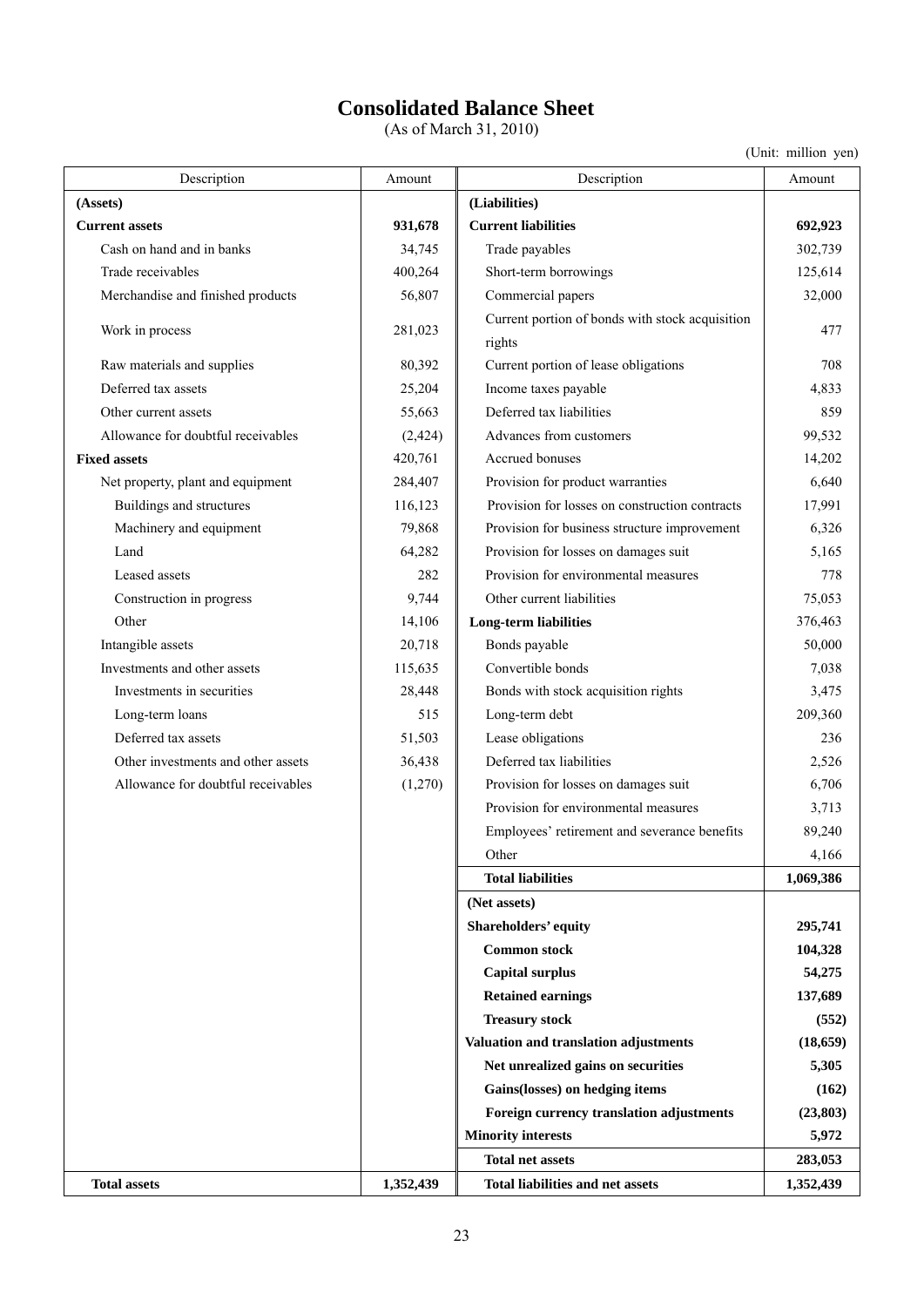## **Consolidated Statement of Income**

(April 1, 2009 - March 31, 2010)

(Unit: million yen)

Description Amount **Net sales** 1,173,473 **1 Cost of sales** 1,023,609 **1,023,609** Gross profit **149,863 149,863** Selling, general and administrative expenses 151,180 Operating loss **(1,316) (1,316) Non-operating income 29,575**  Interest income 3,065 Dividend income 549 Gain on sales of marketable and investment securities 1,739 Equity in income of non-consolidated subsidiaries and  $6,522$ <br>affiliates 6,522 Foreign exchange gains, net 10,955 Other, net 6,743 **Non-operating expenses 13,965**  Interest expense 5,399 Other, net 8,566 **Recurring profit 14,293 14,293 Extraordinary income 1,537 1,537** Gain on reversal of provision for environmental measures 1,077 Gain on reversal of allowance for doubtful receivables for subsidiaries and affiliates of doubline receivables for the subsidiaries and affiliates 460 **Extraordinary losses** 19,651 Business structure improvement expenses 7,648 Provision for losses on damages suit 6,983 Loss on impairment of fixed assets 3,132 Provision for environmental measures 1,489 Loss on liquidation of subsidiaries and affiliates 399 **Loss before income taxes and minority interests (3,821)**  Income taxes-current 8,805 Income taxes-deferred (2,822) Minority interests in net income of consolidated subsidiaries 1,055 **Net loss (10,860)**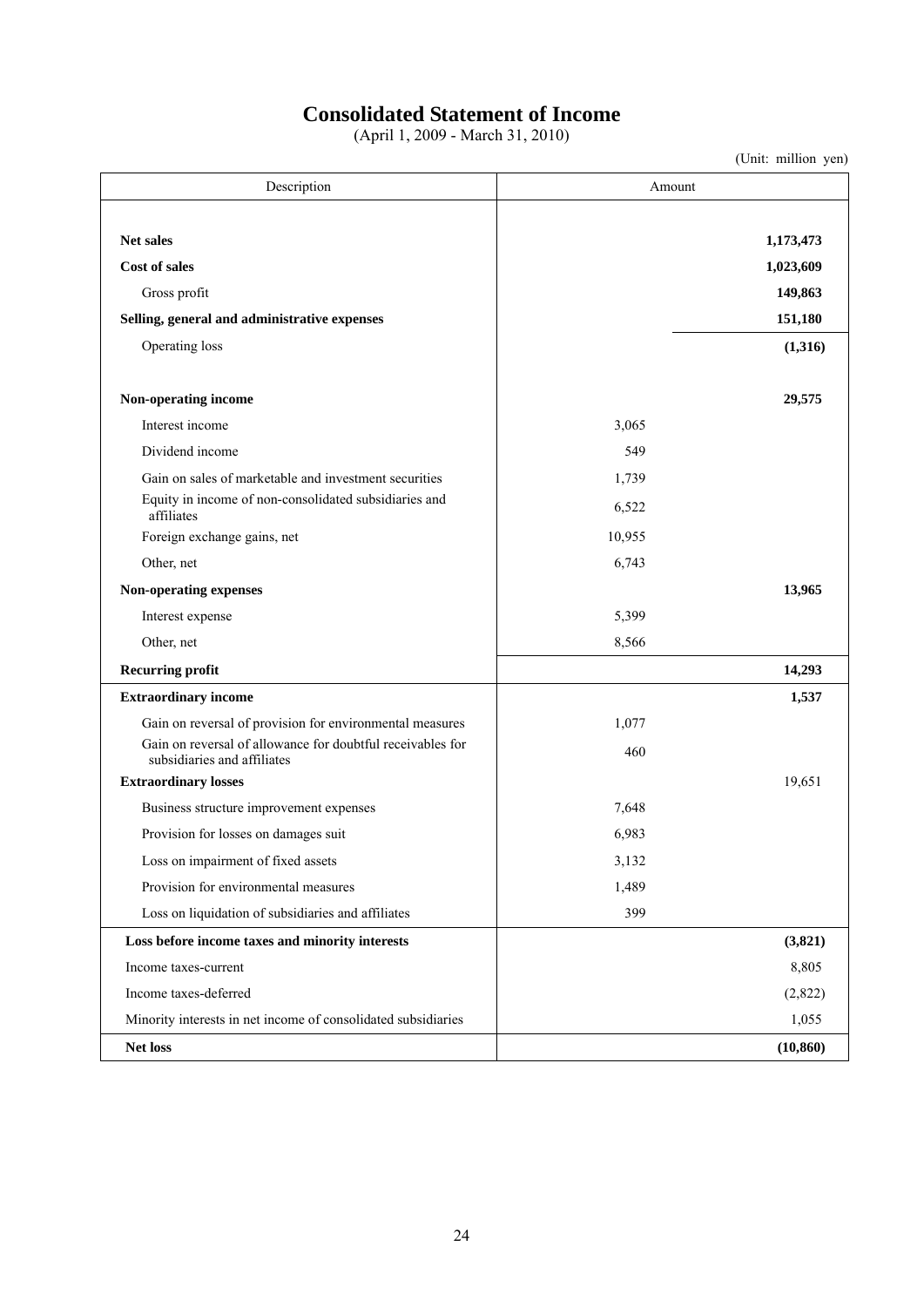## **Consolidated Statement of Changes in Net Assets**

(April 1, 2009 - March 31, 2010)

(Unit: million yen)

|                                                         | Shareholders' equity |                 |                   |                |                                  |
|---------------------------------------------------------|----------------------|-----------------|-------------------|----------------|----------------------------------|
|                                                         | Common stock         | Capital surplus | Retained earnings | Treasury stock | Total<br>shareholders'<br>equity |
| Balance at March 31, 2009                               | 104,328              | 54,281          | 154,272           | (467)          | 312,415                          |
| Changes of items during the period                      |                      |                 |                   |                |                                  |
| Cash dividends                                          |                      |                 | (5,004)           |                | (5,004)                          |
| Net loss for the year                                   |                      |                 | (10, 860)         |                | (10, 860)                        |
| Treasury stock purchased                                |                      |                 |                   | (107)          | (107)                            |
| Treasury stock disposed                                 |                      | (6)             |                   | 23             | 17                               |
| Other                                                   |                      |                 | (718)             |                | (718)                            |
| Net changes of items other than<br>shareholders' equity |                      |                 |                   |                |                                  |
| Total changes of items during the<br>period             |                      | (6)             | (16, 583)         | (84)           | (16, 674)                        |
| Balance at March 31, 2010                               | 104,328              | 54,275          | 137,689           | (552)          | 295,741                          |

|                                                         |                                       | Valuation and translation adjustments |                                                |                                                   |                       |                     |
|---------------------------------------------------------|---------------------------------------|---------------------------------------|------------------------------------------------|---------------------------------------------------|-----------------------|---------------------|
|                                                         | Net unrealized<br>gains on securities | Gains (losses) on<br>hedging items    | Foreign currency<br>translation<br>adjustments | Total valuation and<br>translation<br>adjustments | Minority<br>interests | Total<br>net assets |
| Balance at March 31, 2009                               | 3,139                                 | (263)                                 | (24, 850)                                      | (21, 974)                                         | 4,804                 | 295,245             |
| Changes of items during the period                      |                                       |                                       |                                                |                                                   |                       |                     |
| Cash dividends                                          |                                       |                                       |                                                |                                                   |                       | (5,004)             |
| Net loss for the year                                   |                                       |                                       |                                                |                                                   |                       | (10, 860)           |
| Treasury stock purchased                                |                                       |                                       |                                                |                                                   |                       | (107)               |
| Treasury stock disposed                                 |                                       |                                       |                                                |                                                   |                       | 17                  |
| Other                                                   |                                       |                                       |                                                |                                                   |                       | (718)               |
| Net changes of items other than<br>shareholders' equity | 2,166                                 | 101                                   | 1,047                                          | 3,314                                             | 1,167                 | 4,482               |
| Total changes of items during the<br>period             | 2,166                                 | 101                                   | 1,047                                          | 3,314                                             | 1,167                 | (12, 192)           |
| Balance at March 31, 2010                               | 5,305                                 | (162)                                 | (23, 803)                                      | (18, 659)                                         | 5,972                 | 283,053             |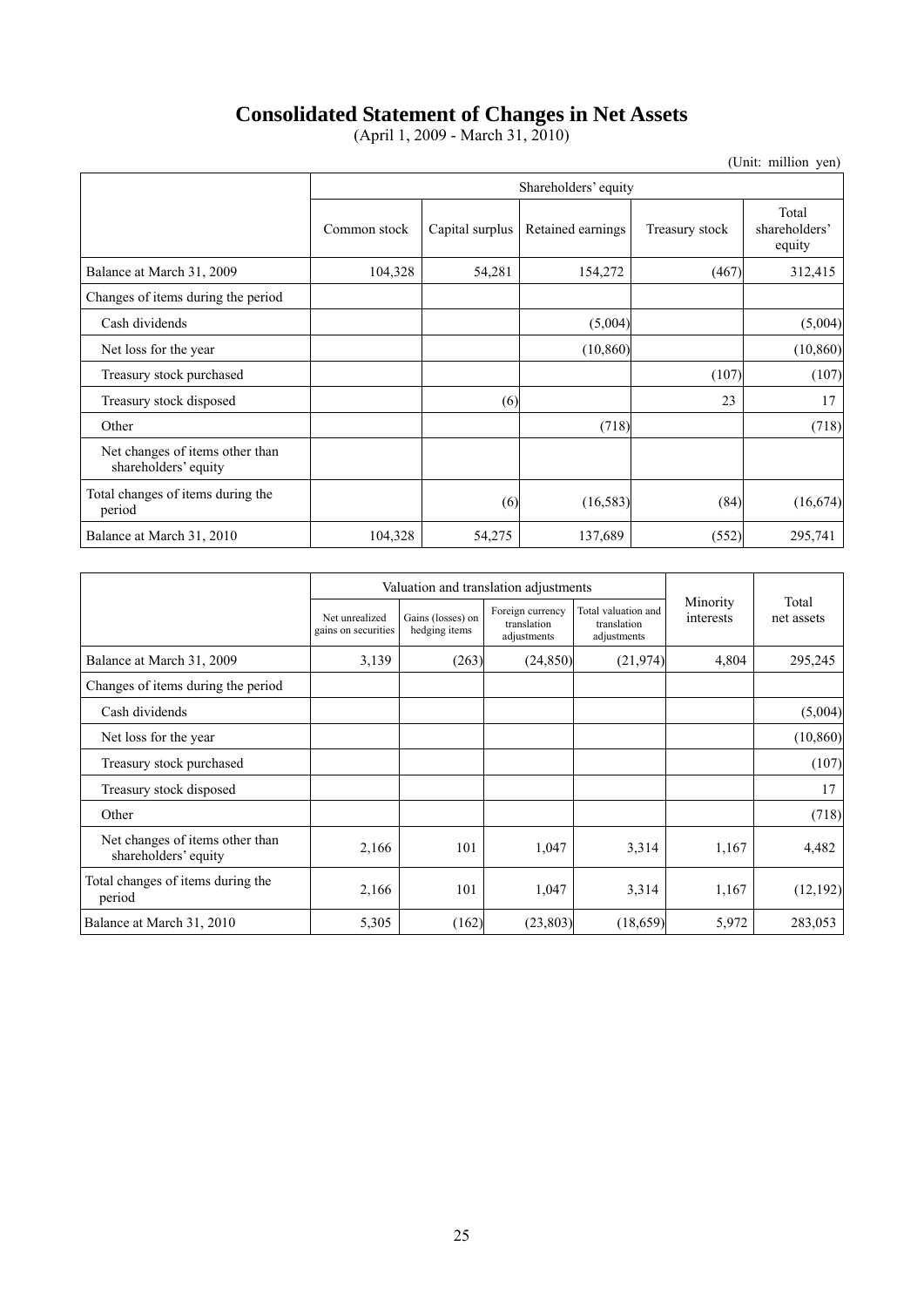## **Notes to the Consolidated Financial Statements**

### **(Notes to the basis for preparation of consolidated financial statements)**

1. Scope of consolidation

Number of consolidated subsidiaries and names of principal subsidiaries 97 in total

- (Domestic) Kawasaki Shipbuilding Corporation, Kawasaki Trading Co., Ltd., Kawasaki Precision Machinery Ltd., Kawasaki Plant Systems, Ltd., Kawasaki Machine Systems, Ltd., NIPPI Corporation, EarthTechnica Co., Ltd., Kawasaki Thermal Engineering Co., Ltd., KCM Corporation, Kawasaki Motors Corporation Japan, Kawasaki Life Corporation, KCMJ Coporation
- (Overseas) Canadian Kawasaki Motors Inc., Kawasaki Motors Corp., U.S.A., Kawasaki Motors Manufacturing Corp., U.S.A., Kawasaki Rail Car, Inc., Kawasaki Motors Europe N.V., Kawasaki Motors Enterprise (Thailand) Co., Ltd., Kawasaki Motors (Phils.) Corporation, P.T. Kawasaki Motor Indonesia

The three additional consolidated subsidiaries, Kawasaki Chunhui Precision Machinery (Zhejiang) Ltd., Kawasaki Heavy Industries Machinery Trading (Shanghai) Co., Ltd., and one other newly established company, were included in the scope of consolidation.

Three consolidated subsidiaries were eliminated due to an absorption-type merger with another consolidated subsidiary, and were excluded from the scope of consolidation.

### (Changes in accounting policies)

From this consolidated fiscal year we have applied the Guidance on Accounting Standard for Determining a Subsidiary and an Affiliate (Accounting Standards Board of Japan Guidance No. 22, May 13, 2008). This change has no impact on profit/loss.

### 2. Application of the equity method

(1) Number of non-consolidated subsidiaries and affiliates and names of principal companies which are subject to the equity method 14 in total Affiliates 14, Nantong COSCO KHI Ship

Engineering Co.,Ltd.

Of the additional two affiliate companies which are accounted for by the equity method, with respect to Anhui Conch Kawasaki Equipment Manufacturing Co., Ltd., KHI acquired its shares, and Changzhou Kawasaki and Kwang Yang Engine Co., Ltd. was newly established, accordingly they have been included in the scope of accounting by the equity method.

(2) Names of principal companies of non-consolidated subsidiaries and affiliates not subject to the equity method Affiliates Commercial Airplane Co., Ltd., Asahi

Aluminium Co.,Ltd.

These affiliates are excluded from application of the equity method because they do not have any material impact on the consolidated financial statements with respect to net income and retained earnings.

## 3. Significant accounting policies

- (1) Standards and methods for evaluation of assets
	- (i) Marketable securities Bonds held to maturity

Principally stated by the amortized cost method

Other marketable securities

- Securities with market quotations Stated at market based on the market price on the settlement date of the accounting period (with all valuation differences charged to net assets and the cost of sale computed mainly by the moving average method).
- Securities without market quotations Stated at cost principally using the moving average method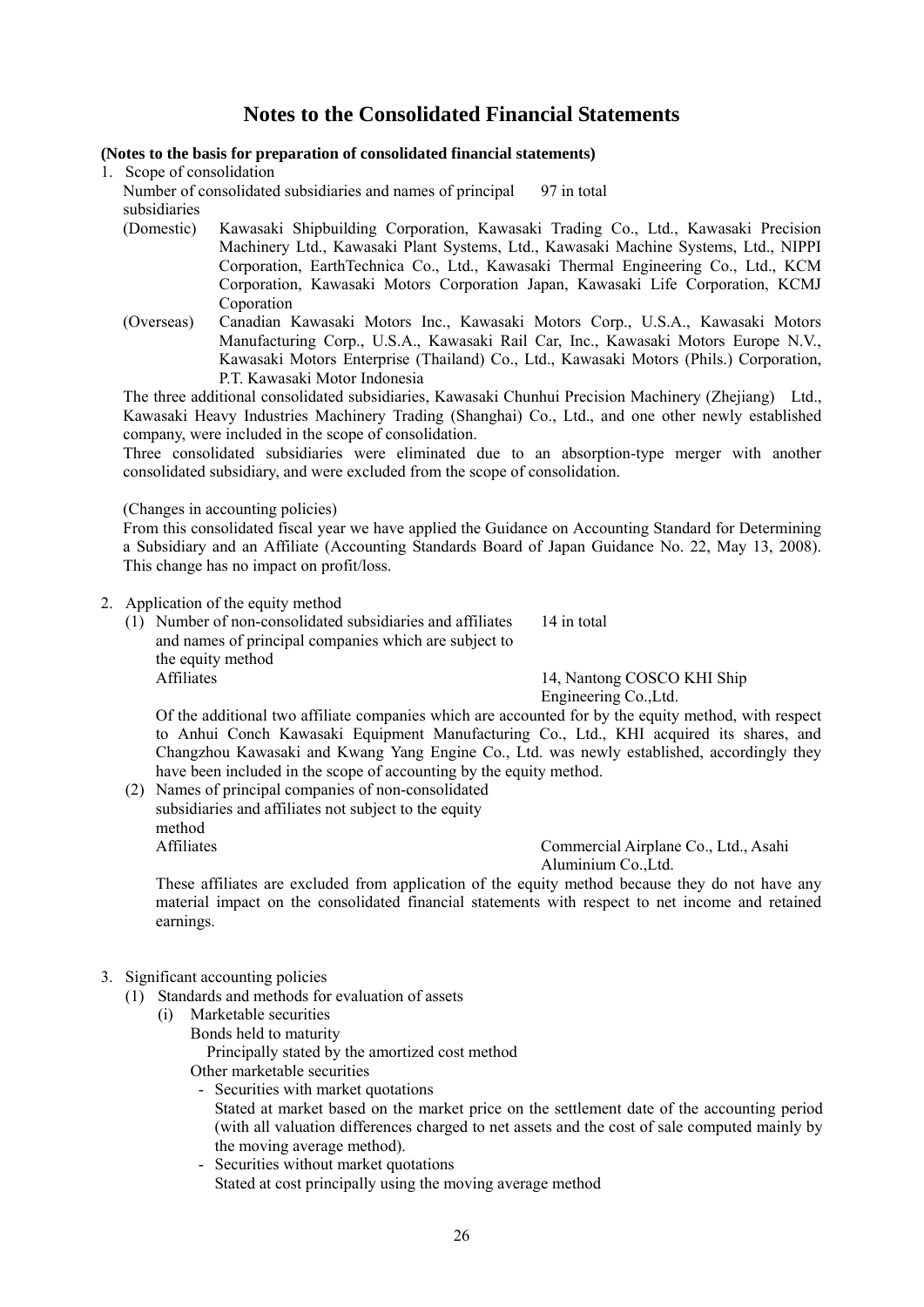No trading securities are held by the Company.

(ii) Inventories

Stated at cost principally using the specific identification method, the moving-average method, and the fist-in first-out method (a method for lowering the book value due to deterioration of profitability)

- (iii) Net credit and net liability incurred by derivative transactions Stated at market
- (2) Depreciation methods for fixed assets
	- (i) Property, plant and equipment
		- Other than leased assets

The declining balance method is principally used for depreciation. However, the straight line method is used for buildings acquired on or after April 1, 1998 (excluding buildings fixtures).

- Leased assets

The leased assets involved in finance lease transactions that do not involve transfer of ownership are subject to the straight-line method, whereby the leasing period is deemed to be the duration of useful life and the residual value as zero.

With respect to finance lease transactions not involving the transfer of ownership undertaken prior to the first year of implementation of the revision of the lease accounting standards, the Company continues to apply accounting treatment similar to that for ordinary operating leasing transactions.

- (ii) Intangible assets
	- Other than leased assets

The straight line method is used. The Company's own software (used by the Company) is subject to amortization based on the period of internal use (generally five years).

- Leased assets

The leased assets involved in finance lease transactions that do not involve transfer of ownership are subject to the straight-line method, whereby the leasing period is deemed to be the duration of useful life and the residual value as zero.

With respect to finance lease transactions not involving transfer of ownership undertaken prior to the first year of the implementation of the revision of the lease accounting standards, the Company continues to apply an accounting treatment similar to that for ordinary operating leasing transactions.

- (3) Standards for translation of assets and liabilities denominated in foreign currencies into yen The Company applies the revised accounting standards for transactions denominated in foreign currencies (*Opinion Concerning the Revision of Accounting Standards for Transactions Denominated in Foreign Currencies* issued by the Business Accounting Deliberation Council on October 22, 1999).
- (4) Methods of accounting for provisions
	- (i) Allowance for doubtful receivables
		- In order to provide losses due to doubtful receivables, an amount mainly based on the historical write-off rate is recorded for ordinary receivables, and the necessary amount based on the estimated recoverability of individual cases is recorded for specified receivables such as doubtful receivables.
	- (ii) Accrued bonuses A provision is recorded based on estimated bonuses to employees.
	- (iii) Provision for product warranties A provision is recorded for expenditures for warranties concerning construction contracts based on past experience or on estimations of individual cases.
	- (iv) Provision for losses on construction contracts A provision for an estimated amount of losses is recorded for the next fiscal year and thereafter concerning construction works which are anticipated to incur significant losses and which allow reasonable estimation of the loss incurred at the end of fiscal year under review among those construction works that have not been delivered as of the end of the fiscal year.
	- (v) Employees' retirement and severance benefits A provision is recorded for the amount deemed to have been incurred as of fiscal year-end under review based on the estimated retiree benefits and plan assets as of this fiscal year-end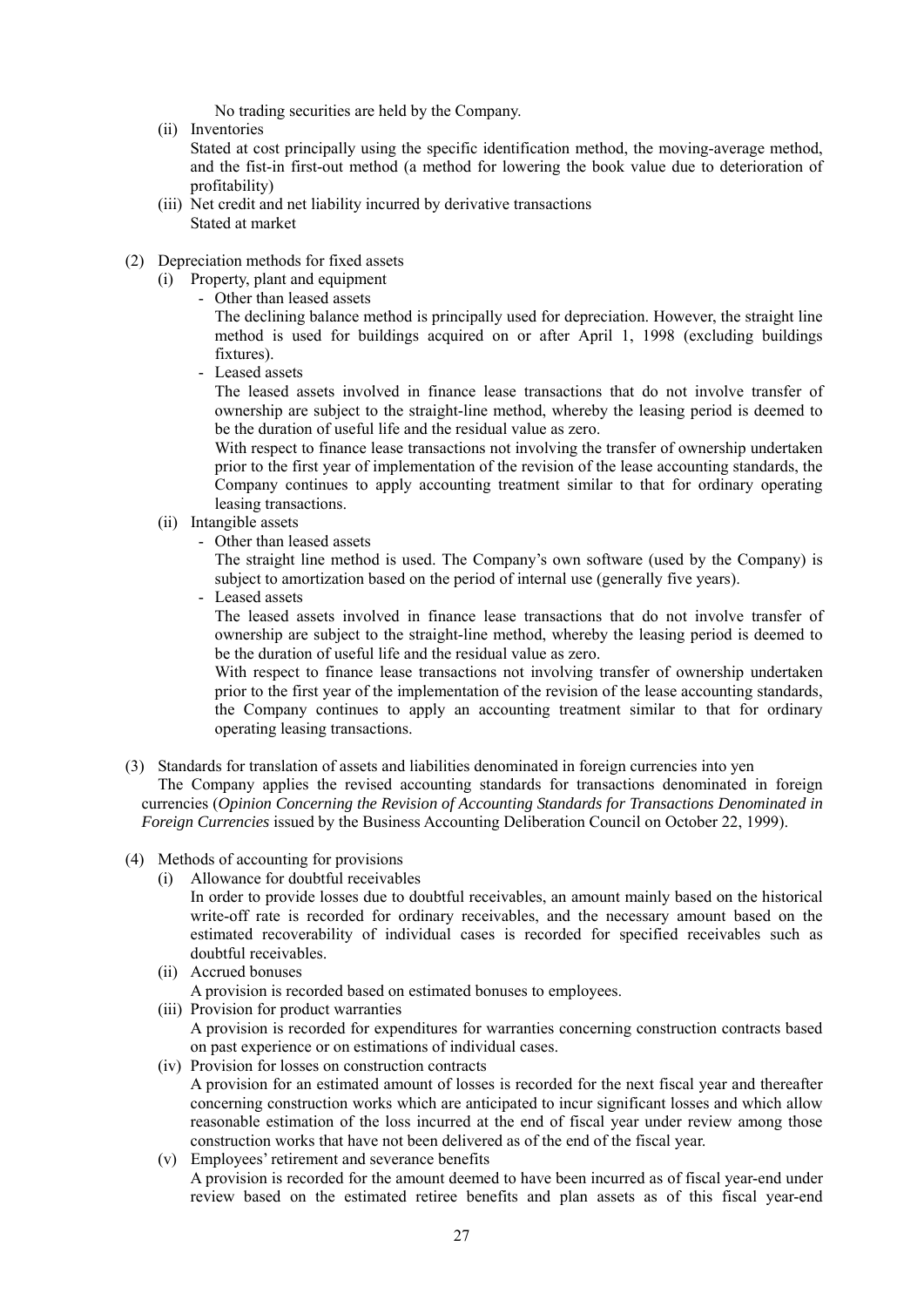(including the retirement benefit trust) in order to cover employee retirement benefits, and any difference at the time of change in accounting standards is expensed by the amount computed on a pro rata basis for a ten year period, with the exception of certain consolidated subsidiaries.

Actuarial differences are expensed effective from the next fiscal year mainly by the straight line method over a period of ten years, and past service liabilities are expensed effective from this fiscal year chiefly by the straight line method for a period of ten years.

- (vi) Provision for losses on damages suit In preparedness for litigation losses, we have estimated future potential losses, and have posted an amount deemed necessary.
- (vii) Provision for environmental measures

The Company provided an estimated amount to cover expenditures for environmental measure expenses such as the disposal of PCB waste and soil improvement required under the "Law Concerning Special Measures for Promotion of Appropriate Disposal of PCB (poly chlorinated biphenyl) Waste."

(viii)Provision for business structure improvement

We have posted an estimated amount required for expenses for business structure improvement of the Consumer Products & Machinery Business in North America.

(5) Hedge accounting policy

The Company employs deferred hedge accounting and defers recognition of unrealized losses, unrealized gains, and evaluation differences incurred by the marking to market of hedges such as derivative transactions as net assets until losses and gains due to the target of hedging are recognized.

(6) Standards for revenue recognition

The standard applied for posting revenue for construction contracts is in accordance with the Accounting Standard for Construction Contracts (Accounting Standards Board of Japan, Statement No. 15, December 27, 2007) and Guidance on Accounting Standard for Construction Contracts (Accounting Standards Board of Japan, Guidance No. 18, December 27, 2007). However, with respect to posting of revenue for long-term or major construction works (principally those with a construction period longer than 1 year, and a contract amount of ¥3 billion or more) for which construction started prior to March 31, 2009, we apply the construction progress standard (the estimate for the rate of construction progress is mainly according to the cost accounting method), and with respect to other construction we apply the completed-contract method.

With regard to contracts for which the amount of revenue from delivery is not determined and/or cost of sales is not finalized, both sales and cost of sales are estimated.

The standard for posting revenues related to finance lease transactions is principally done by the method of posting the net sales and cost of sales at the time the lease fees are received.

- (7) Consumption tax and local consumption tax are subject to accounting treatment using the tax excluded method.
- (8) Evaluation method for assets and liabilities of consolidated subsidiaries The mark-to-market method is used for the evaluation of assets and liabilities of consolidated subsidiaries.
- (9) Method for amortizing goodwill and negative goodwill Goodwill and negative goodwill are amortized over the relevant period by the straight line method based on an estimate of their effective duration. However, all goodwill that is monetarily insignificant is amortized at the same time in the fiscal year under review.

#### **(Notes to changes in accounting policies)**

Changes to standards for posting of revenue for completed construction and cost of completed construction

With respect to posting of revenue for construction contracts, to date we have principally applied the construction progress standard for construction works with a period longer than 1 year and a contract amount of ¥3 billion or more, and with respect to other construction we applied the completed-contract method, however from this consolidated fiscal year we applied the Accounting Standard for Construction Contracts (Accounting Standards Board of Japan, Statement No. 15, December 27, 2007) and Guidance on Accounting Standard for Construction Contracts (Accounting Standards Board of Japan, Guidance No. 18, December 27,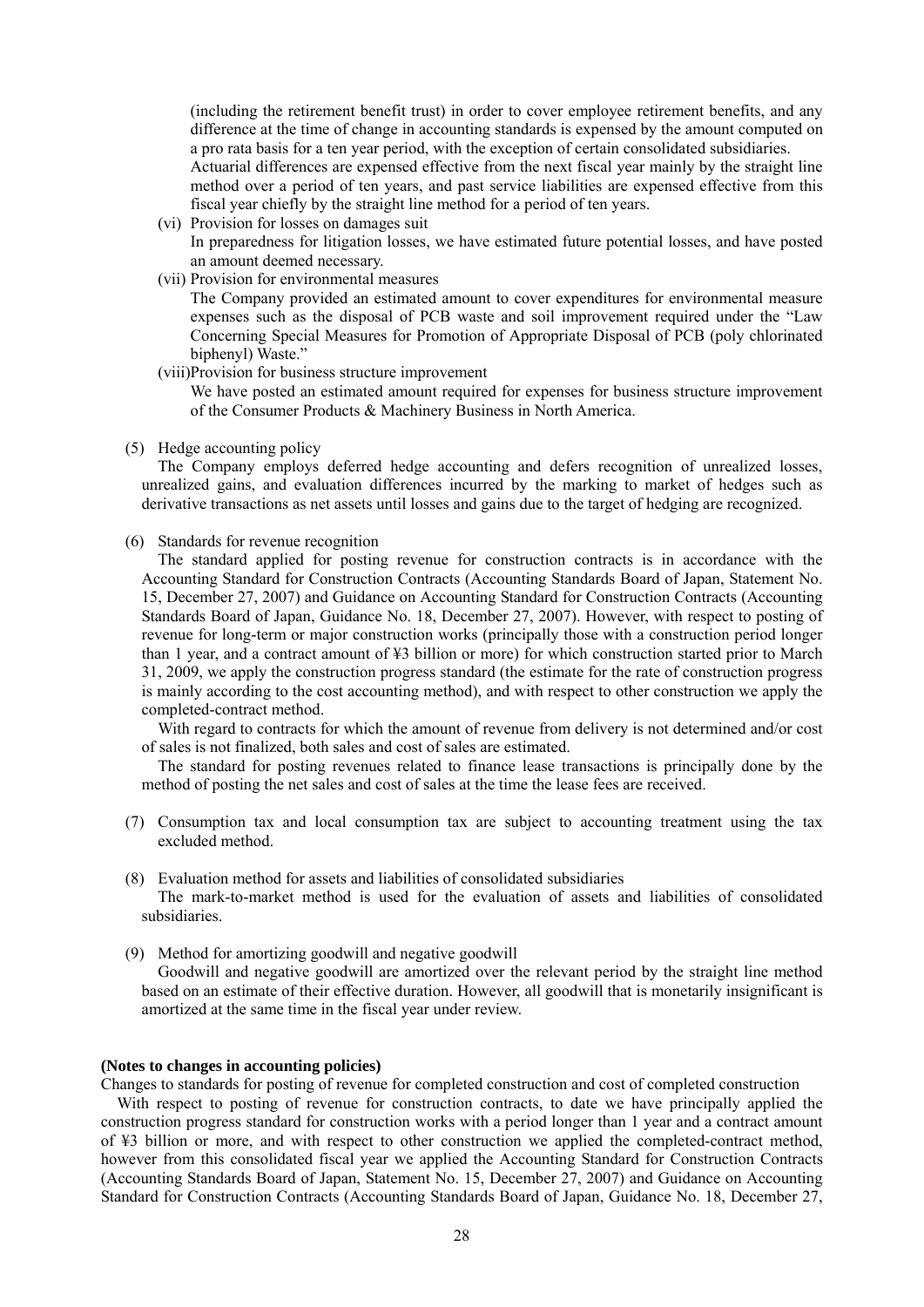2007), and we applied the construction progress standard (the estimate for the rate of construction progress is mainly according to the cost accounting method) for construction works which have started from this consolidated fiscal year for which the results can be ascertained on the part which has been partially completed by the end of this consolidated fiscal year, and with respect to other construction we applied the completed construction method. As a result, net sales increased by ¥32,214 million, and operating loss and current net loss before taxes and minority interests both decreased by ¥3,088 million, resulting in an increase in recurring profit of the same amount.

With respect to construction contracts which started prior to March 31, 2009 and are long-term or major construction contracts (principally those with a construction period longer than 1 year, and a contract amount of ¥3 billion or more), we applied the construction progress standard, and with respect to other construction we applied the completed-contract method.

Changes to the method for calculating discount rate for allowances for retirement benefits

From this consolidated fiscal year we applied the Partial Amendments to Accounting Standard for Retirement Benefits (Part3) (Accounting Standards Board of Japan, Statement No. 19, July 31, 2008). This change has no impact on profit/loss.

#### **(Change in presentation methods)**

Consolidated statement of income

This consolidated fiscal year "loss on valuation of securities" (¥32 million in the current consolidated fiscal year) was included and presented in "Other" under non-operating expenses as a result of the decline in the significance of the amount.

#### **(Notes regarding the Consolidated Balance Sheet)**

1. The amounts presented are rounded down to the nearest unit.

|                       | Accumulated depreciation of property, plant and equipment                                  | ¥615,228 million       |
|-----------------------|--------------------------------------------------------------------------------------------|------------------------|
| 3.                    | Assets pledged as collateral                                                               |                        |
|                       | Buildings and structures                                                                   | $44,481$ million       |
|                       | Land                                                                                       | ¥291 million           |
|                       | Securities hold for investment purpose                                                     | $\text{\#}300$ million |
|                       | Other                                                                                      | $\text{\#}13$ million  |
|                       | Liabilities relating to collateral                                                         |                        |
|                       | Short-term borrowings                                                                      | $4181$ million         |
|                       | Long-term debt                                                                             | $4532$ million         |
|                       | Other                                                                                      | $434$ million          |
| $\mathcal{A}_{\cdot}$ | Guarantee obligations for bank loans of subsidiaries and<br>affiliates, etc. and employees | $434,409$ million      |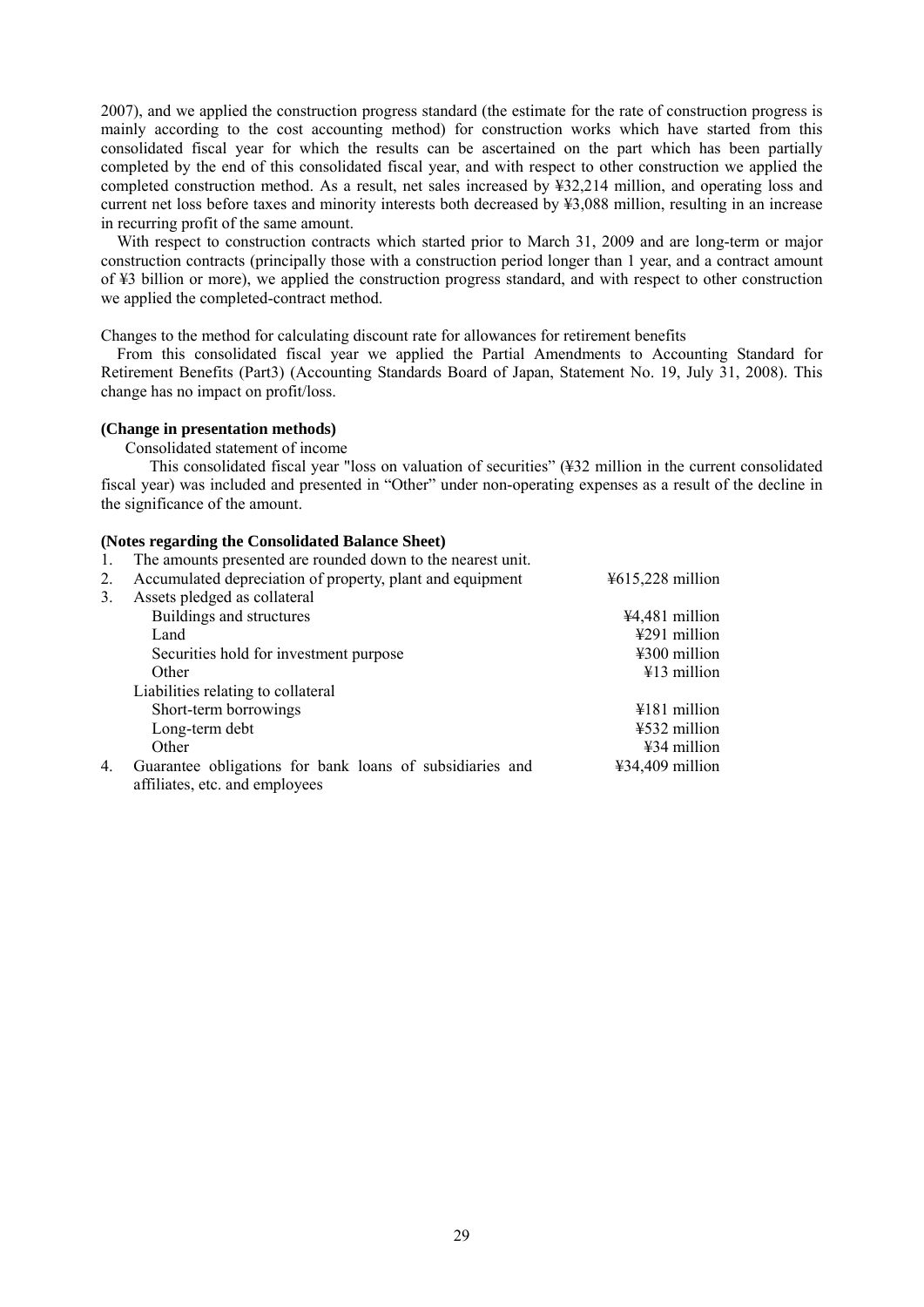### **(Notes regarding the consolidated Statement of Income)**

- 1. The amounts presented are rounded down to the nearest unit.
- 2. The gain on reversal of provision for environmental measures is the amount which was reversed as it was deemed not to be required as a result of re-estimation of expenses for such environmental measures as soil improvement.
- 3. The gain on reversal of allowance for doubtful receivables for subsidiaries and affiliates was due to the recovery of a loan to Shanghai Cosco Kawasaki Heavy Industries Steel Structure Co., Ltd.
- 4. The business structure improvement expenses charges were the total sum of the estimated required amount for the discharge of excess inventory in the Consumer Products & Machinery business in North America (the full amount of ¥6,326 million was allocated to provision for business structure improvement) and the expenses incurred in relation to early retirement of employees carried out at a consolidated subsidiary in the Consumer Products & Machinery business (¥1,321 million).
- 5. Loss on impairment of fixed assets
	- (1) Outline of the asset group that recognized an impairment loss

| Jse -                               | Place                         | Type                                                 |  |  |
|-------------------------------------|-------------------------------|------------------------------------------------------|--|--|
| Assets used for business operations | Inami-cho, Kako-gun,<br>Hyogo | Buildings and structures, Machinery<br>and equipment |  |  |
| Assets used for business operations | Yokkaichi, Mie                | Buildings and structures, Machinery<br>and equipment |  |  |

- (2) Method for classifying individual asset groups Classification of individual asset groups is conducted principally on the basis of operating activities, and significant leasing assets and idle assets are treated individually as a specific asset group.
- (3) Developments that led to the recognition of an impairment loss Certain assets experienced a deterioration of operating results, decline of market price, and loss of usability. Accordingly, the Company lowered the book values of the relevant assets to recoverable amounts.
- (4) Method for computation of recoverable amount A recoverable amount is estimated by the net sale price or the use value. The net sale price is determined based on the real estate appraisal or the assessed value for real estate tax, and the use value is computed based on future cash flow.
- (5) Amount of impairment loss

The amount of ¥3,132 million for impairment loss was posted under extraordinary losses as impairment loss, and the breakdown of the types of fixed assets is as follows.

| Buildings and structures | $41,199$ million          |
|--------------------------|---------------------------|
| Machinery and equipment  | $41,556$ million          |
| Others                   | $\frac{12376}{2}$ million |
| Total                    | $43,132$ million          |

- 6. The amount allocated for provision for environmental measures is the amount which was deemed to be required as a result of re-estimation of expenses for such environmental measures as disposal of PCB waste and soil improvement in accordance with the "Law Concerning Special Measures for Promotion of Appropriate Disposal of PCB (poly chlorinated biphenyl) Waste".
- 7. The loss on liquidation of subsidiaries and affiliates was due to the loss involving the liquidation of the Kawasaki Oita Manufacturing Co., Ltd.

#### **(Notes regarding consolidated Statement of Changes in Net Assets)**

1. Total number of shares outstanding as of end of the fiscal year under review

Common stock 1,669,629,122 shares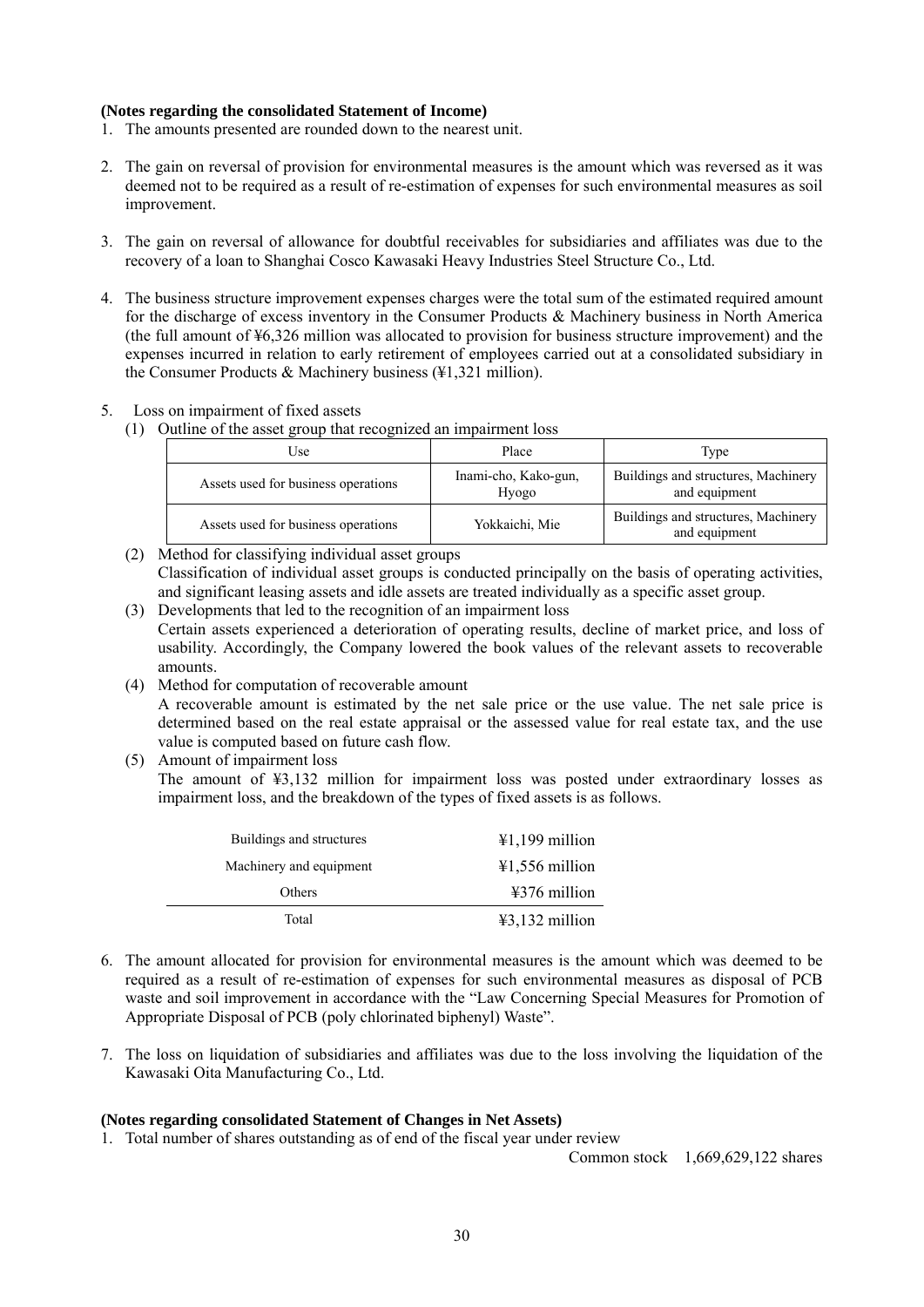#### 2. Dividends

| Resolution                                             | Total dividend<br>(million yen) | Dividend per share<br>(yen) | Record date    | Effective date |
|--------------------------------------------------------|---------------------------------|-----------------------------|----------------|----------------|
| General Meeting of<br>Shareholders on<br>June 25, 2009 | 5,004                           |                             | March 31, 2009 | June 26, 2009  |
|                                                        |                                 |                             |                |                |
| Scheduled date of<br>resolution                        | Total dividend<br>(million yen) | Dividend per share<br>(yen) | Record date    | Effective date |

5,003 3 March 31, 2010 June 28, 2010

| 3. Type and number of stock for share options |  |
|-----------------------------------------------|--|

Common stock 17,709,893 shares

#### **(Notes regarding financial instruments)**

General Meeting of Shareholders on June 25, 2010

#### 1. Matters regarding financial instruments

KHI Group raises necessary funds, in light of its business plans; for long-term working capital and capital expenditure funds the Group predominantly raises funds through bank loans and issuance of corporate bonds, for short-term working capital it raises funds through bank loans and issuance of short-term bonds (electronic commercial paper), etc. Temporary surplus funds are invested in highly-secure financial assets.

Operating receivables, namely, trade receivables are exposed to counterparty credit risk. The currency exchange risk of the debts and credits in foreign currencies which arise from global business operations is hedged by using foreign exchange forward contracts and currency swaps etc. in principle against the net amount of the debts and credits in the foreign currency. Investments in securities are mainly shares of corporations which we have business dealings with, and of these the investments, those shares that are listed are exposed to the risk of market price fluctuations.

Trade payables which are operating liabilities, mostly have maturities of less than one year. Some of those are denominated in foreign currencies due to the import of materials, etc., and although they are exposed to the risk of currency fluctuation, most are within the limit of the balance of accounts receivable in the same foreign currency. Debts payable composed of loans, corporate bonds, and lease obligations related to finance lease transactions are raised for the purpose of securing working capital and capital expenditure funds, and the longest maturity from the date of settlement is about 10 years. Some of those instruments have floating interest and are therefore exposed to the risk of interest rate fluctuations, however we hedge those risks as required by using derivatives transactions (interest rate swaps).

Derivatives are used for mitigating the aforementioned risks and it is our policy to not conduct speculative trading. Derivative transactions are transactions which include exchange forward contracts and currency options for the purpose of hedging exchange fluctuation risks of the debts and credits in foreign currencies, and interest rates swap transactions etc. for the purpose of hedging interest fluctuation risks of debts payable.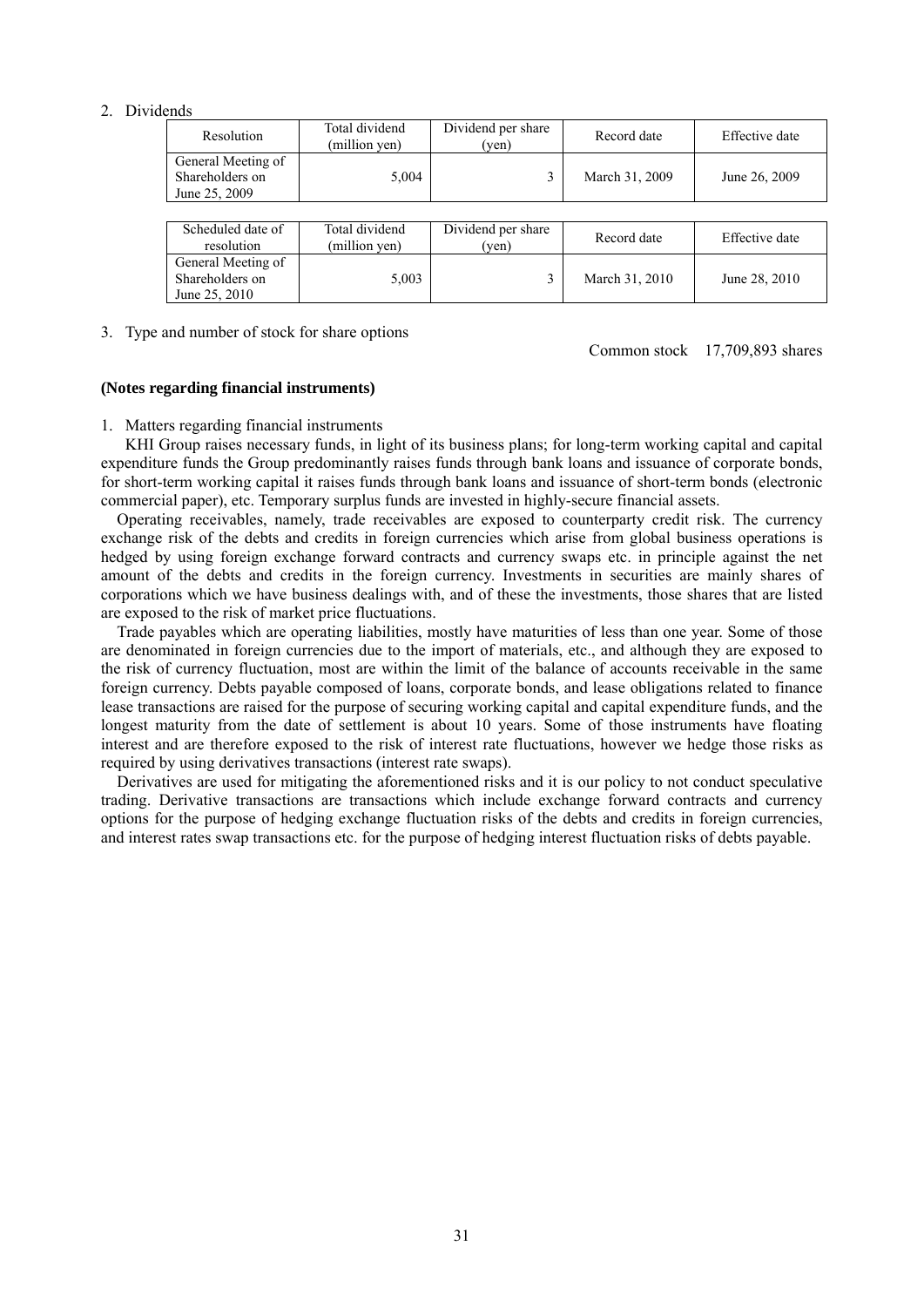2. Matters concerning fair market value, etc. of financial instruments

The prices recorded in the consolidated balance sheet, fair market value and the difference between those as of the end of this consolidated fiscal year are as follows.

|                                  | Price recorded in<br>the consolidated<br>balance sheet( $*$ ) | Fair market<br>$value(*)$ | Difference |
|----------------------------------|---------------------------------------------------------------|---------------------------|------------|
| Cash on hand and in banks        | 34,745                                                        | 34,745                    |            |
| Trade receivables                | 400,264                                                       | 400,129                   | (135)      |
| Investments in securities<br>(3) | 19,009                                                        | 19,015                    | 5          |
| Trade payables<br>(4)            | [302, 739]                                                    | [302, 739]                |            |
| Short-term borrowings<br>(5)     | $125,614$ ]                                                   | [125, 614]                |            |
| Commercial papers<br>(6)         | [32,000]                                                      | [32,000]                  |            |
| Current portion of bonds with    | $[477]$                                                       | $[477]$                   |            |
| stock acquisition rights         |                                                               |                           |            |
| (8) Bonds payable                | [60, 513]                                                     | [61, 845]                 | (1, 332)   |
| Long-term debt<br>79             | [209, 360]                                                    | [210, 253]                | (892)      |
| (10) Derivative transactions     | 2,313                                                         | 2,313                     |            |

(\*) Figures which are posted as liabilities are shown in [ ].

- (Note 1) Matters concerning the method for calculating the fair market value of financial instruments and marketable securities and derivatives transactions
- (1) Cash on hand and in banks

These instruments can be settled within short term and fair market value is roughly equal to book value, therefore the fair market value is stated at book value.

(2) Trade receivables

Trade receivables are grouped into a specified period, and are stated at present value calculated by the discount rate, which takes into account the respective period and credit risk.

(3) Investments in securities

The fair market value for these securities is stated at the price listed on the exchange.

(4) Trade payables, short-term borrowings, commercial papers and current portion of bonds with stock acquisition rights

These instruments can be settled within short term and fair market value is roughly equal to book value, therefore the fair market value is stated at book value.

(5) Bonds payable

The fair market value of these instruments is stated at market price.

(6) Long-term debt

The fair market value of long-term debt is determined by discounting the total of principal and interest by the interest rate on similar new debt.

(7) Derivatives transactions

The fair market value of exchange forward contracts is stated at the forward exchange rate. Of instruments which are subject to hedge accounting, those which are subject to appropriation of forward exchange contracts are stated in association with hedged trade receivables, and trade payables. Their fair market value is therefore included in the fair market value of the relevant trade receivables, and trade payables. Instruments subject to special treatment such as interest rate swaps are stated in association with hedged long-term debt and their fair market value is therefore included in the fair market value of the relevant long-term debt.

(Note 2) Unlisted equities and investments in silent partnership (amount recorded in the consolidated balance sheet was  $\frac{49}{439}$  million) are not included in "3. Investments in securities," as it is deemed to be extremely difficult to ascertain the fair market value as those instruments have no market prices, and it is not possible to estimate their future cash flows

#### **(Notes regarding per share information)**

- 1. Net assets per share  $\frac{4}{166.13}$
- 2. Net loss per share  $\frac{4}{5}$ .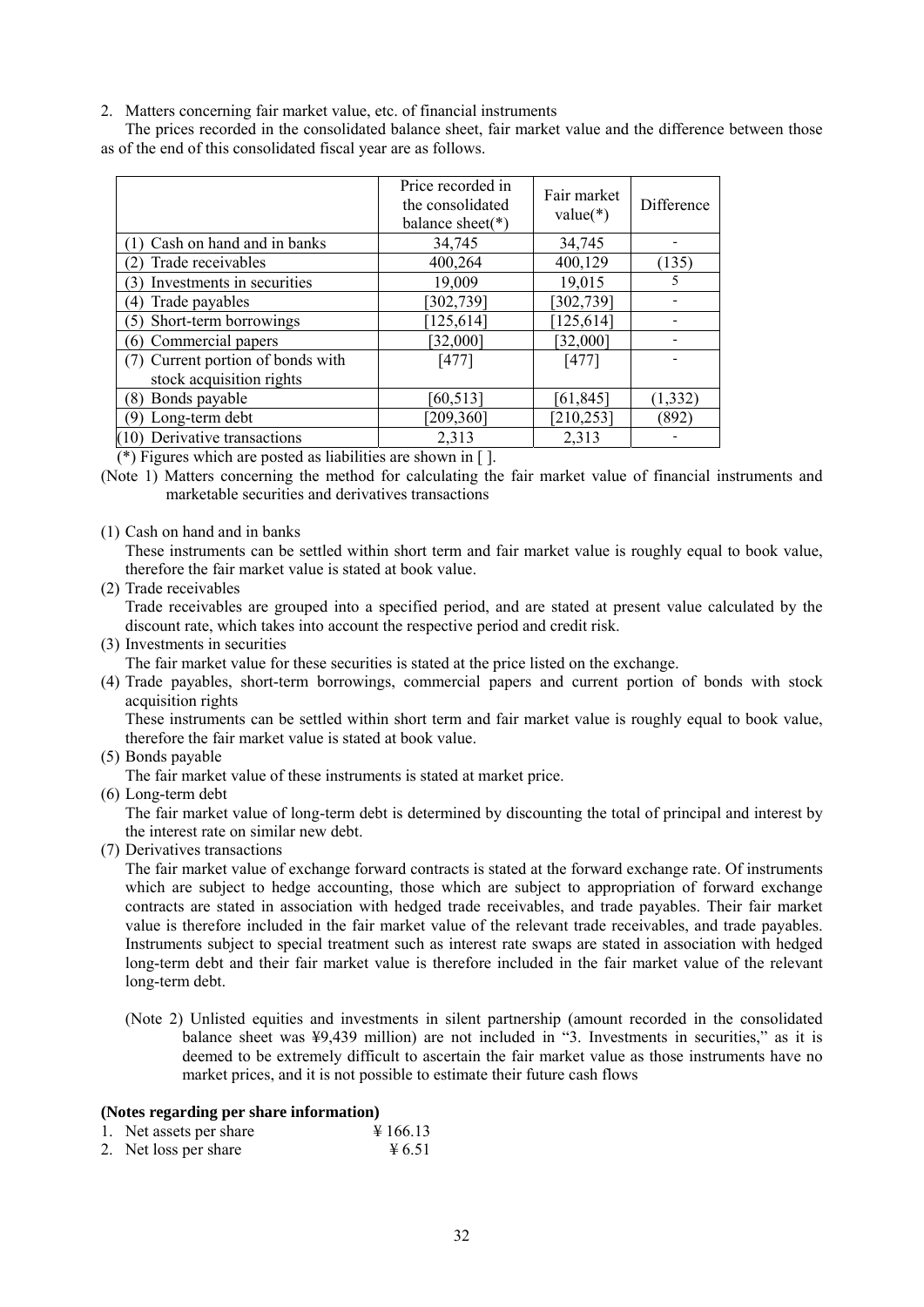## **Non-consolidated Balance Sheet**

(As of March 31, 2010)

(Unit: million yen)

| Description                                          | Amount             | Description                                                                  | Amount         |
|------------------------------------------------------|--------------------|------------------------------------------------------------------------------|----------------|
| (Assets)                                             |                    | (Liabilities)                                                                |                |
| <b>Current assets</b>                                | 617,175            | <b>Current liabilities</b>                                                   | 453,541        |
| Cash on hand and in banks                            | 17,495             | Notes payable-trade                                                          | 20,480         |
| Notes receivable-trade                               | 1,372              | Accounts payable-trade                                                       | 190,559        |
| Accounts receivable-trade                            | 229,499            | Short-term borrowings                                                        | 93,529         |
| Raw materials and supplies                           | 50,570             | Current portion of long-term debt                                            | 3,613          |
| Work in process                                      | 221,869            | Commercial papers                                                            | 32,000         |
| Advance payments                                     | 15,829             | Current portion of bonds with<br>stock acquisition rights                    | 477            |
| Prepaid expenses                                     | 371                | Notes payable-facilities                                                     | 1,488          |
| Deferred tax assets                                  | 13,765             | Current portion of lease obligations                                         | 4              |
| Short-term loans                                     | 44,621             | Accounts payable-other                                                       | 12,569         |
| Accounts receivable-other                            | 12,280             | Accrued expenses                                                             | 24,981         |
| Accrued income                                       | 50                 | Income taxes payable                                                         | 462            |
| Other current assets                                 | 9,848              | Advances from customers                                                      | 41,297         |
| Allowance for doubtful receivables                   | (399)              | Deposits received                                                            | 1,620          |
| <b>Fixed assets</b>                                  | 359,285            | Unearned revenue                                                             | 17             |
| Net property, plant and equipment                    | 151,615            | Accrued bonuses                                                              | 6,615          |
| <b>Buildings</b>                                     | 53,671             | Provision for product warranties                                             | 744            |
| Structures                                           | 10,446             |                                                                              |                |
| Machinery and equipment<br>Vessels                   | 39,580<br>$\theta$ | Provision for losses on construction<br>contracts                            | 8,717          |
| Aircraft                                             | 94                 | Provision for business structure                                             | 6,326          |
| Vehicles                                             | 498                | improvement<br>Provision for losses on damages suit                          | 5,165          |
| Tools, Furniture and fixtures                        | 7,886              | Provision for environmental measures                                         | 778            |
| Land                                                 | 33,698             | Other current liabilities                                                    | 2,092          |
| Leased assets                                        | 144                | <b>Long-term liabilities</b>                                                 | 302,198        |
| Construction in progress                             | 5,594              | Bonds payable                                                                | 50,000         |
|                                                      |                    | Convertible bond                                                             | 7,038          |
| Intangible assets                                    | 15,091             | Bond with stock acquisition rights                                           | 3,475          |
| Software                                             | 8,716              | Long-term debt                                                               | 205,587        |
| License production and licensee's<br>execution right | 726                | Lease obligations                                                            | 1              |
| Other intangible assets                              | 5,649              | Long-term accounts payable-other                                             | 91             |
| Investments and other assets                         | 192,577            | Provision for losses on damages suit<br>Provision for environmental measures | 6,706<br>2,461 |
| Investments in securities                            | 25,394             | Employees' retirement and severance                                          | 26,131         |
| Stock of affiliates                                  | 111,853            | benefits<br>Other long-term liabilities                                      | 706            |
| Investments in capital of affiliates                 | 3,537              | <b>Total liabilities</b>                                                     | 755,740        |
| Long-term loans                                      | 11,362             | <b>Net assets</b>                                                            |                |
| Deferred tax assets                                  | 35,779             | Shareholders' equity                                                         | 215,764        |
| Other investments and other assets                   | 6,806              | Common stock                                                                 | 104,328        |
| Allowance for doubtful receivables                   | (2,157)            | Capital surplus                                                              | 52,091         |
|                                                      |                    | Legal capital surplus                                                        | 52,058         |
|                                                      |                    | Other capital surplus                                                        | 33             |
|                                                      |                    | Retained earnings                                                            | 59,895         |
|                                                      |                    | Other retained earnings                                                      | 59,895         |
|                                                      |                    | Provision for special depreciation                                           | 715            |
|                                                      |                    | Provision for advanced<br>depreciation of fixed assets                       | 7,044          |
|                                                      |                    | Retained earnings brought forward                                            | 52,316         |
|                                                      |                    | Treasury stock                                                               | (552)          |
|                                                      |                    | Valuation and translation adjustments                                        | 4,955          |
|                                                      |                    | Net unrealized gains on securities                                           | 4,775          |
|                                                      |                    | Gains(losses) on hedging items<br><b>Total net assets</b>                    | 180<br>220,720 |
|                                                      |                    |                                                                              |                |
| <b>Total assets</b>                                  | 976,460            | <b>Total liabilities and net assets</b>                                      | 976,460        |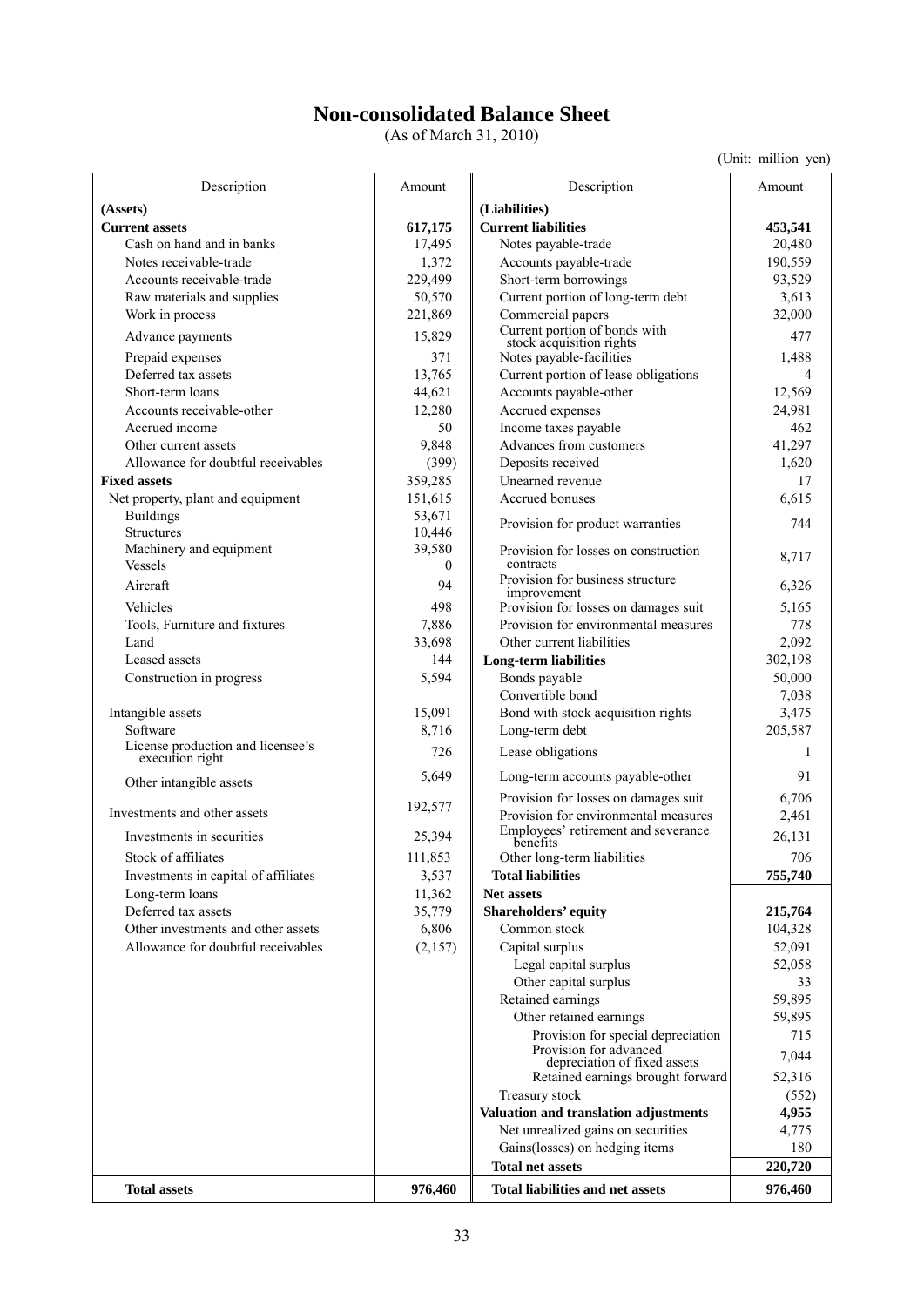## **Non-consolidated Statement of Income**

(April 1, 2009 - March 31, 2010)

(Unit: million yen)

Description Amount **Net sales 644,133 Cost of sales 597,898**  Gross profit **46,234 16,234 Selling, general and administrative expenses** 65,229 **65,229** Operating loss **(18,995)**  Non-operating income 36,747 Interest income 1,054 Dividend income 20,888 Gain on sales of marketable and investment securities 1,741 Foreign exchange gains 9,745 Other  $3,317$ **Non-operating expenses 9,125**  Interest expense 3,761 Interest on bonds 805 Other 4,558 Recurring profit 8,627 **Extraordinary income** 1,537 Gain on reversal of provision for environmental measures 1,077 Gain on reversal of allowance for doubtful receivables for n on reversal of allowance for doubtful receivables for<br>subsidiaries and affiliates 460 **Extraordinary losses** 21,912 Loss on investment in subsidiaries and affiliates **1.234** and  $\overline{7.234}$ Provision for losses on damages suit 6,983 Business structure improvement expenses 6,326 Provision for environmental measures 1,368 **Loss before income taxes (11,748)**  Income taxes-current 260 Income taxes-deferred (6,591) **(6,330) Net loss (5,417)** 

34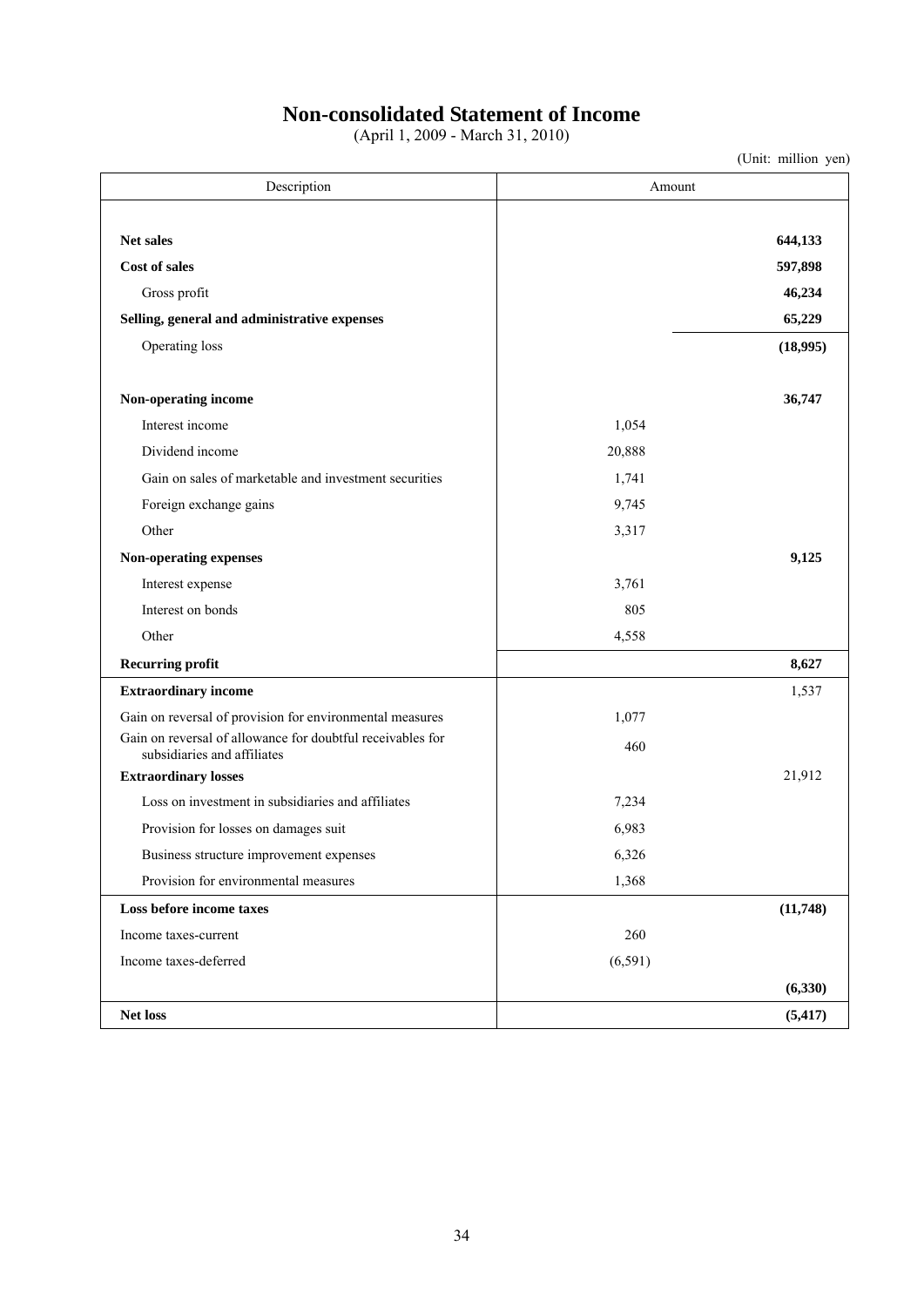## **Non-consolidated Statement of Changes in Net Assets**

(April 1, 2009 - March 31, 2010)

|                                                                               |                          |                             |                             |                                        |                                                               |                                                                                         |                                            |                   | (Unit: million yen)              |
|-------------------------------------------------------------------------------|--------------------------|-----------------------------|-----------------------------|----------------------------------------|---------------------------------------------------------------|-----------------------------------------------------------------------------------------|--------------------------------------------|-------------------|----------------------------------|
|                                                                               |                          |                             |                             |                                        | Shareholders' equity                                          |                                                                                         |                                            |                   |                                  |
|                                                                               |                          | Capital surplus             |                             | Retained earnings                      |                                                               |                                                                                         |                                            |                   |                                  |
|                                                                               |                          |                             |                             |                                        |                                                               | Other retained earnings                                                                 |                                            |                   |                                  |
|                                                                               | Common<br>stock          | Legal<br>capital<br>surplus | Other<br>capital<br>surplus | Reserve for<br>special<br>depreciation | Reserve for<br>advanced<br>depreciation<br>of fixed<br>assets | Reserve for<br>special<br>account for<br>advanced<br>depreciation<br>of fixed<br>assets | Retained<br>earnings<br>brought<br>forward | Treasury<br>stock | Total<br>shareholders'<br>equity |
| Balance at March 31, 2009                                                     | 104,328                  | 52,058                      | 39                          | 146                                    | 6,798                                                         | 384                                                                                     | 62,988                                     | (467)             | 226,277                          |
| Changes of items during the period                                            |                          |                             |                             |                                        |                                                               |                                                                                         |                                            |                   |                                  |
| Cash dividends                                                                |                          |                             |                             |                                        |                                                               |                                                                                         | (5,004)                                    |                   | (5,004)                          |
| Net loss for the year                                                         |                          |                             |                             |                                        |                                                               |                                                                                         | (5, 417)                                   |                   | (5, 417)                         |
| Treasury stock purchased                                                      |                          |                             |                             |                                        |                                                               |                                                                                         |                                            | (107)             | (107)                            |
| Treasury stock disposed                                                       |                          |                             | (6)                         |                                        |                                                               |                                                                                         |                                            | 23                | 17                               |
| Provision for special depreciation                                            |                          |                             |                             | 672                                    |                                                               |                                                                                         | (672)                                      |                   |                                  |
| Reversal of provision for special<br>depreciation                             |                          |                             |                             | (103)                                  |                                                               |                                                                                         | 103                                        |                   | $\overline{\phantom{m}}$         |
| Provision for advanced<br>depreciation of fixed assets                        |                          |                             |                             |                                        | 411                                                           |                                                                                         | (411)                                      |                   | $\overline{\phantom{m}}$         |
| Reversal of provision for advanced<br>depreciation of fixed assets            |                          |                             |                             |                                        | (165)                                                         |                                                                                         | 165                                        |                   | $\overline{\phantom{0}}$         |
| Provision for special account for<br>advanced depreciation of fixed<br>assets |                          |                             |                             |                                        |                                                               | (384)                                                                                   | 384                                        |                   | -                                |
| Net changes of items other than<br>shareholders' equity                       |                          |                             |                             |                                        |                                                               |                                                                                         |                                            |                   |                                  |
| Total changes of items during the<br>period                                   | $\overline{\phantom{0}}$ |                             | (6)                         | 569                                    | 245                                                           | (384)                                                                                   | (10, 852)                                  | (84)              | (10,512)                         |
| Balance at March 31, 2010                                                     | 104.328                  | 52,058                      | 33                          | 715                                    | 7.044                                                         | $\equiv$                                                                                | 52,136                                     | (552)             | 215,764                          |

|                                                                               | Valuation and translation adjustments       |                                       |                                                      |                     |
|-------------------------------------------------------------------------------|---------------------------------------------|---------------------------------------|------------------------------------------------------|---------------------|
|                                                                               | Net<br>unrealized<br>gains on<br>securities | Gains (losses)<br>on hedging<br>items | Total<br>valuation and<br>translation<br>adjustments | Total<br>net assets |
| Balance at March 31, 2009                                                     | 2,872                                       | 1,649                                 | 4,522                                                | 230,799             |
| Changes of items during the period                                            |                                             |                                       |                                                      |                     |
| Cash dividends                                                                |                                             |                                       |                                                      | (5,004)             |
| Net loss for the year                                                         |                                             |                                       |                                                      | (5, 417)            |
| Treasury stock purchased                                                      |                                             |                                       |                                                      | (107)               |
| Treasury stock disposed                                                       |                                             |                                       |                                                      | 17                  |
| Provision for special depreciation                                            |                                             |                                       |                                                      |                     |
| Reversal of provision for special<br>depreciation                             |                                             |                                       |                                                      |                     |
| Provision for advanced<br>depreciation of fixed assets                        |                                             |                                       |                                                      |                     |
| Reversal of provision for advanced<br>depreciation of fixed assets            |                                             |                                       |                                                      |                     |
| Provision for special account for<br>advanced depreciation of fixed<br>assets |                                             |                                       |                                                      |                     |
| Net changes of items other than<br>shareholders' equity                       | 1,902                                       | (1, 469)                              | 433                                                  | 433                 |
| Total changes of items during the<br>period                                   | 1,902                                       | (1, 469)                              | 433                                                  | (10,079)            |
| Balance at March 31, 2010                                                     | 4,775                                       | 180                                   | 4,955                                                | 220,720             |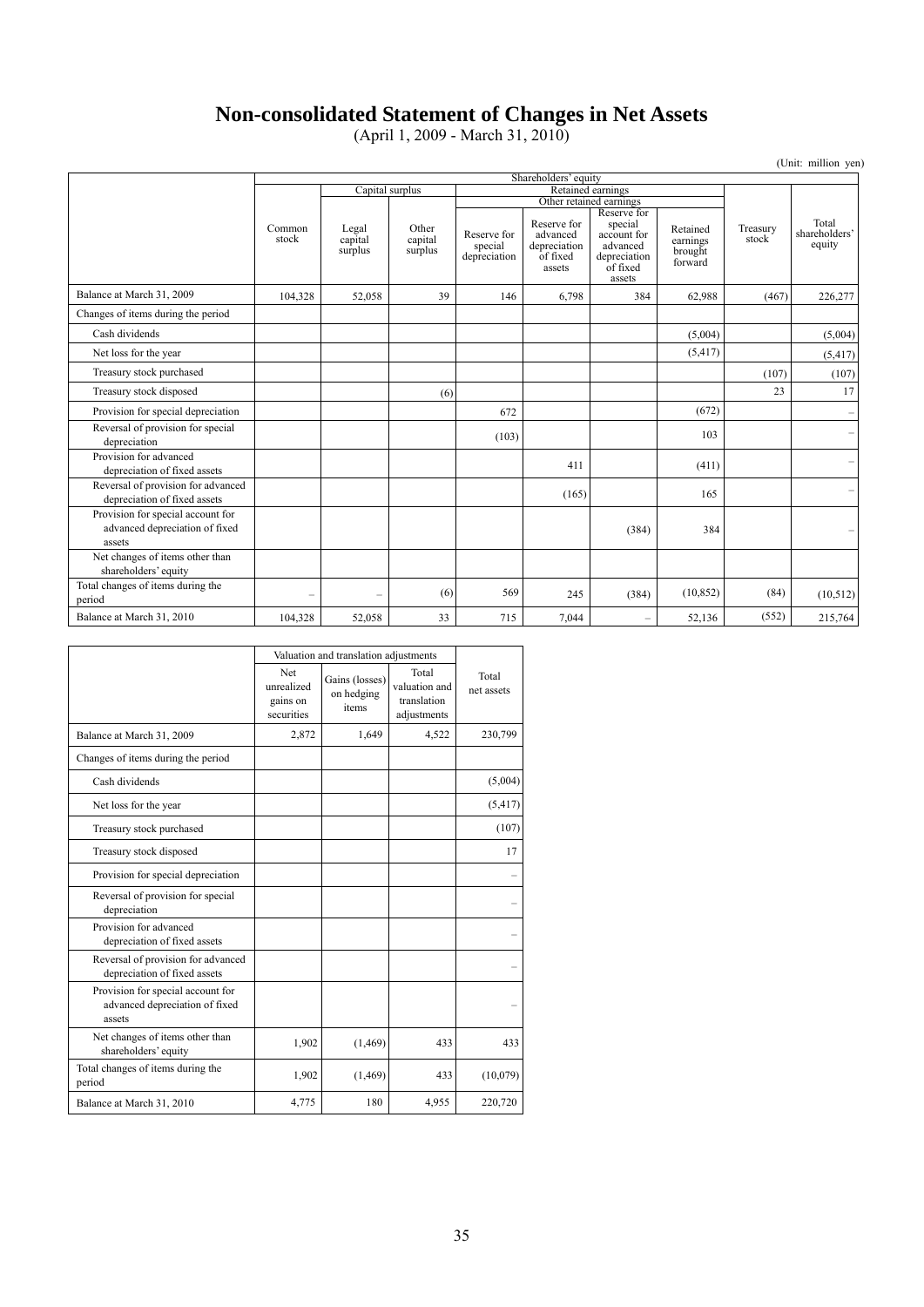## **Notes to the Non-consolidated Financial Statements**

## **(Notes to significant accounting policies)**

- 1. Marketable securities are evaluated by the following methods:
	- (1) Investment securities of subsidiaries and affiliates Stated at cost using the moving-average method
	- (2) Other marketable securities
		- Securities with market quotations
			- Stated at market based on the market price on the settlement date of the fiscal year.

Evaluation differences are all charged to net assets, and the amount obtained by subtracting the amount of tax effect from the total amount of the evaluation difference is represented in the section of net assets as "Net unrealized gains on securities."

The cost of sales is calculated chiefly by the moving average method.

・ Securities without market quotations

Stated at cost using the moving average method

Trading securities and held-to-maturity bonds are not held by the Company.

- 2. Inventories are stated at cost using the specific identification method and the moving-average method (a method for lowering the book value due to deterioration of profitability)
- 3. Derivatives are stated at market
- 4. Property, plant and equipment are subject to depreciation conducted by the following methods:
	- (1) Other than leased assets

The Company mainly employs the declining balance method for depreciation. However, the straight line method is used for buildings acquired on April 1, 1998, or thereafter (excluding buildings fixtures).

(2) Leased assets

The leased assets involved in finance lease transactions that do not involve transfer of ownership are subject to the straight-line method, whereby the leasing period is deemed to be the duration of useful life and the residual value as zero.

With respect to finance lease transactions not involving the transfer of ownership undertaken prior to the first year of implementation of the revision of the lease accounting standards, the Company continues to apply accounting treatment similar to that for ordinary operating leasing transactions.

- 5. Intangible assets are subject to amortization conducted by the following methods:
	- (1) Other than leased assets

The straight line method is used. The Company's own software (used by the Company) is subject to amortization based on the period of internal use (five years).

(2) Leased assets

The leased assets involved in finance lease transactions that do not involve transfer of ownership are subject to the straight-line method, whereby the leasing period is deemed to be the duration of useful life and the residual value as zero.

With respect to finance lease transactions not involving transfer of ownership undertaken prior to the first year of the implementation of the revision of the lease accounting standards, the Company continues to apply an accounting treatment similar to that for ordinary operating leasing transactions.

- 6. The Company applies the revised accounting standards for transactions denominated in foreign currencies (*Opinion Concerning the Revision of Accounting Standards for Transactions Denominated in Foreign Currencies* issued by the Business Accounting Deliberation Council on October 22, 1999) as standards for translation of assets and liabilities denominated in foreign currencies into yen.
- 7. Standards of accounting for provisions
	- (1) Allowance for doubtful receivables

In order to provide losses due to doubtful receivables, an amount based on the historical write-off rate is recorded for ordinary receivables, and the necessary amount based on the estimated recoverability of individual cases is recorded for specified receivables such as doubtful receivables.

- (2) Accrued bonuses The Company has recorded a provision based on the estimated amount of payments in order to cover the bonus payouts to employees in accordance with the Company's Rules for Bonus Payment
- (3) Provision for product warranties A provision is recorded for expenditures for warranties concerning construction contracts based on past experience or on estimations of individual cases.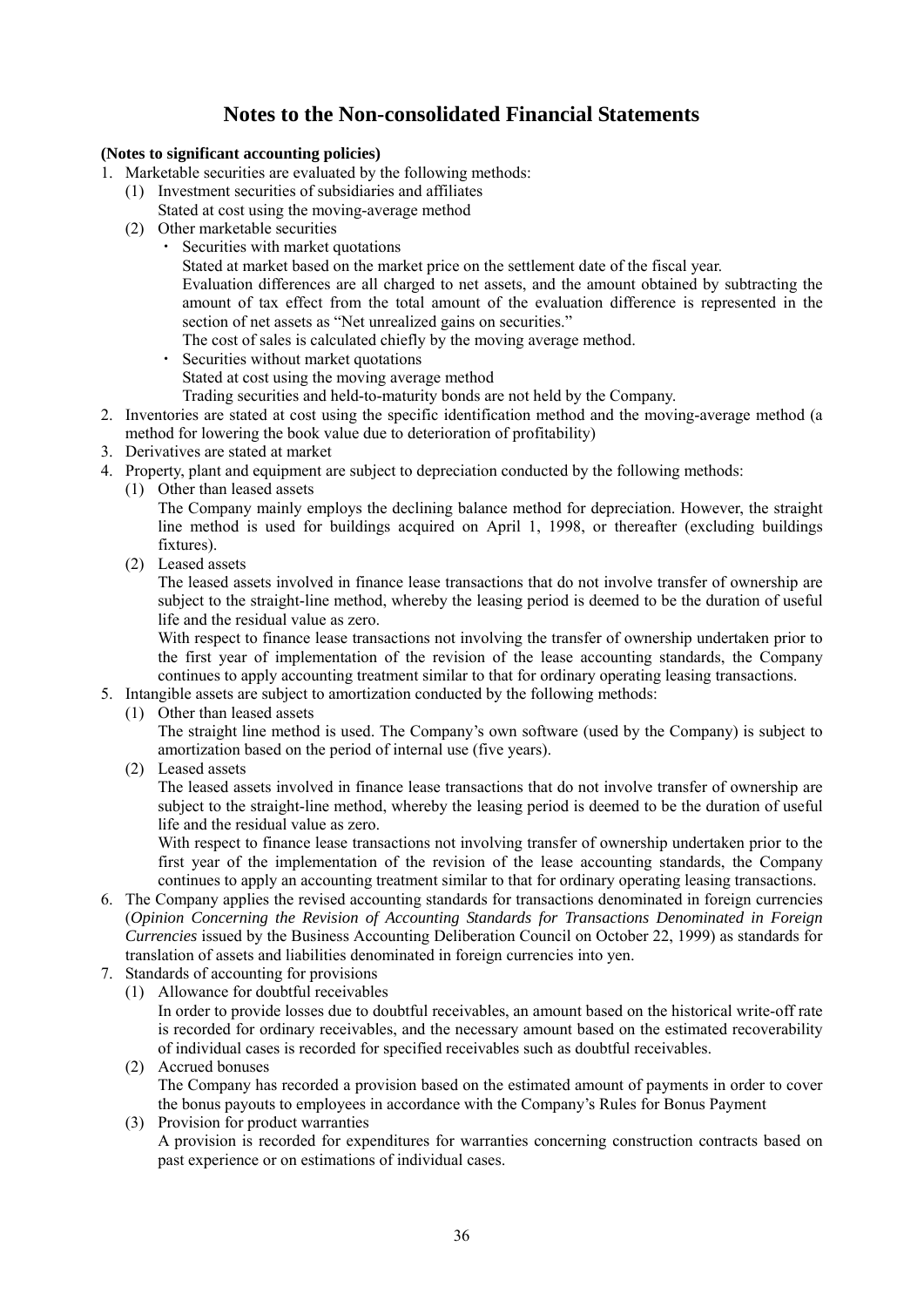(4) Provision for losses on construction contracts

A provision for an estimated amount of losses is recorded for the next fiscal year and thereafter concerning construction works which are anticipated to incur significant losses and which allow reasonable estimation of the loss incurred at the end of this fiscal year among those construction works that have not been delivered as of the end of the fiscal year.

(5) Employees' retirement and severance benefits

A provision is recorded for the amount deemed to have been incurred as of this fiscal year-end based on the estimated retiree benefits and plan assets as of this fiscal year-end (including the pensiontrust) in order to cover employee retirement benefits, and any difference at the time of change in accounting standards is expensed by the amount computed on a pro rata basis for a ten year period. Actuarial differences are expensed by the straight line method over a period of ten years commencing with the following fiscal year, and past service liabilities are expensed by the straight line method over a period of ten years commencing with the current fiscal year. The employees' retirement and severance benefits is presented after offsetting the amount of pension trust, which is ¥53,793 million (market value at the time when shares were contributed to the trust).

- (6) In preparedness for litigation losses, we have estimated future potential losses, and have posted an amount deemed necessary.
- (7) Provision for environmental measures

The Company provided an estimated amount to cover expenditures for environmental measure expenses such as the disposal of PCB waste and soil improvement required under the "Law Concerning Special Measures for Promotion of Appropriate Disposal of PCB (poly chlorinated biphenyl) Waste."

- (8) In a provision for business structure improvement, we have posted an estimated amount required for expenses for restructuring of the Consumer Products & Machinery Business in North America.
- 8. Hedge accounting policy

The Company employs deferred hedge accounting and defers recognition of unrealized losses, unrealized gains, and evaluation differences incurred by the marking to market of hedges such as derivative transactions as net assets until losses and gains due to the target of hedging are recognized.

9. Standards for revenue recognition

The standard applied for posting revenue for construction contracts is in accordance with the Accounting Standard for Construction Contracts (Accounting Standards Board of Japan, Statement No. 15, December 27, 2007) and Guidance on Accounting Standard for Construction Contracts (Accounting Standards Board of Japan, Guidance No. 18, December 27, 2007). However, with respect to posting of revenue for long-term or major construction works (those with a construction period longer than 1 year, and a contract amount of ¥3 billion or more) for which construction started prior to March 31, 2009 we apply the construction progress standard (the estimate for the rate of construction progress is mainly according to the cost accounting method), and with respect to other construction we apply the completed-contract method. With regard to contracts for which the amount of revenue from delivery is not determined and/or cost of sales is not finalized, both sales and cost of sales are estimated.

10. Consumption tax and local consumption tax are subject to the accounting treatment using the tax excluded method.

## **(Notes to changes in accounting policies)**

Changes to standards for posting of revenue for completed construction and cost of completed construction

With respect to posting of revenue for construction contracts, to date we have applied the construction progress standard for construction works with a period longer than 1 year and a contract amount of ¥3 billion or more, and with respect to other construction we applied the completed-contract method, however from this fiscal year we applied the Accounting Standard for Construction Contracts (Accounting Standards Board of Japan, Statement No. 15, December 27, 2007) and Guidance on Accounting Standard for Construction Contracts (Accounting Standards Board of Japan, Guidance No. 18, December 27, 2007), and we applied the construction progress standard (the estimate for the rate of construction progress is mainly according to the cost accounting method) for construction works which have started from this fiscal year for which the results can be ascertained on the part which has been partially completed by the end of this fiscal year, and with respect to other construction we applied the completed construction method. As a result, net sales increased by ¥14,299 million, and operating loss and loss before income taxes both decreased by ¥1,287 million, resulting in an increase in recurring profit of the same amount.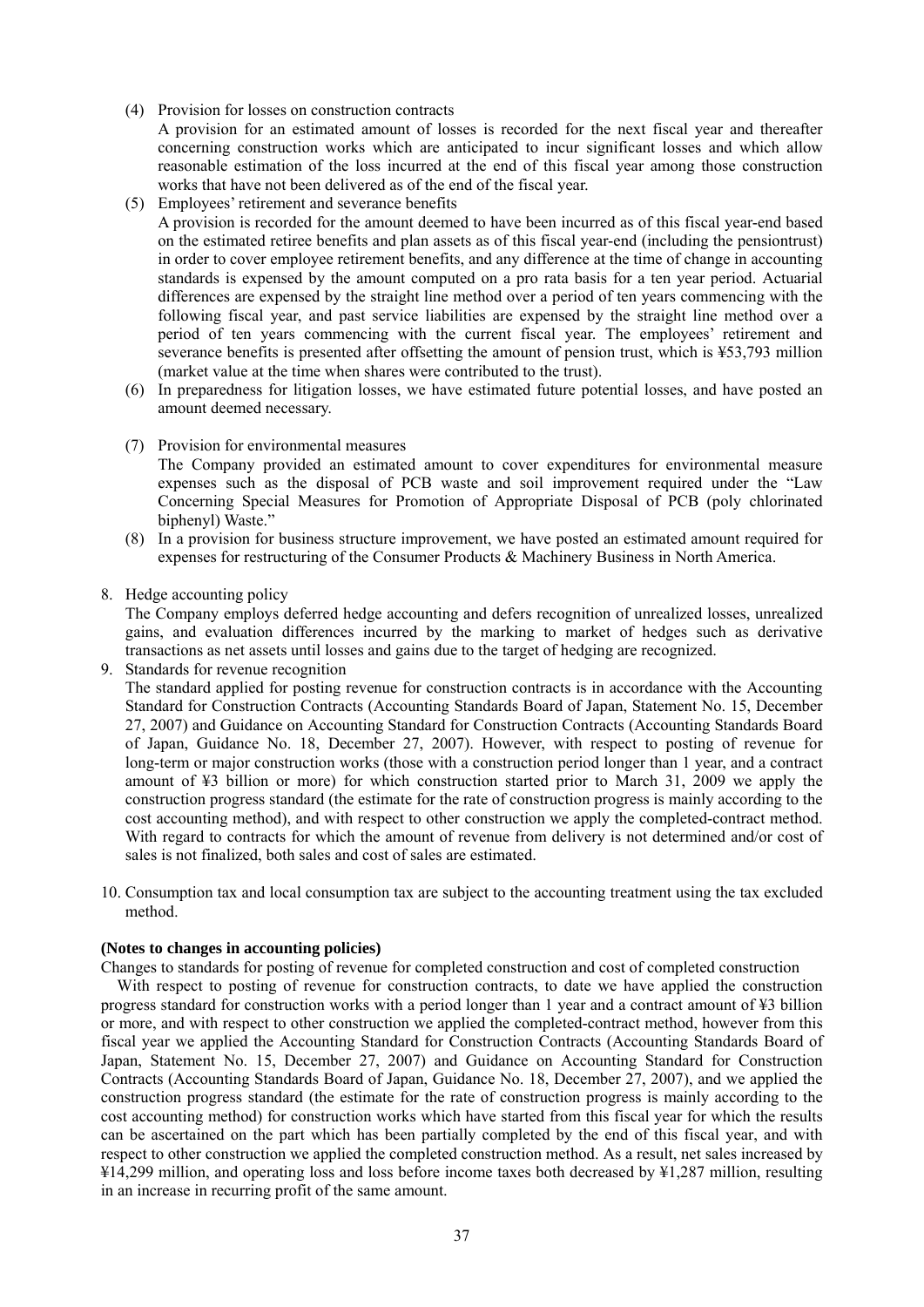With respect to construction contracts which started prior to March 31, 2009 and are long-term or major construction contracts (principally those with a construction period longer than 1 year, and a contract amount of ¥3 billion or more), we applied the construction progress standard, and with respect to other construction we applied the completed-contract method.

Changes to the method for calculating the discount rate for allowances for retirement benefits

From this fiscal year we applied the Partial Amendments to Accounting Standard for Retirement Benefits (Part3) (Accounting Standards Board of Japan, Statement No. 19, July 31, 2008). This change has no impact on profit/loss.

## **(Change in presentation methods)**

Non-consolidated statement of income

This fiscal year "loss on valuation of securities" (¥22 million in the current fiscal year) was included and presented in "Other" under non-operating expenses as a result of the decline in the significance of the amount.

#### **(Notes to Non-Consolidated Balance Sheet)**

| -1. |                            | The amounts presented are rounded down to the nearest unit.      |                                        |
|-----|----------------------------|------------------------------------------------------------------|----------------------------------------|
| 2.  |                            | Accumulated depreciation of property, plant and equipment        | $\frac{1}{2}$ 374,951 million          |
| 3.  |                            | Monetary receivables from and payables to affiliates             |                                        |
|     |                            | Short-term monetary assets                                       | $\frac{1}{2}$ 135,244 million          |
|     |                            | Long-term monetary assets                                        | $\frac{1}{2}$ 12,205 million           |
|     |                            | Short-tem monetary liabilities                                   | $\frac{1}{2}$ 76,886 million           |
| 4.  |                            | Asset pledged as collateral and liability relating to collateral |                                        |
|     | $\left( \mathbf{l}\right)$ | Assets pledged as collateral                                     |                                        |
|     |                            | Land                                                             | $\frac{1}{2}$ 5 million                |
|     |                            | <b>Buildings</b>                                                 | $\frac{1}{2}$ 106 million              |
|     |                            | Total                                                            | $\frac{1}{2}$ 111 million              |
|     | (2)                        | Liability relating to collateral                                 |                                        |
|     |                            | Long-term debt (due for repayment within one year)               | $\frac{1}{2}$ 16 million               |
|     |                            | Long-term debt                                                   | $\frac{1}{2}$ 203 million              |
| 5.  |                            | Guarantee liability for bank borrowings by affiliates            | $\text{\textsterling} 116,002$ million |
|     |                            | and employees                                                    |                                        |

#### **(Notes to the Non-consolidated Statement of Income)**

1. The amounts presented are rounded down to the nearest unit.

| 2. Transactions with affiliates                |                                        |
|------------------------------------------------|----------------------------------------|
| Net sales                                      | $\text{\textsterling} 244,149$ million |
| Purchases                                      | $\text{\textsterling} 107,339$ million |
| Transactions other than operating transactions | $\text{\textsterling} 20,515$ million  |
|                                                |                                        |

3. The gain on reversal of provision for environmental measures is the amount which was reversed as it was deemed to not be required as a result of re-estimation of expenses for such environmental measures as soil improvement.

4. The gain on reversal of allowance for doubtful receivables for subsidiaries and affiliates was due to the recovery of a loan to Shanghai Cosco Kawasaki Heavy Industries Steel Structure Co., Ltd.

- 5. The loss on investment in subsidiaries and affiliates were related to KCM Corporation, Kawasaki Oita Manufacturing Co., Ltd and Kawasaki Metal Industries, Ltd. and consisted of valuation losses on shares, ¥6,131 million; allowance for bad debts, ¥753 million; and other losses ¥349 million.
- 6. The business structure improvement expenses were allocated to provisions for business structure improvement for the estimated required amount for the discharge of excess inventory in the Consumer Products & Machinery business in North America.
- 7. The amount of provision for environmental measures is the allocated amount which was deemed to be required as a result of re-estimation of expenses for such environmental measures as disposal of PCB waste and soil improvement in accordance with the "Law Concerning Special Measures for Promotion of Appropriate Disposal of PCB (poly chlorinated biphenyl) Waste".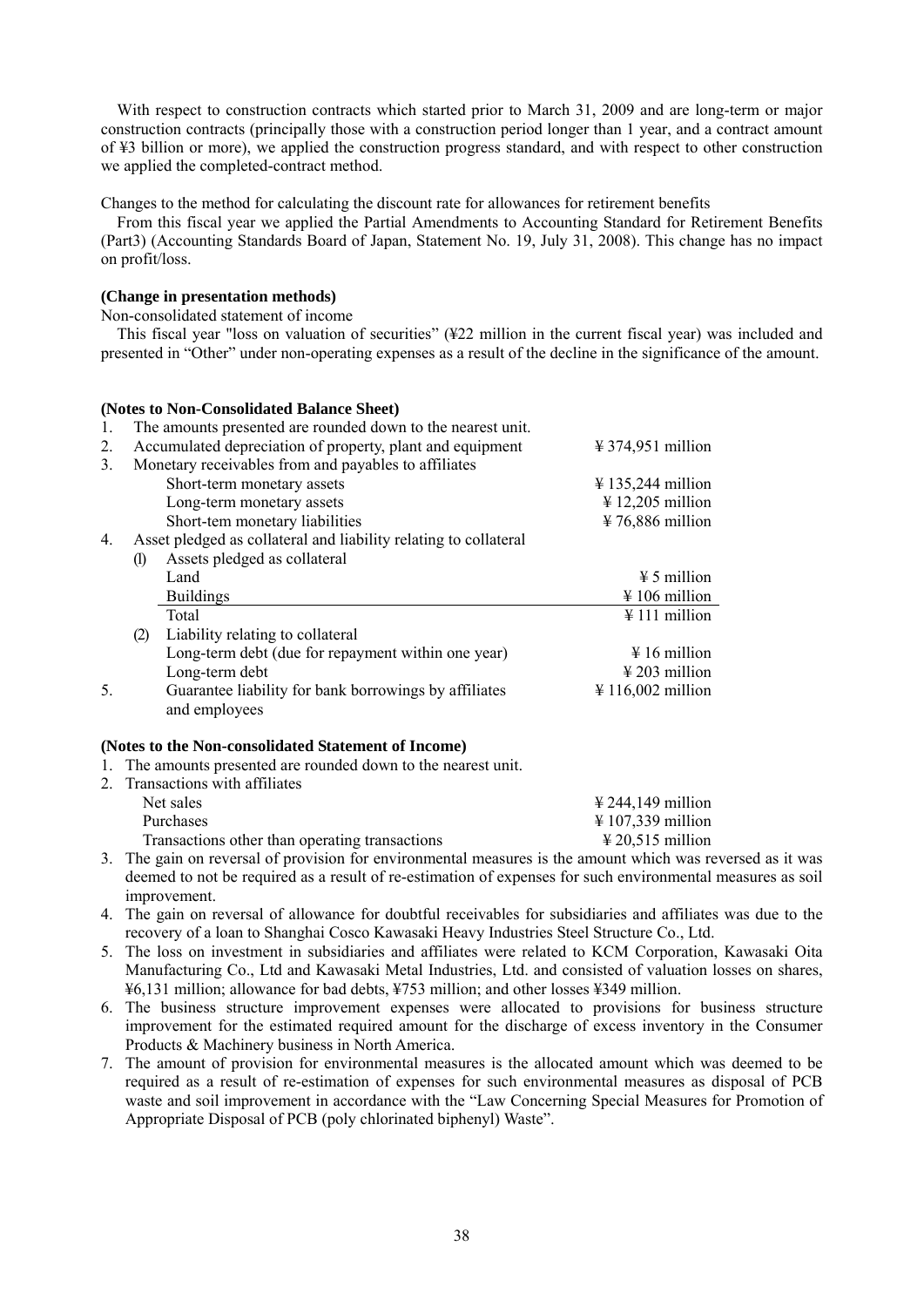## **(Notes to Non-consolidated Statement of Changes in Net Assets)**

Number of treasury stock at the end of fiscal year under review

Common stock 1,780,388 shares

Unit: million yen

### **(Notes to Tax Effect Accounting)**

Among other factors, the main contributing factor to deferred tax assets is the disallowance of various provisions such as the employees' retirement and severance benefits and the accrued bonuses, and the main contributing factor to the deferred tax liabilities incurred is net unrealized gain on securities.

#### **(Notes to Leased Fixed Assets)**

Other than the fixed assets recorded on the balance sheet, certain manufacturing facilities are used under finance lease contracts not involving the transfer of the ownership of the leased property.

#### **(Notes for transactions with interested parties)**

| Attributes                                                                      | Company name                                 | Percentage of<br>voting rights<br>held | Relationship<br>with interested<br>party    | Content of<br>transaction               | Amount of<br>transaction | Item                | Balance<br>at fiscal<br>year-end |
|---------------------------------------------------------------------------------|----------------------------------------------|----------------------------------------|---------------------------------------------|-----------------------------------------|--------------------------|---------------------|----------------------------------|
| Subsidiary                                                                      | Kawasaki Motors<br>Corp., U.S.A.             | 100% directly<br>held                  | Sale of the<br>company's<br>products        | Loan<br>guarantees                      | 39,769                   |                     |                                  |
|                                                                                 | Kawasaki<br>Shipbuilding<br>Corporation      | 100% directly<br>held                  | Directors<br>concurrently<br>serving        | Loan<br>guarantees                      | 14,620                   | $\overline{a}$      |                                  |
| Subsidiary                                                                      |                                              |                                        |                                             | Money<br>lending                        | 10,615                   | Short-term<br>loans | 14,348                           |
| Companies,<br>etc. in which<br>the officers<br>have<br>significant<br>influence | Japan Aircraft<br>Development<br>Corporation | Ownership<br>0% directly               | Directors<br>concurrently<br>serving        | Loan<br>guarantees                      | 14,196                   |                     |                                  |
| Subsidiary                                                                      | Kawasaki Motors<br>Europe. N.V.              | 100% directly<br>held                  | Sale of the<br>company's<br>products        | Loan<br>guarantees                      | 13,420                   | L,                  |                                  |
| Subsidiary                                                                      | Kawasaki Plant<br>Systems, Ltd.              | 100% directly<br>held                  | Sale of the<br>company's<br>products        | Loan<br>guarantees                      | 12,439                   | Short-term          |                                  |
|                                                                                 |                                              |                                        | Directors<br>concurrently<br>serving        | Money<br>borrowing                      | 26,407                   | borrowings          | 15,918                           |
|                                                                                 |                                              |                                        |                                             | <b>Business</b><br>transfer             |                          |                     |                                  |
| Subsidiary                                                                      | <b>KCM</b><br>Corporation                    | 100% directly<br>held                  | <b>Directors</b><br>concurrently<br>serving | Amount of<br>transferred<br>assets      | 19,390                   |                     |                                  |
|                                                                                 |                                              |                                        |                                             | Amount of<br>transferred<br>liabilities | 13,417                   | ÷,                  |                                  |
|                                                                                 |                                              |                                        |                                             | Consideration<br>for transfers          | 5,997                    |                     |                                  |

Transaction conditions and policies for determining transaction conditions

(Note 1) For debt guarantees we charge a certain ratio for guarantee fees, and perform guarantee of debts for bank loans, etc. when requested by financial institutions.

(Note 2) With respect to lending and borrowing of money we reasonably decide the interest rate taking into consideration market interest rates, and do not receive collateral. The transaction amount stated is the average balance in this fiscal year.

(Note 3) With respect to business transfer, we transferred the Construction Machinery business, and the price was determined through negotiation, based on the value calculated by the company.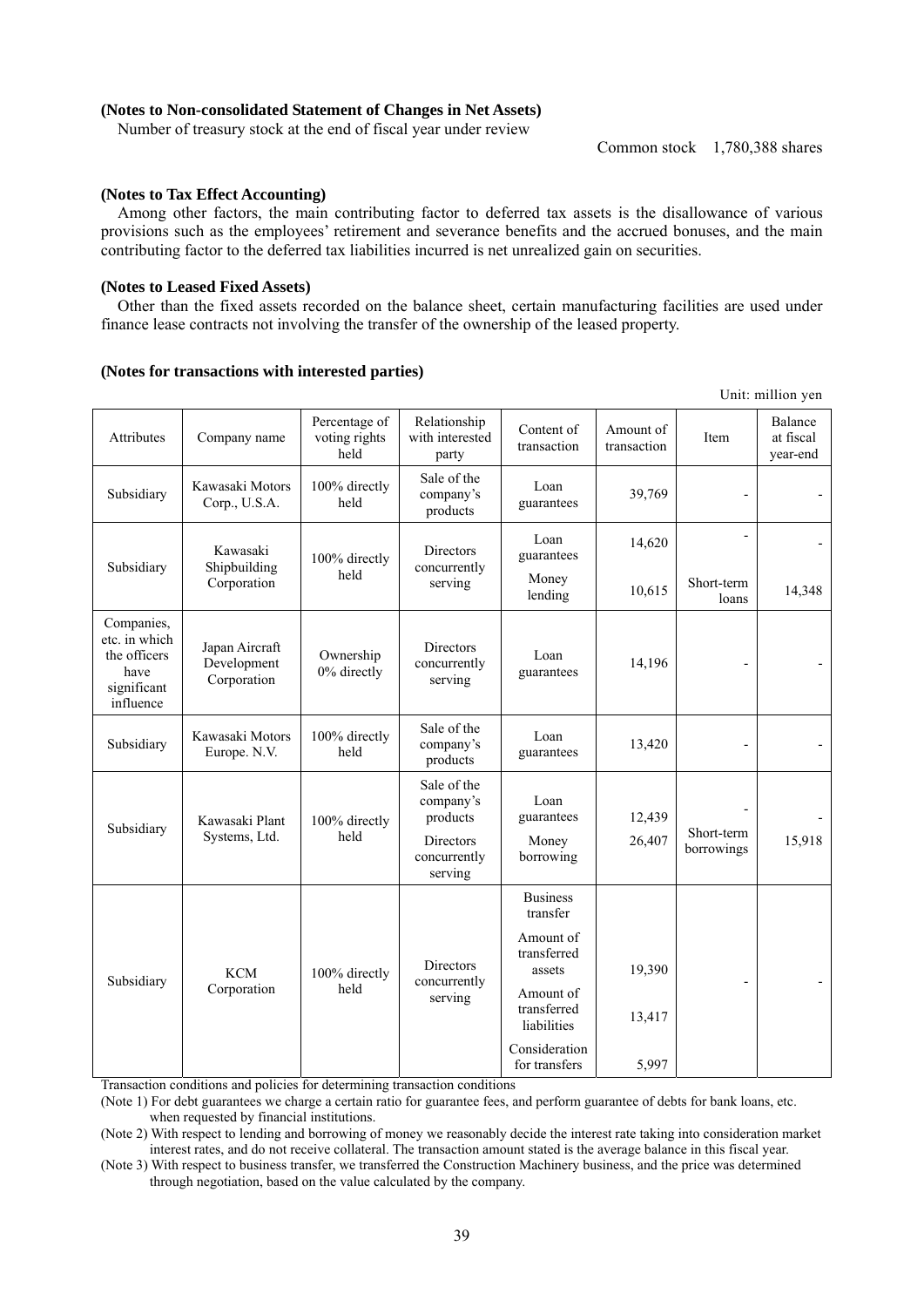## **(Notes to per Share Information)**

| 1. Net assets per share | $\text{\textsterling} 132.33$ |
|-------------------------|-------------------------------|
| 2. Net loss per share   | ¥ 3.24                        |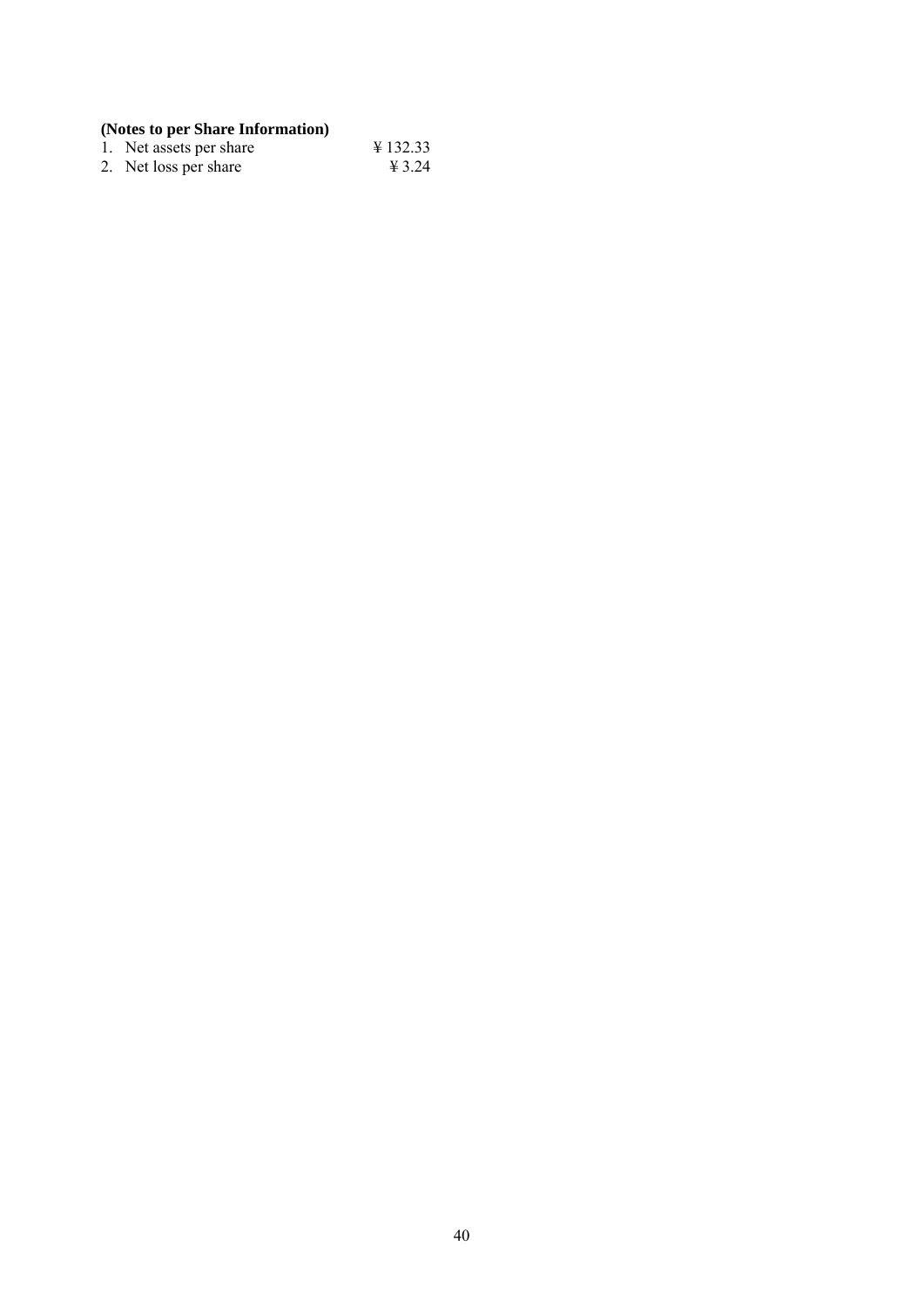Board of Corporate Auditors' audit report (duplicated copy)

## **Audit Report**

(English Translation of the Board of Corporate Auditors' Report Originally Issued in the Japanese Language)

Regarding the performance of duties by the Directors for the 187th fiscal year from April 1, 2009 to March 31, 2010, the Board of Corporate Auditors hereby submits its audit report, which has been prepared upon careful consideration based on the audit report prepared by each Corporate Auditor.

1. Methods and Substance of Audit by Each Corporate Auditor and the Board of Corporate Auditors

The Board of Corporate Auditors established auditing policies, allocation of duties, and other relevant matters, and received reports from each Corporate Auditor regarding his audits and results thereof, as well as received reports from the Directors, other relevant personnel, and the Accounting Auditor regarding performance of their duties, and requested their explanations as necessary.

Each Corporate Auditor complied with the Auditing Standards of the Corporate Auditors established by the Board of Corporate Auditors, followed the auditing policies, allocation of duties, and other relevant matters, communicated with the Directors, internal control development division, Auditing Department (internal audit dept.) and other employees, and any other relevant personnel, and made efforts to collect information and to improve the auditing environment, as well as participated in meetings of the Board of Directors and other important meetings, received reports from the Directors, the Executive Officers, employees, and other relevant personnel regarding performance of their duties, requested their explanations as necessary, examined important documents and associated information, and studied the operations and financial positions at the headquarters and principal business offices. In addition, we audited the contents of the resolutions of the Board of Directors on establishing systems necessary to ensure that the execution of duties by the Directors complies with laws and regulations and the Articles of Incorporation, as well as the systems prescribed by Article 100, Paragraphs 1 and 3, of the Ordinance for Enforcement of the Companies Act as necessary to ensure the properness of operations of a joint stock corporation (internal control systems). We also audited the status of the internal control systems established in accordance with this resolution. Furthermore, with respect to internal controls on financial reporting under the Financial Instruments and Exchange Act, we received reports from the Directors as well as KPMG AZSA & Co. regarding the assessment of the internal controls concerned and the status of auditing thereof, and requested their explanations as necessary. With respect to subsidiaries, we communicated and exchanged information with Directors, Corporate Auditors, and other relevant personnel of the subsidiaries, and received business reports from subsidiaries as necessary. Based on the above methods, we examined the reports regarding their businesses and supporting schedules related to the relevant fiscal year.

Furthermore, we audited whether the Accounting Auditor maintained their independence and implemented appropriate audits, as well as received reports from the Accounting Auditor regarding the performance of their duties and requested their explanations as necessary. In addition, we received notice from the Accounting Auditor that "the system for ensuring that duties are performed properly" (matters set forth in each item of Article 131 of the Ordinance for Corporate Accounting) has been prepared in accordance with the Product Quality Management Standards Regarding Audits (issued by the Business Accounting Deliberation Council (BACD) on October 28, 2005) and other relevant standards, and requested their explanations as necessary. Based on the above methods, we examined the non-consolidated financial statements (non-consolidated balance sheet, non-consolidated statement of income, non-consolidated statement of changes in net assets, and non-consolidated notes) and the supplementary schedules, as well as consolidated financial statements (consolidated balance sheet, consolidated statement of income, consolidated statement of changes in net assets, and consolidated notes) related to the relevant fiscal year.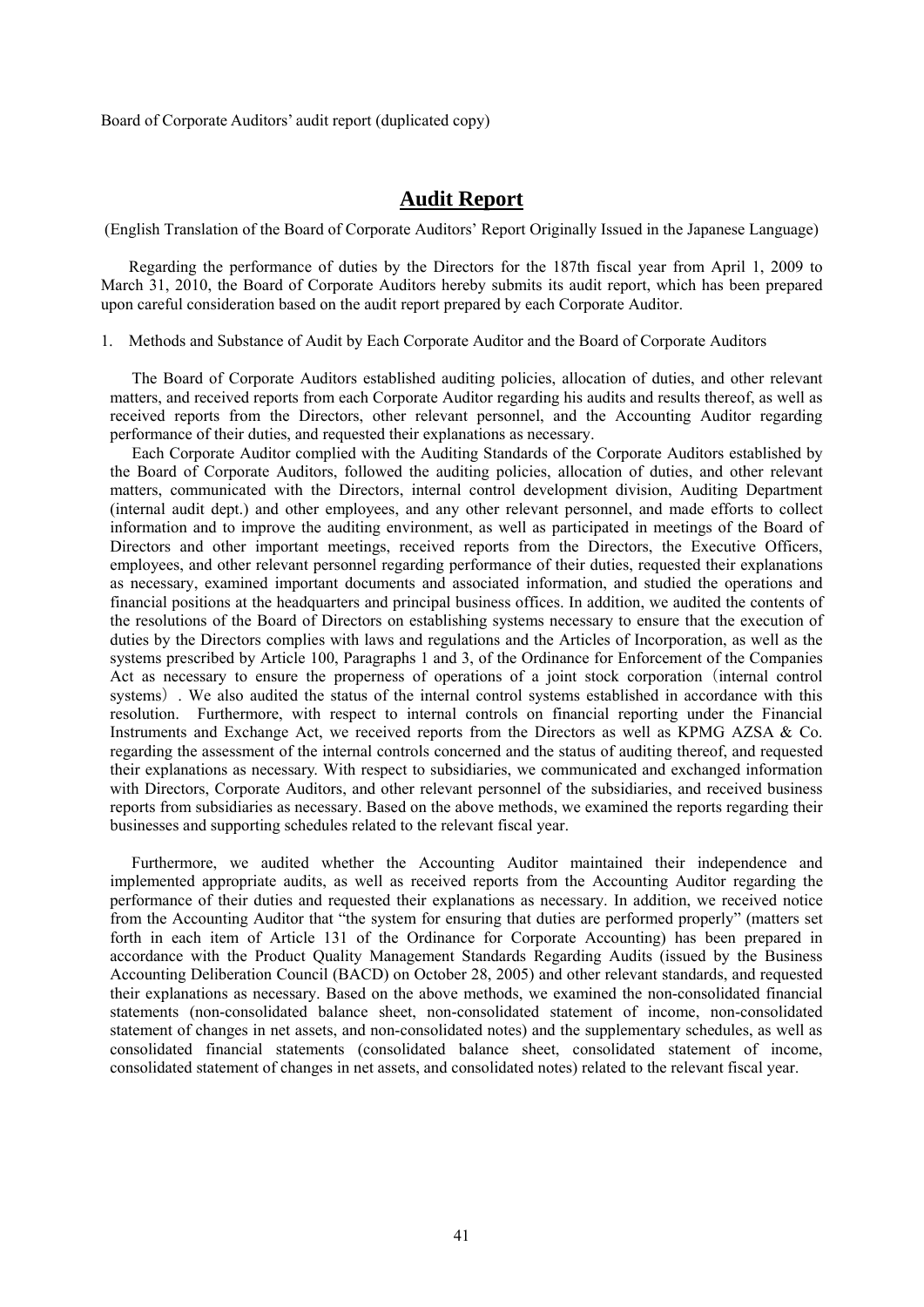- 2. Results of Audit
	- (1) Results of Audit of Business Report and Other Relevant Documents
		- (i) In our opinion, the business report and its supplementary schedules fairly represent the Company's condition in accordance with the related laws and regulations and the Articles of Incorporation.
		- (ii) We have found no evidence of unfair conduct or material violation of related laws and regulations, nor of any violation with respect to the Articles of Incorporation, related to performance of duties by the Directors.
		- (iii) In our opinion, the contents of the resolutions of the Board of Directors related to the internal controls system are appropriate. In addition, we have found no matters on which to remark regarding the performance of duties by the Directors in connection with the internal controls system. In addition, with respect to internal controls over financial reporting, at the time of preparation of this audit report, we received report from the directors that states that the said controls were effective, and also received report from KPMG AZSA & Co. that states that there was no material defect in the said controls.
	- (2) Results of Audit of Non-consolidated Financial Statements and Supplementary Schedules In our opinion, the auditing method and results of the Accounting Auditors, KPMG AZSA & Co., are appropriate.
	- (3) Results of Audit of Consolidated Financial Statements In our opinion, the auditing method and results of the Accounting Auditors, KPMG AZSA & Co., are appropriate.

May 24, 2010

The Board of Corporate Auditors, Kawasaki Heavy Industries, Ltd.

Full-Time Corporate Auditor Nobuyuki Okazaki Full-Time Corporate Auditor Tatsuyoshi Ohgushi Outside Corporate Auditor Kenzo Doi<br>Outside Cornorate Auditor Michio Oka Outside Corporate Auditor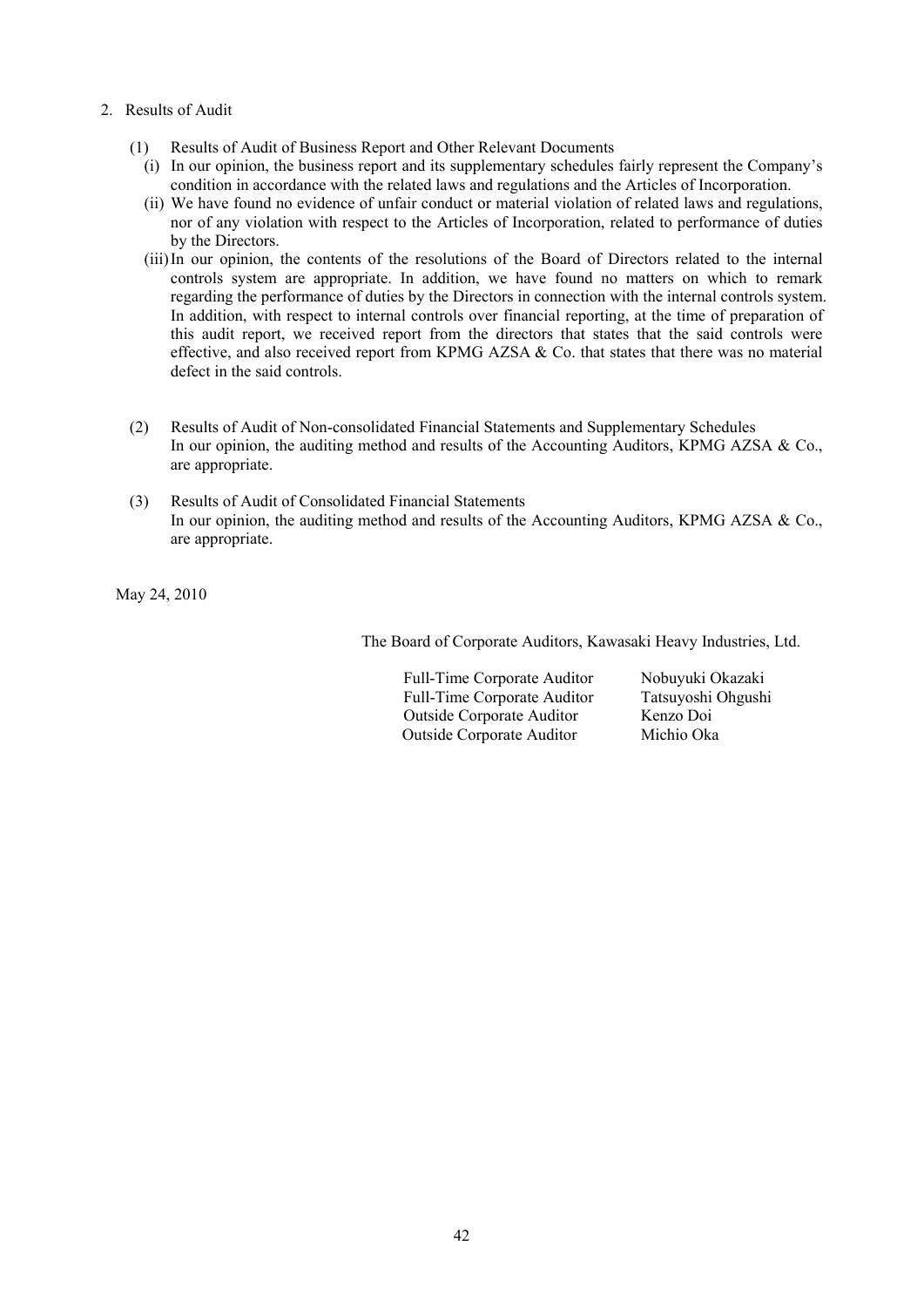# **Reference Documents for the General Meeting of Shareholders**

### **Proposals and References**

## **Proposal No. 1: Appropriation of Retained Earnings**

The Company's basic policy is to pay stable cash dividends to its shareholders, giving due attention to increased retained earnings to strengthen and expand its business foundations for future growth, whereas taking into consideration the earnings forecasts and the level of retained earnings etc., the annual cash dividend will amount to ¥3 per ordinary share for a total of ¥5,003,546,202.

In addition, the Company's year-end dividend distribution is June 28, 2010.

### **Proposal No. 2 Election of Twelve Directors**

The term of office of all ten Directors will expire at the conclusion of this Ordinary General Meeting of Shareholders.

Therefore, in preparation for the absorption-type merger on October 1, 2010 of three of KHI's wholly-owned subsidiaries (Kawasaki Shipbuilding Corporation, Kawasaki Precision Machinery Ltd., and Kawasaki Plant Systems, Ltd.), we propose appointing an additional two Directors, resulting in a total of twelve Directors to be elected anew.

The candidates for Director are as follows:

|                | Name                                                  | Abridged Personal Records, Positions and Duties |                                                                                                                 |         |
|----------------|-------------------------------------------------------|-------------------------------------------------|-----------------------------------------------------------------------------------------------------------------|---------|
| No.            | (Date of Birth)<br>[Significant concurrent positions] |                                                 |                                                                                                                 | Company |
|                |                                                       | Apr. 1969                                       | Joined Kawasaki Heavy Industries, Ltd.                                                                          |         |
| 1              |                                                       | Jun. 2003                                       | Senior Vice President                                                                                           |         |
|                |                                                       | Apr. 2005                                       | Senior Executive Vice President, Assistant to the President                                                     | 122,000 |
|                | Tadaharu Ohashi                                       | 2005<br>Jun.                                    | President                                                                                                       | shares  |
|                | (Nov. 9, 1944)                                        | Jun. 2009                                       | Chairman of the Board                                                                                           |         |
|                |                                                       |                                                 | (current position)                                                                                              |         |
|                |                                                       |                                                 | [Significant concurrent positions]                                                                              |         |
|                |                                                       |                                                 | Chairman, Japan Aircraft Development Corporation (Note)                                                         |         |
|                |                                                       | Apr. 1970                                       | Joined Kawasaki Heavy Industries, Ltd.                                                                          |         |
|                |                                                       | Jun. 2005                                       | Senior Vice President                                                                                           |         |
|                |                                                       |                                                 | President, Rolling Stock & Construction Machinery Company                                                       |         |
|                | Masashi Segawa                                        | Apr. 2009                                       | Senior Executive Vice President, Assistant to the President, In                                                 | 112,000 |
| $\overline{c}$ | (Nov. 22, 1947)                                       |                                                 | charge of technology and marketing General Manager, Corporate                                                   | shares  |
|                |                                                       |                                                 | Technology Division,                                                                                            |         |
|                |                                                       |                                                 | In charge of Industrial Facilities and Tunneling Equipment                                                      |         |
|                |                                                       |                                                 | Division and Robot Division                                                                                     |         |
|                |                                                       |                                                 | (current position)                                                                                              |         |
|                |                                                       | Apr. 1969                                       | Joined Kawasaki Heavy Industries, Ltd.                                                                          |         |
|                |                                                       | 2007<br>Jun.                                    | Senior Vice President                                                                                           |         |
|                |                                                       |                                                 | Senior Manager, Personnel & Labor Administration Department,                                                    |         |
|                |                                                       |                                                 | In charge of Outside Activity for Kansai Region<br>Senior Vice President                                        |         |
|                |                                                       | Apr. 2008                                       |                                                                                                                 |         |
|                |                                                       |                                                 | Senior Manager, Corporate Planning Department,<br>In charge of Subsidiaries & Affiliates Control Department and |         |
|                |                                                       |                                                 | Legal Department and Personnel & Labor Administration                                                           |         |
| 3              | Shuji Mihara                                          |                                                 | Department                                                                                                      | 80,000  |
|                |                                                       | Apr. 2009                                       | Senior Executive Vice President,                                                                                |         |
|                | (Jan. 27, 1946)                                       |                                                 | Assistant to the President                                                                                      | shares  |
|                |                                                       |                                                 | In charge of the Head Office administrative departments                                                         |         |
|                |                                                       |                                                 | In charge of Consumer Products & Machinery Company                                                              |         |
|                |                                                       | Apr. 2010                                       | Senior Executive Vice President,                                                                                |         |
|                |                                                       |                                                 | Assistant to the President                                                                                      |         |
|                |                                                       |                                                 | In charge of the Head Office administrative departments                                                         |         |
|                |                                                       |                                                 | In charge of Motorcycle & Engine Company                                                                        |         |
|                |                                                       |                                                 | (current position)                                                                                              |         |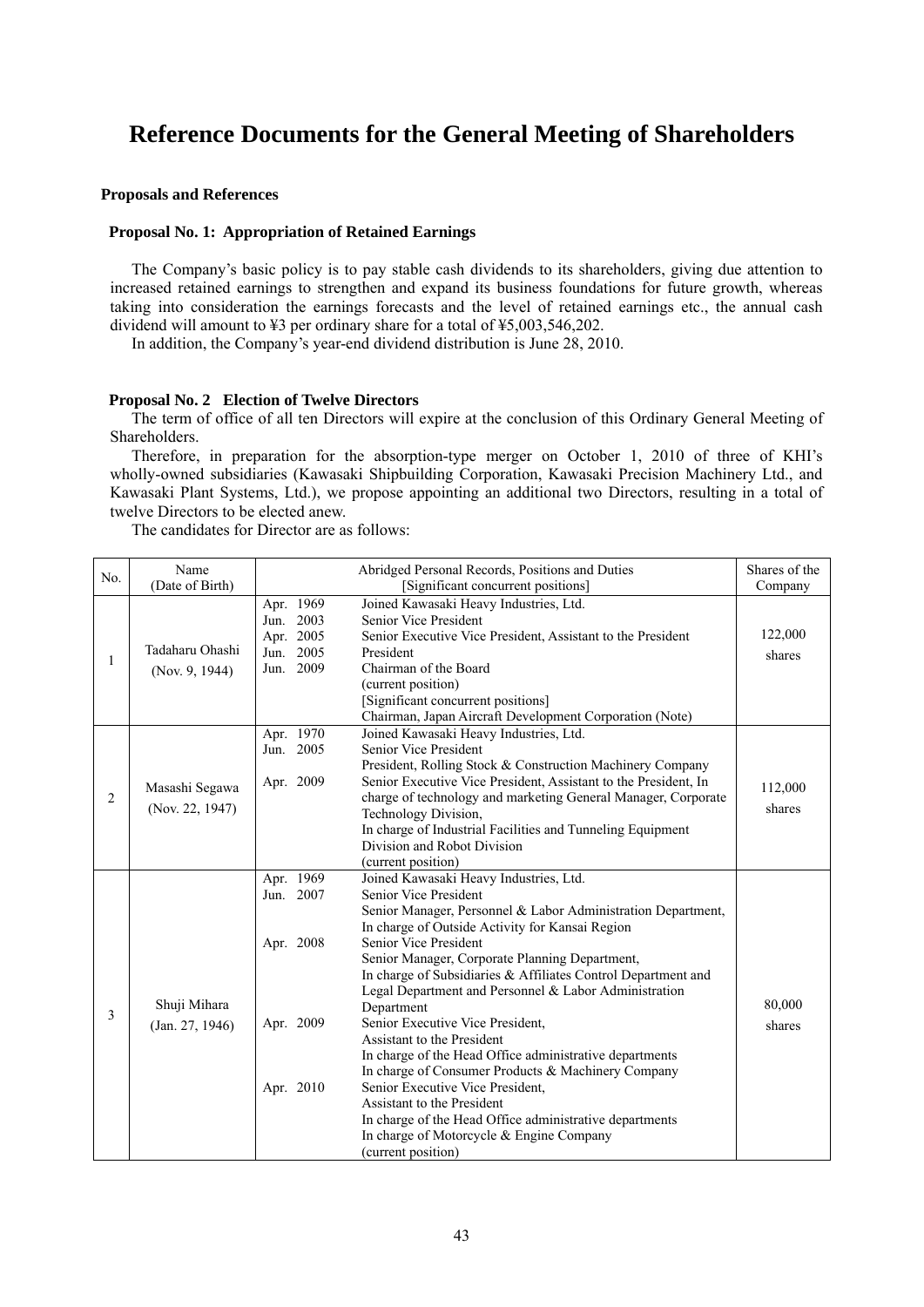| No. | Name<br>(Date of Birth)            | Abridged Personal Records, Positions and Duties<br>[Significant concurrent positions] |                                                                                                                                                 | Shares of the<br>Company |
|-----|------------------------------------|---------------------------------------------------------------------------------------|-------------------------------------------------------------------------------------------------------------------------------------------------|--------------------------|
| 4   | Satoshi Hasegawa                   | Apr. 1972<br>Jun. 2007                                                                | Joined Kawasaki Heavy Industries, Ltd.<br>Senior Vice President<br>President, Gas Turbine & Machinery Company                                   | 81,000                   |
|     | (Aug. 16, 1947)                    | Apr. 2009                                                                             | Senior Executive Vice President,<br>Assistant to the President                                                                                  | shares                   |
|     |                                    | Jun. 2009                                                                             | President<br>(current position)                                                                                                                 |                          |
|     |                                    | Apr. 1972<br>Apr. 2005                                                                | Joined Kawasaki Heavy Industries, Ltd.<br><b>Executive Officer</b>                                                                              |                          |
| 5   |                                    | Jun. 2008                                                                             | General Manager, Finance & Accounting Department<br>Senior Vice President                                                                       |                          |
|     | Mitsutoshi Takao<br>(Apr. 1, 1950) | Apr. 2009                                                                             | General Manager, Finance & Accounting Department<br>Senior Vice President                                                                       | 62,000<br>shares         |
|     |                                    | Apr. 2010                                                                             | General Manager, Corporate Planning Division<br>Senior Vice President<br>General Manager, Corporate Planning Division                           |                          |
|     |                                    |                                                                                       | In charge of Finance & Accounting Division<br>(current position)                                                                                |                          |
|     |                                    | Apr. 1970<br>Apr. 2005                                                                | Joined Kawasaki Heavy Industries, Ltd.<br><b>Executive Officer</b>                                                                              |                          |
|     |                                    |                                                                                       | Vice President, Gas Turbine & Machinery Company<br>Senior Manager, Manufacturing Center, Machinery Division, Gas<br>Turbine & Machinery Company |                          |
| 6   |                                    | Nov. 2007                                                                             | <b>Executive Officer</b><br>Vice President, Gas Turbine & Machinery Company                                                                     |                          |
|     | Yuichi Asano                       |                                                                                       | General Manager, Machinery Division, Gas Turbine &<br>Machinery Company<br>Senior Manager, Manufacturing Center, Machinery Division, Gas        | 24,000                   |
|     | (Sep. 13,1947)                     | Apr. 2008                                                                             | Turbine & Machinery Company<br><b>Executive Officer</b>                                                                                         | shares                   |
|     |                                    |                                                                                       | General Manager, Machinery Division, Gas Turbine &<br>Machinery Company                                                                         |                          |
|     |                                    | Apr. 2009                                                                             | Managing Executive Officer<br>President, Gas Turbine & Machinery Company                                                                        |                          |
|     |                                    | Jun. 2009                                                                             | Senior Vice President<br>President, Gas Turbine & Machinery Company                                                                             |                          |
|     |                                    | Apr. 1971                                                                             | (current position)<br>Joined Kawasaki Heavy Industries, Ltd.                                                                                    |                          |
|     |                                    | Oct. 2002                                                                             | Director                                                                                                                                        |                          |
|     |                                    |                                                                                       | Senior Manager, Marketing & Sales Division, Kawasaki<br><b>Shipbuilding Corporation</b>                                                         |                          |
|     |                                    | Jun. 2005                                                                             | Senior Vice President                                                                                                                           |                          |
|     |                                    | Apr. 2008                                                                             | Senior Manager, Marketing & Sales Division<br>Managing Executive Officer                                                                        |                          |
|     |                                    |                                                                                       | General Manager, Corporate Business Development Division,                                                                                       |                          |
|     |                                    |                                                                                       | Kawasaki Heavy Industries, Ltd.                                                                                                                 |                          |
|     | Nobumitsu                          |                                                                                       | Senior Vice President<br>Kawasaki Shipbuilding Corporation                                                                                      | 26,000                   |
| 7   | Kambayashi                         | Jun. 2009                                                                             | Senior Vice President                                                                                                                           | shares                   |
|     | (May 28, 1948)                     |                                                                                       | General Manager, Corporate Business Development Division,                                                                                       |                          |
|     |                                    |                                                                                       | Kawasaki Heavy Industries, Ltd.                                                                                                                 |                          |
|     |                                    |                                                                                       | Senior Executive Vice President<br>Kawasaki Shipbuilding Corporation                                                                            |                          |
|     |                                    | Apr. 2010                                                                             | Senior Vice President                                                                                                                           |                          |
|     |                                    |                                                                                       | Kawasaki Heavy Industries, Ltd.                                                                                                                 |                          |
|     |                                    |                                                                                       | President, Kawasaki Shipbuilding Corporation                                                                                                    |                          |
|     |                                    |                                                                                       | (current position)<br>[Significant concurrent position]                                                                                         |                          |
|     |                                    |                                                                                       | President, Kawasaki Shipbuilding Corporation                                                                                                    |                          |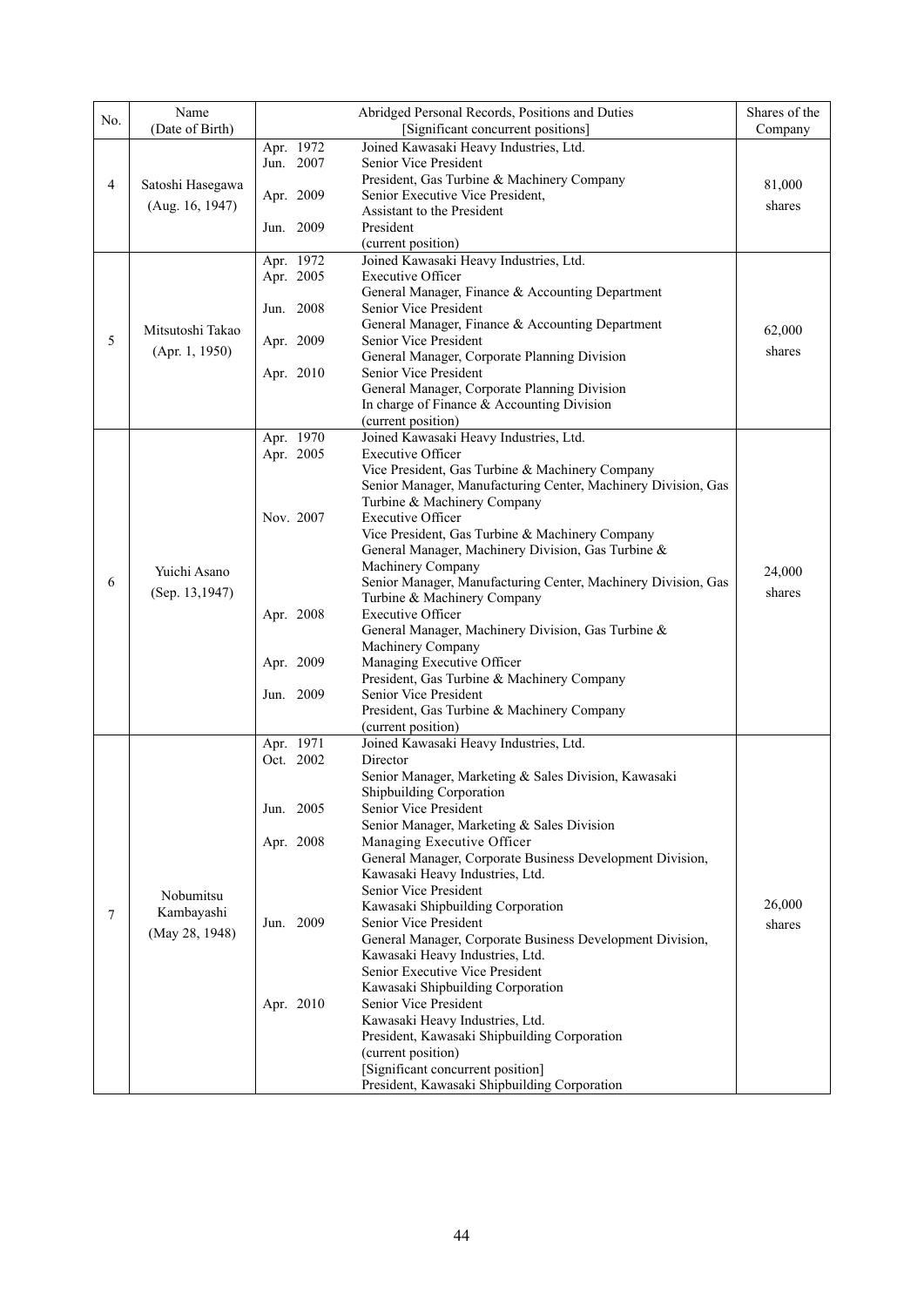| No. | Name<br>(Date of Birth)             |                                                                                            | Abridged Personal Records, Positions and Duties<br>[Significant concurrent positions]                                                                                                                                                                                                                                                                                                                                                                                                                                                                                                                                                              | Shares of the<br>Company |
|-----|-------------------------------------|--------------------------------------------------------------------------------------------|----------------------------------------------------------------------------------------------------------------------------------------------------------------------------------------------------------------------------------------------------------------------------------------------------------------------------------------------------------------------------------------------------------------------------------------------------------------------------------------------------------------------------------------------------------------------------------------------------------------------------------------------------|--------------------------|
| 8   | Kyohei Matsuoka<br>(Sep. 16, 1949)  | Apr. 1973<br>Apr. 2003<br>Apr. 2006<br>Apr. 2008<br>Apr. 2009<br>2009<br>Jun.              | Joined Kawasaki Heavy Industries, Ltd.<br>General Manager, Planning & Control Division, Rolling Stock,<br>Construction Machinery & Crushing Plant Company<br>Senior Manager, Rolling Stock Control Department, Rolling<br>Stock, Construction Machinery & Crushing Plant Company<br><b>Executive Officer</b><br>General Manager, Planning & Control Division, Rolling Stock &<br><b>Construction Machinery Company</b><br>Managing Executive Officer<br>Vice President, Rolling Stock Company<br>Managing Executive Officer<br>President, Rolling Stock Company<br>Senior Vice President<br>President, Rolling Stock Company<br>(current position) | 51,000<br>shares         |
| 9   | Hiroshi Takata<br>(Jan. 5, 1950)    | Apr. 1972<br>Apr. 2004<br>Apr. 2006<br>Apr. 2007<br>Apr. 2009<br>2009<br>Jun.<br>Apr. 2010 | Joined Kawasaki Heavy Industries, Ltd.<br>Deputy General Manager, Research & Development Division,<br>Consumer Products & Machinery Company<br>Senior Manager, Research Department, Consumer Products &<br>Machinery Company<br>Senior Manager, Quality Division, Consumer Products &<br>Machinery Company<br>General Manager, Research & Development Division, Consumer<br>Products & Machinery Company<br>Managing Executive Officer<br>President, Consumer Products & Machinery Company<br>Senior Vice President<br>President, Consumer Products & Machinery Company<br>Senior Vice President<br>President, Motorcycle & Engine Company         | 29,000<br>shares         |
| 10  | Toshikazu Hayashi<br>(Dec. 3, 1946) | Apr. 1969<br>Apr. 2004<br>Apr. 2005                                                        | Joined Kawasaki Heavy Industries, Ltd.<br><b>Executive Officer</b><br>Vice President, Plant & Infrastructure Engineering Company<br>General Manager, Power Plant & Industrial Plant Engineering<br>Division, Plant & Infrastructure Engineering Company<br>President, Kawasaki Plant Systems, Ltd.<br>(current position)<br>[Significant concurrent position]<br>President, Kawasaki Plant Systems, Ltd.                                                                                                                                                                                                                                           | 29,000<br>shares         |
| 11  | Makoto Sonoda<br>(Dec. 7, 1948)     | Apr. 1971<br>Oct. 2002<br>Jun. 2005<br>Jun. 2007                                           | Joined Kawasaki Heavy Industries, Ltd.<br>Director, Kawasaki Precision Machinery, Ltd.<br>Senior Vice President, Kawasaki Precision Machinery, Ltd.<br>President, Kawasaki Precision Machinery, Ltd.<br>(current position)<br>[Significant current position]<br>President, Kawasaki Precision Machinery, Ltd                                                                                                                                                                                                                                                                                                                                       | 26,000<br>shares         |
| 12  | Shigeru Murayama<br>(Feb. 27, 1950) | Apr. 1974<br>Jan. 2005<br>Apr. 2005<br>Apr. 2008<br>Apr. 2010                              | Joined Kawasaki Heavy Industries, Ltd.<br>Aerospace Company<br><b>Executive Officer</b><br>Vice President, Aerospace Company<br>Managing Executive Officer<br>Vice President, Aerospace Company<br>Managing Executive Officer<br>President, Aerospace Company<br>(current position)                                                                                                                                                                                                                                                                                                                                                                | 73,000<br>shares         |

- (Note) Tadaharu Ohashi holds Chairman of Japan Aircraft Development Corporation concurrently and we are dealing with this corporation for following business.
	- ・ Fiscal year 2010 (ended March 31, 2010) : Supplying our guarantee against borrowings from the bank to Japan Aircraft Development Corporation

There is no special conflict of interest between the company and the other candidates.